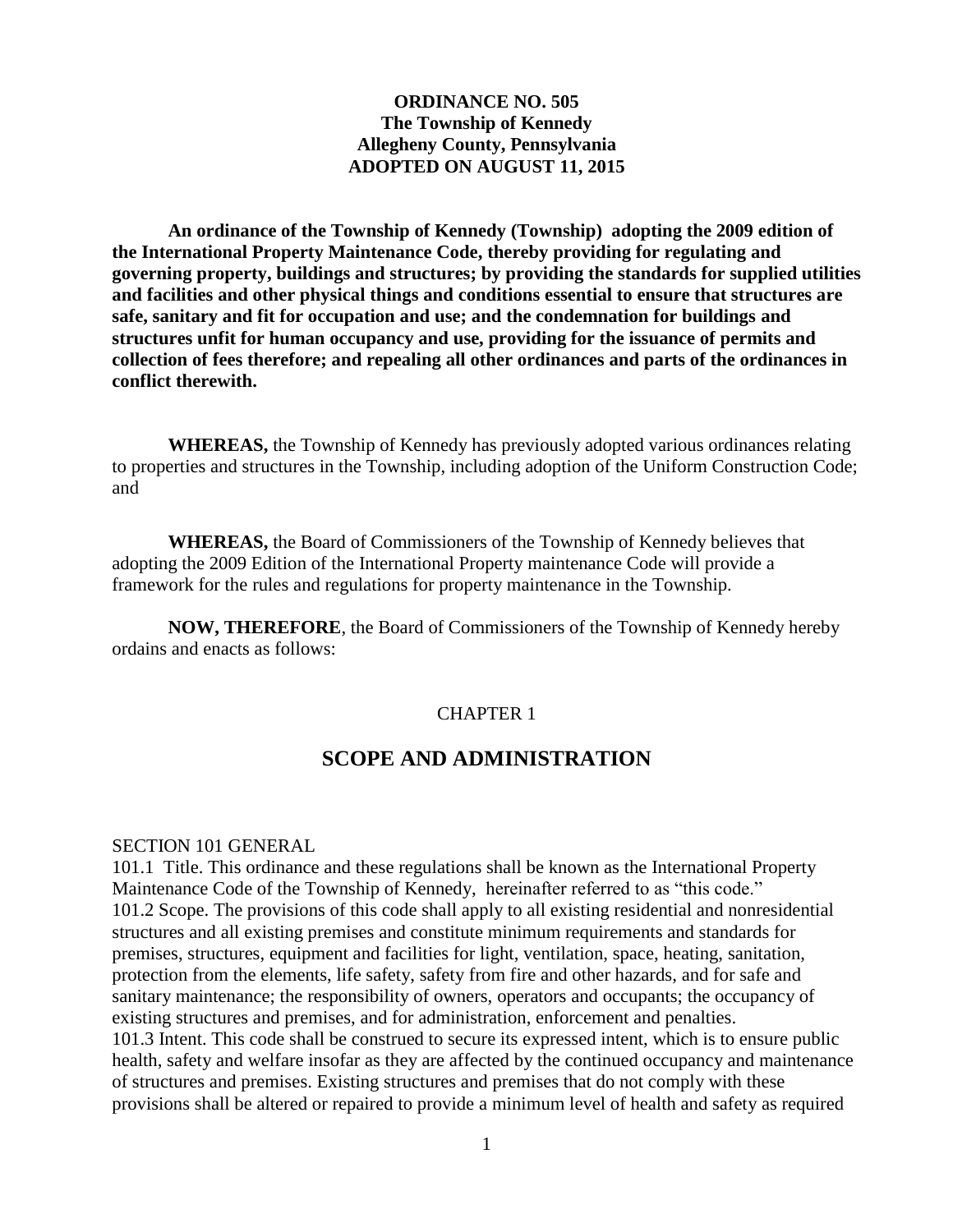## herein.

101.4 Severability. If a section, subsection, sentence, clause or phrase of this code is, for any reason, held to be unconstitutional, such decision shall not affect the validity of the remaining portions of this code.

## SECTION 102 APPLICABILITY

102.1 General. Where there is a conflict between a general requirement and a specific requirement, the specific requirement shall govern. Where differences occur between provisions of this code and the referenced standards, the provisions of this code shall apply. Where, in a specific case, different sections of this code specify different requirements, the most restrictive shall govern.

102.2 Maintenance. Equipment, systems, devices and safeguards required by this code or a previous regulation or code under which the structure or premises was constructed, altered or repaired shall be maintained in good working order. No owner, operator or occupant shall cause any service, facility, equipment or utility which is required under this section to be removed from or shut off from or discontinued for any occupied dwelling, except for such temporary interruption as necessary while repairs or alterations are in progress. The requirements of this code are not intended to provide the basis for removal or abrogation of fire protection and safety systems and devices in existing structures. Except as otherwise specified herein, the owner or the owner's designated agent shall be responsible for the maintenance of buildings, structures and premises.

102.3 Application of other codes. Repairs, additions or alterations to a structure, or changes of occupancy, shall be done in accordance with the procedures and provisions of the International Building Code, International Fuel Gas Code, International Mechanical Code and NFPA 70. Nothing in this code shall be construed to cancel, modify or set aside any provision of the International Zoning Code.

102.4 Existing remedies. The provisions in this code shall not be construed to abolish or impair existing remedies of the jurisdiction or its officers or agencies relating to the removal or demolition of any structure which is dangerous, unsafe and insanitary.

102.5 Workmanship. Repairs, maintenance work, alterations or installations which are caused directly or indirectly by the enforcement of this code shall be executed and installed in a workmanlike manner and installed in accordance with the manufacturer's installation instructions. 102.6 Historic buildings. The provisions of this code shall not be mandatory for existing buildings or structures designated as historic buildings when such buildings or structures are judged by the code official to be safe and in the public interest of health, safety and welfare.

102.7 Referenced codes and standards. The codes and standards referenced in this code shall be those that are listed in Chapter 8 and considered part of the requirements of this code to the prescribed extent of each such reference. Where differences occur between provisions of this code and the referenced standards, the provisions of this code shall apply. Exception: Where enforcement of a code provision would violate the conditions of the listing of the equipment or appliance, the conditions of the listing shall apply.

102.8 Requirements not covered by code. Requirements necessary for the strength, stability or proper operation of an existing fixture, structure or equipment, or for the public safety, health and general welfare, not specifically covered by this code, shall be determined by the code official. 102.9 Application of references. References to chapter or section numbers, or to provisions not specifically identified by number, shall be construed to refer to such chapter, section or provision of this code

102.10 Other laws. The provisions of this code shall not be deemed to nullify any provisions of local, Pennsylvania, or Federal law, but shall be seen to be a supplement to and in complement of any other such ordinance or law.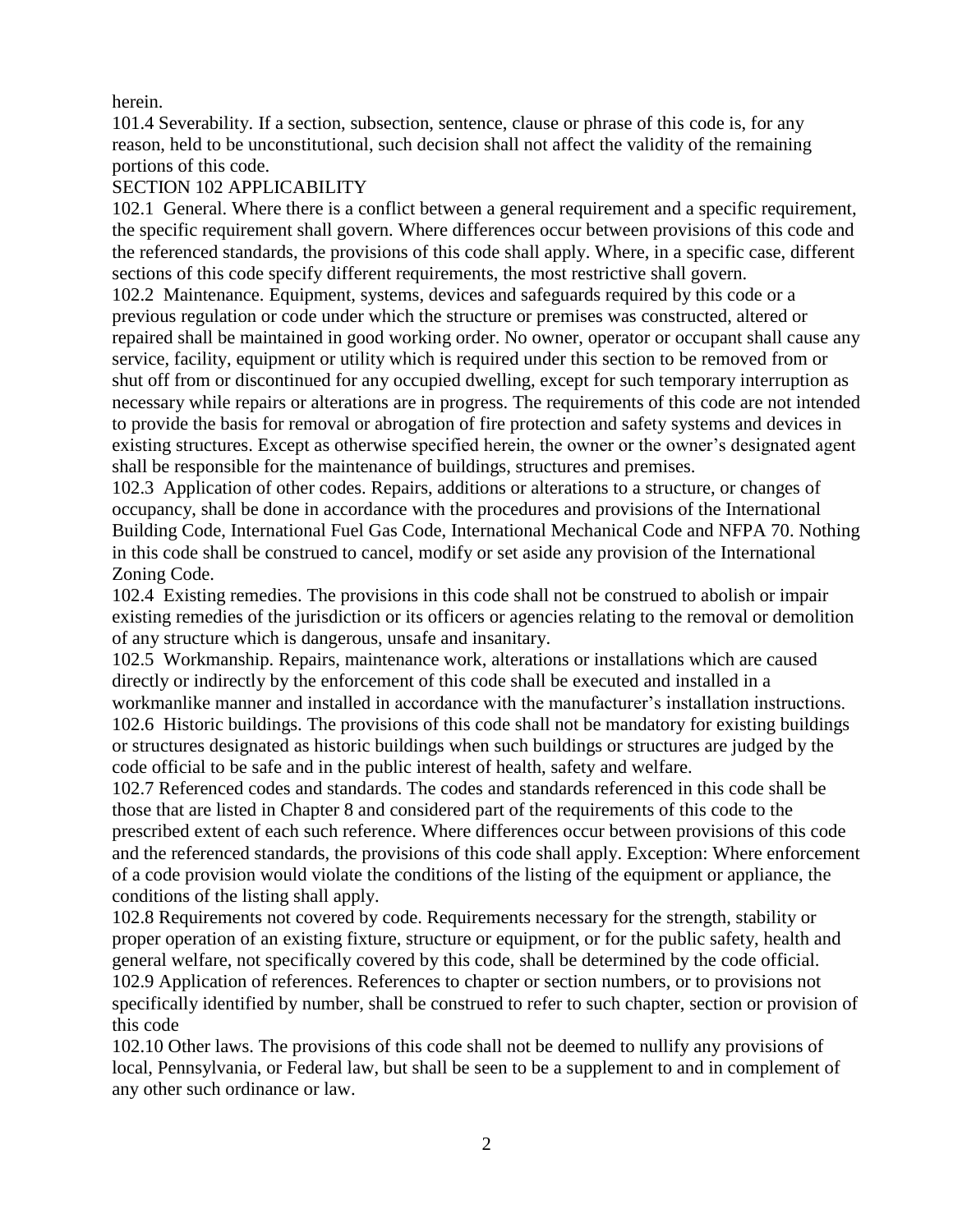# PART 2—ADMINISTRATION AND ENFORCEMENT

SECTION 103 CODE ENFORCEMENT OFFICER

103.1 General. The code enforcement officer, as designated by the Board of Commissioners, to include but not be limited to the Township Manager, any individual or agency hired, designated or appointed, or the Township Police Department, shall be responsible for the enforcement of the 2009 International Property Maintenance Code and the Administrator(s) in charge thereof shall be known as the code official.

103.2 Appointment. The code official shall be appointed or otherwise designated by the Board of Commissioners.

103.3 Deputies. In accordance with the prescribed procedures of this jurisdiction and with the concurrence of the appointing authority, the code official shall have the authority to appoint a deputy(s). Such employees shall have powers as delegated by the code official.

103.4 Liability. The code official, member of the board of appeals or employee charged with the enforcement of this code, while acting for the jurisdiction, in good faith and without malice in the discharge of the duties required by this code or other pertinent law or ordinance, shall not thereby be rendered liable personally, and is hereby relieved from all personal liability for any damage accruing to persons or property as a result of an act or by reason of an act or omission in the discharge of official duties. Any suit instituted against any officer or employee because of an act performed by that officer or employee in the lawful discharge of duties and under the provisions of this code shall be defended by the legal representative of the jurisdiction until the final termination of the proceedings. The code official or any subordinate shall not be liable for costs in an action, suit or proceeding that is instituted in pursuance of the provisions of this code.

103.5 Fees. The fees for activities and services performed by the department in carrying out its responsibilities under this code shall be as determined by resolution of Board of Commissioners. SECTION 104 DUTIES AND POWERS OF THE CODE OFFICIAL

104.1 General. The code official is hereby authorized and directed to enforce the provisions of this code. The code official shall have the authority to render interpretations of this code and to adopt policies and procedures in order to clarify the application of its provisions. Such interpretations, policies and procedures shall be in compliance with the intent and purpose of this code. Such policies and procedures shall not have the effect of waiving requirements specifically provided for in this code.

104.2 Inspections. The code official shall make all of the required inspections, or shall accept reports of inspection by approved agencies or individuals. All reports of such inspections shall be in writing and be certified by a responsible officer of such approved agency or by the responsible individual. The code official is authorized to engage such expert opinion as deemed necessary to report upon unusual technical issues that arise, subject to the approval of the appointing authority. 104.3 Right of entry. Where it is necessary to make an inspection to enforce the provisions of this code, or whenever the code official has reasonable cause to believe that there exists in a structure or upon a premises a condition in violation of this code, the code official is authorized to enter the structure or premises at reasonable times to inspect or perform the duties imposed by this code, provided that if such structure or premises is occupied the code official shall present credentials to the occupant and request entry. If such structure or premises is unoccupied, the code official shall first make a reasonable effort to locate the owner or other person having charge or control of the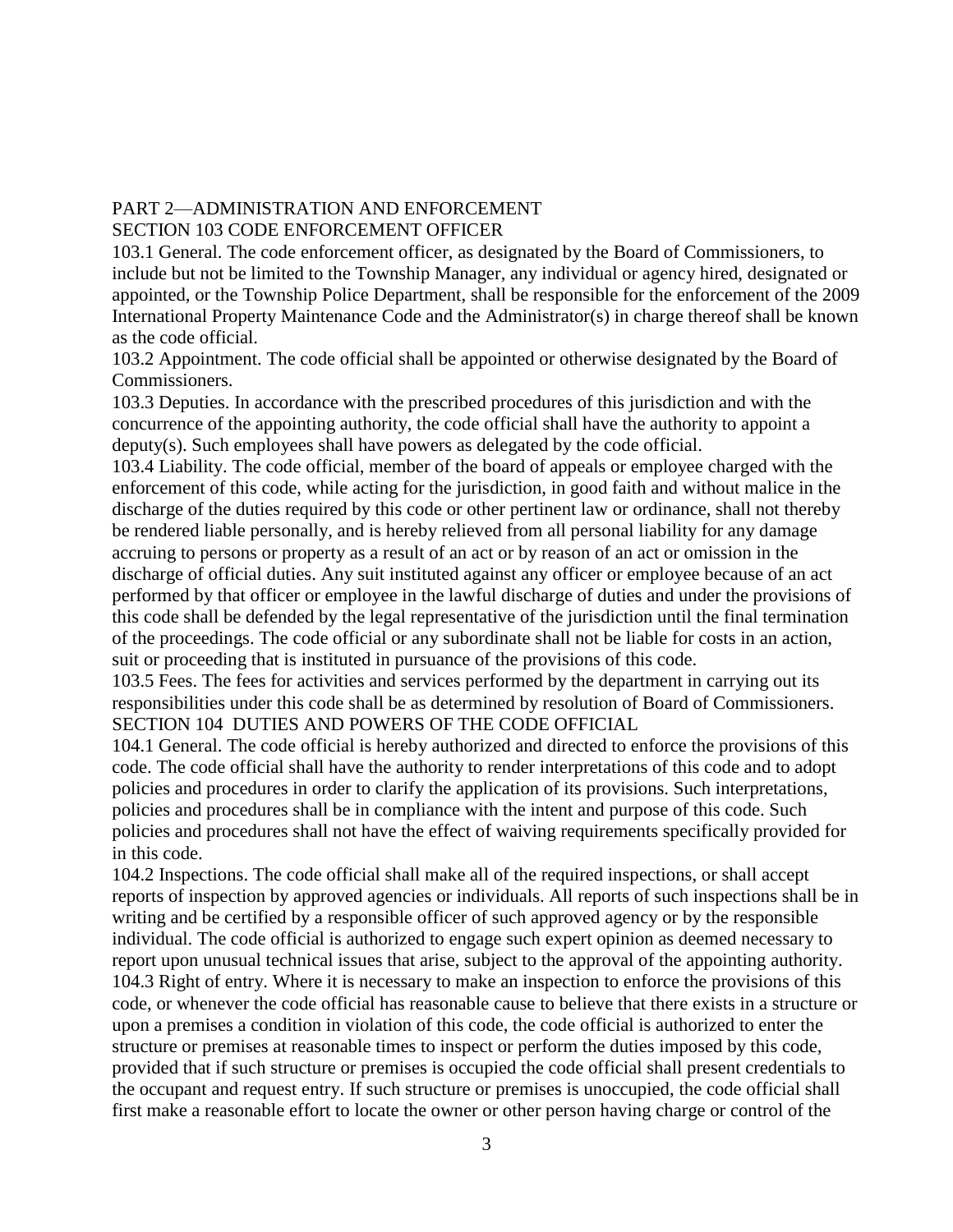structure or premises and request entry. If entry is refused, the code official shall have recourse to the remedies provided by law to secure entry.

104.4 Identification. The code official shall carry proper identification when inspecting structures or premises in the performance of duties under this code.

104.5 Notices and orders. The code official shall issue all necessary notices or orders to ensure compliance with this code.

104.6 Department records. The code official shall keep official records of all business and activities of the department specified in the provisions of this code. Such records shall be retained in the official records for the period required for retention of public records.

Page- 5 SECTION 105 APPROVAL

105.1 Modifications. Whenever there are practical difficulties involved in carrying out the provisions of this code, the code official shall have the authority to grant modifications for individual cases upon application of the owner or owner's representative, provided the code official shall first find that special individual reason makes the strict letter of this code impractical and the modification is in compliance with the intent and purpose of this code and that such modification does not lessen health, life and fire safety requirements. The details of action granting modifications shall be recorded and entered in the department files.

105.2 Alternative materials, methods and equipment. The provisions of this code are not intended to prevent the installation of any material or to prohibit any method of construction not specifically prescribed by this code, provided that any such alternative has been approved. An alternative material or method of construction shall be approved where the code official finds that the proposed design is satisfactory and complies with the intent of the provisions of this code, and that the material, method or work offered is, for the purpose intended, at least the equivalent of that prescribed in this code in quality, strength, effectiveness, fire resistance, durability and safety. 105.3 Required testing. Whenever there is insufficient evidence of compliance with the provisions of this code, or evidence that a material or method does not conform to the requirements of this code, or in order to substantiate claims for alternative materials or methods, the code official shall have the authority to require tests to be made as evidence of compliance at no expense to the jurisdiction.

105.3.1 Test methods. Test methods shall be as specified in this code or by other recognized test standards. In the absence of recognized and accepted test methods, the code official shall be permitted to approve appropriate testing procedures performed by an approved agency.

105.3.2 Test reports. Reports of tests shall be retained by the code official for the period required for retention of public records.

105.4 Used material and equipment. The use of used materials which meet the requirements of this code for new materials is permitted. Materials, equipment and devices shall not be reused unless such elements are in good repair or have been reconditioned and tested when necessary, placed in good and proper working condition and approved by the code official.

105.5 Approved materials and equipment. Materials, equipment and devices approved by the code official shall be constructed and installed in accordance with such approval.

105.6 Research reports. Supporting data, where necessary to assist in the approval of materials or assemblies not specifically provided for in this code, shall consist of valid research reports from approved sources.

#### SECTION 106 VIOLATIONS

106.1 Unlawful acts. It shall be unlawful for a person, firm or corporation to be in conflict with or in violation of any of the provisions of this code.

106.2 Notice of violation. The code official shall serve a notice of violation or order in accordance with Section 107.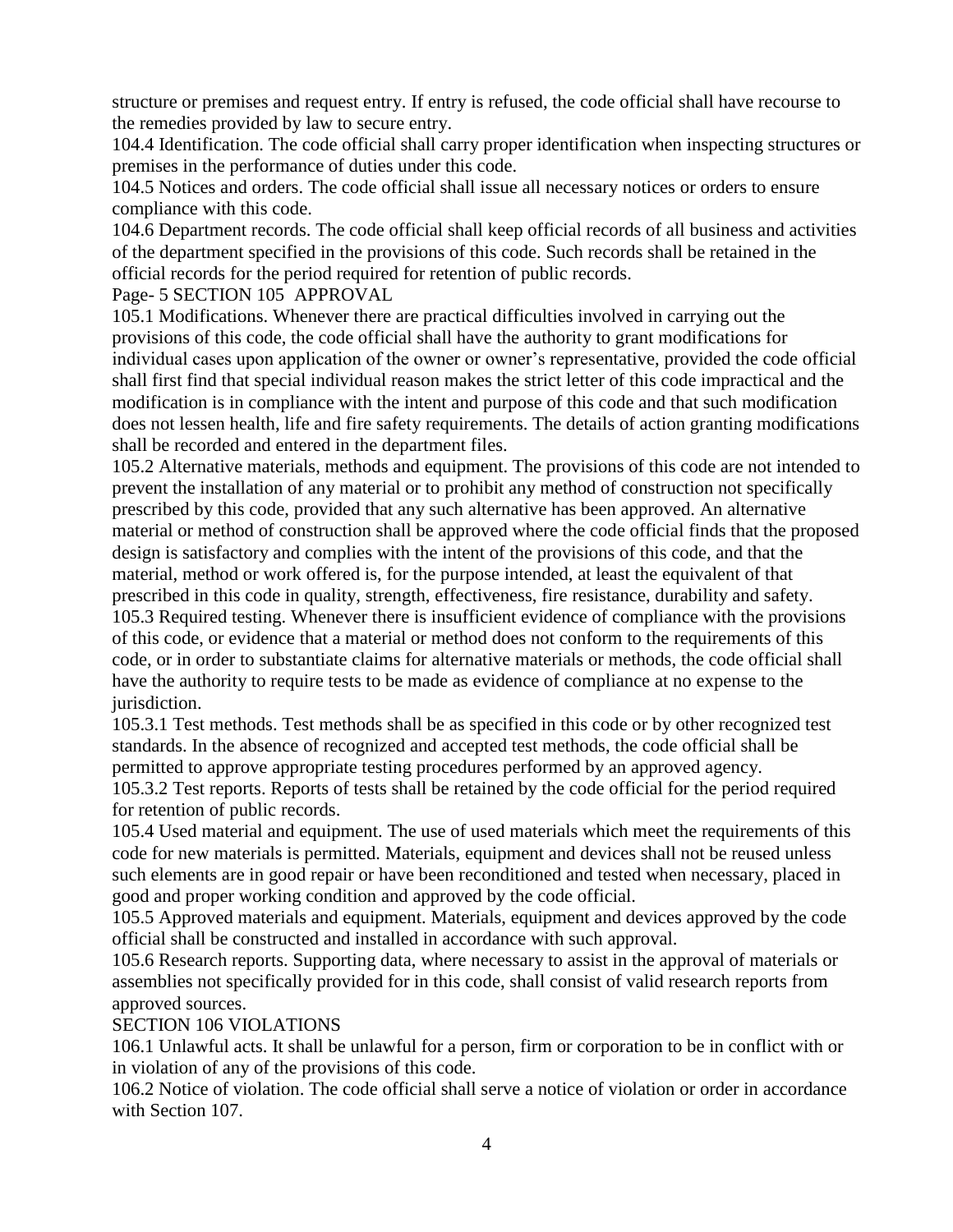106.3 Prosecution of violation. Any person failing to comply with a notice of violation or order served in accordance with Section 107 shall be deemed responsible for a municipal civil infraction, and the violation shall be deemed a strict liability offense. If the notice of violation is not completely complied with, the code official is authorized and empowered to issue a municipal civil infraction citation and to institute any other appropriate proceeding at law or in equity to restrain, correct or abate such violation, or to require the removal or termination of the unlawful occupancy of the structure in violation of the provisions of this code or of the order or direction made pursuant thereto. Any action taken by the authority having jurisdiction on such premises shall be charged against the real estate upon which this structure is located and shall be a lien upon such real estate. 106.4 Violation penalties. Correction of violations: Any person who shall violate or fail to comply with a provision of this code, or who fails to comply with its requirements, including but not limited to those included in a notice of violation or order served in accordance with Section 107, shall be deemed responsible for a municipal civil violation together with such penalties and costs as are assessable and charged pursuant to applicable Pennsylvania law for summary offenses. 106.5 Abatement of violation. Irrespective of whether penalties and costs are imposed or paid, in the event a violation determined by a court of competent jurisdiction is not corrected as ordered, the code official may order such violations corrected by the appropriate department or agency of the Township that is qualified to do the work required or may do the work by contract or hire. Any unpaid penalties and costs that are imposed and the cost of the correction of the violation, including reasonable administrative costs, shall be assessed and levied upon the property upon which such violation is located. The imposition of the penalties herein prescribed shall not preclude the code official from suspending, revoking or taking other administrative action permitted by law with respect to a related license or permit, nor shall it preclude the code official from instituting appropriate action to obtain an order from a court of competent jurisdiction to authorize entry to inspect a building, structure or premises, restrain, correct or abate a violation, prevent illegal occupancy or to stop an illegal act, conduct, business or utilization of such building, structure or premises.

#### 106.5.1

Assessment and collection of penalties and costs.

Any penalties and costs, including administrative costs, that are incurred and imposed by reason of any violation or its restraint, correction or abatement shall be assessed and levied upon the property upon which the violation was located if not paid within 30-days of the date they are charged or billed to the property owner. All such penalties and costs shall constitute a lien upon the property and shall be collected at the same time and in the same manner as are regular township taxes, and shall be subject to the same penalties as are levied for unpaid property taxes

#### SECTION 107 NOTICES AND ORDERS

107.1 Notice to person responsible. Whenever the code official determines that there has been a violation of this code or has grounds to believe that a violation has occurred, notice shall be given in the manner prescribed in Sections 107.2 and 107.3 to the person responsible for the violation as specified in this code. Notices for condemnation procedures shall also comply with Section 108.3. 107.2 Form. Such notice prescribed in Section 107.1 shall be in accordance with all of the following:

#### 1.Be in writing.

2.Include a description of the real estate sufficient for identification.

3.Include a statement of the violation or violations and why the notice is being issued.

4.Include a correction order allowing a reasonable time to make the repairs and improvements required to bring the dwelling unit or structure into compliance with the provisions of this code.

5.Inform the property owner of the right to appeal.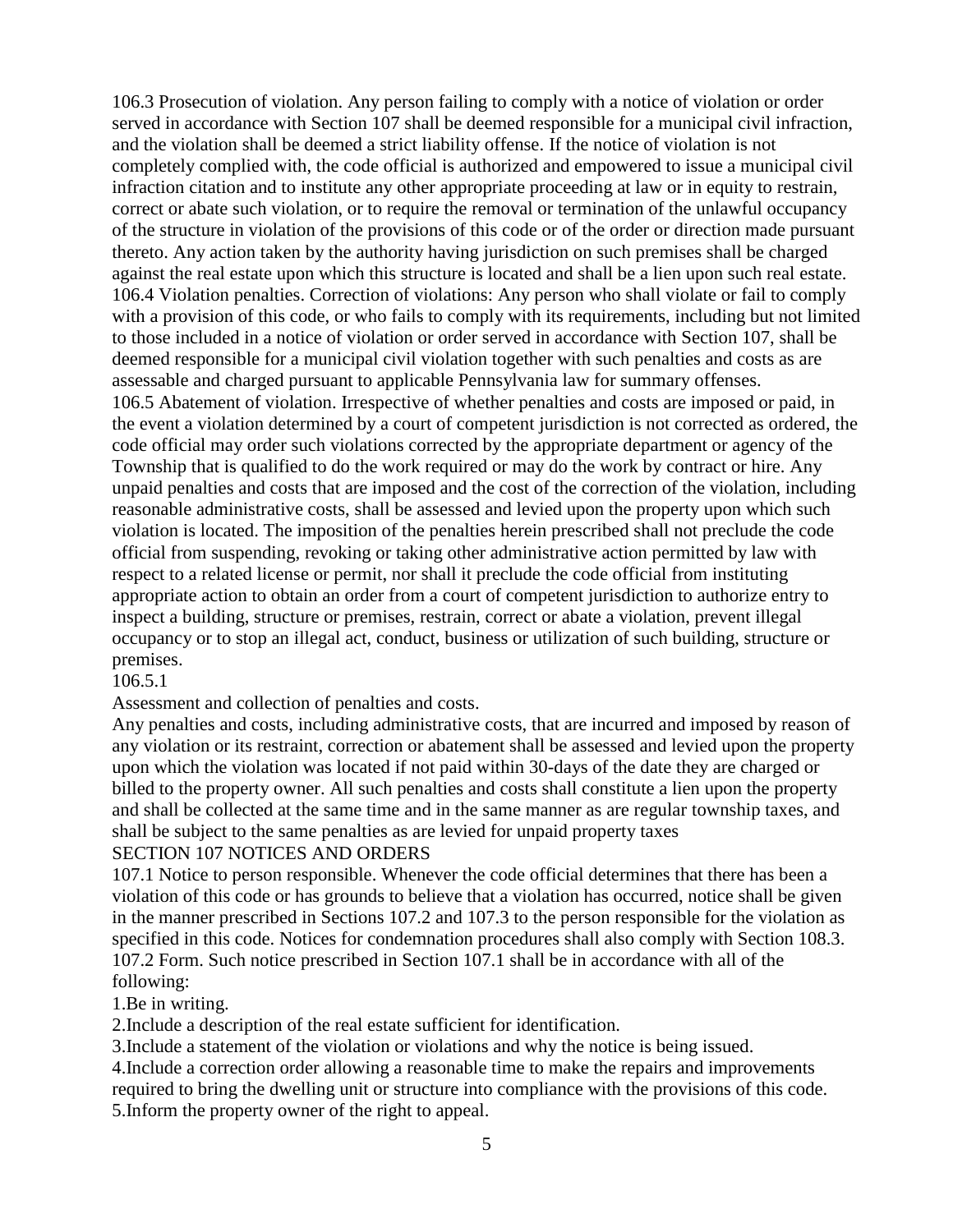6.Include a statement of the right to file a lien in accordance with Section 106.3.

107.3 Method of service. Such notice shall be deemed to be properly served if a copy thereof is: 1.Delivered personally;

2.Sent by certified or first-class mail addressed to the last known address; or

3.If the notice is returned showing that the letter was not delivered, a copy thereof shall be posted in a conspicuous place in or about the structure affected by such notice.

107.4 Unauthorized tampering. Signs, tags or seals posted or affixed by the code official shall not be mutilated, destroyed or tampered with, or removed without authorization from the code official. 107.5 Penalties. Penalties for noncompliance with orders and notices shall be as set forth in Sections 106.4, 106.5 and 106.5.1

107.6 Transfer of ownership. It shall be unlawful for the owner of any dwelling unit or structure who has received a compliance order or upon whom a notice of violation has been served to sell, transfer, mortgage, lease or otherwise dispose of such dwelling unit or structure to another until the provisions of the compliance order or notice of violation have been complied with, or until such owner shall first furnish the grantee, transferee, mortgagee or lessee a true copy of any compliance order or notice of violation issued and shall furnish to the code official a form available from and provided by the code official signed and notarized statement from the grantee, transferee, mortgagee or lessee acknowledging the receipt of such compliance order or notice of violation and fully accepting the responsibility without condition for making the required corrections or repairs 107.6.1 With respect to corrections or repairs cited as being necessary in a notice of violation that has not yet been placed before a court for enforcement, there shall not be any extension of time within which any grantee, transferee, mortgagee or lessee is to complete the corrections or repairs cited therein unless requested by the grantee, transferee, mortgagee or lessee and approved by the code official in writing.

107.6.2 With respect to corrections or repairs ordered by the court in which a violation is being or has been adjudicated, there shall not be any extension of time within which any grantee, transferee, mortgagee or lessee is to complete the corrections or repairs cited therein except upon written petition by the grantee, transferee, mortgagee or lessee to such court and a court order allowing it. SECTION 108 UNSAFE STRUCTURES AND EQUIPMENT

108.1 General. When a structure or equipment is found by the code official to be unsafe, or when a structure is found unfit for human occupancy, or is found unlawful, such structure shall be condemned pursuant to the provisions of this code.

108.1.1 Unsafe structures. An unsafe structure is one that is found to be dangerous to the life, health, property or safety of the public or the occupants of the structure by not providing minimum safeguards to protect or warn occupants in the event of fire, or because such structure contains unsafe equipment or is so damaged, decayed, dilapidated, structurally unsafe or of such faulty construction or unstable foundation, that partial or complete collapse is possible.

108.1.2 Unsafe equipment. Unsafe equipment includes any boiler, heating equipment, elevator, moving stairway, electrical wiring or device, flammable liquid containers or other equipment on the premises or within the structure which is in such disrepair or condition that such equipment is a hazard to life, health, property or safety of the public or occupants of the premises or structure. 108.1.3 Structure unfit for human occupancy. A structure is unfit for human occupancy whenever the code official finds that such structure is unsafe, unlawful or, because of the degree to which the structure is in disrepair or lacks maintenance, is insanitary, vermin or rat infested, contains filth and contamination, or lacks ventilation, illumination, sanitary or heating facilities or other essential equipment required by this code, or because the location of the structure constitutes a hazard to the occupants of the structure or to the public.

108.1.4 Unlawful structure. An unlawful structure is one found in whole or in part to be occupied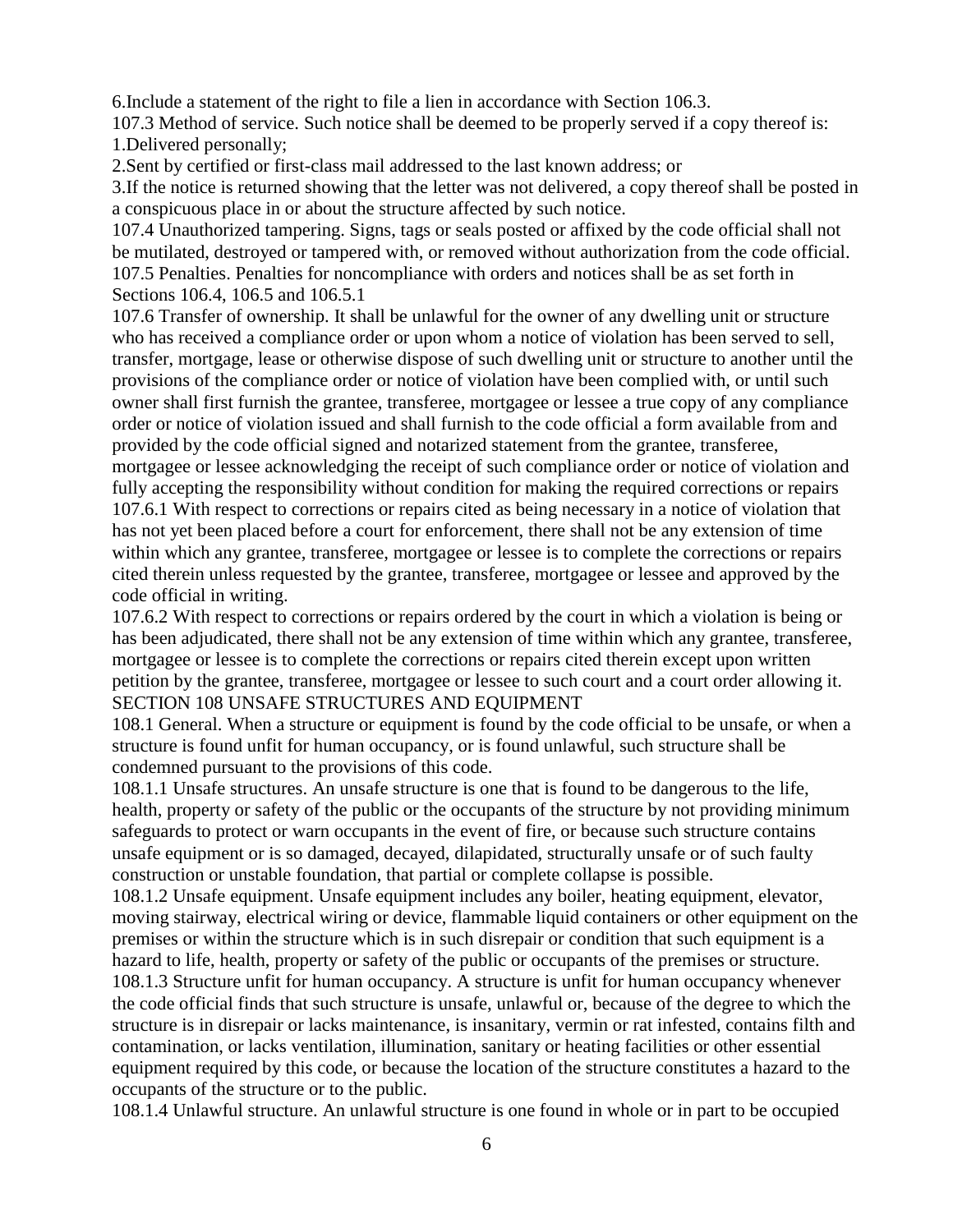by more persons than permitted under this code, or was erected, altered or occupied contrary to law. 108.1.5 Dangerous structure or premises. For the purpose of this code, any structure or premises that has any or all of the conditions or defects described below shall be considered dangerous: 1 .Any door, aisle, passageway, stairway, exit or other means of egress that does not conform to the approved building or fire code of the jurisdiction as related to the requirements for existing buildings.

2. The walking surface of any aisle, passageway, stairway, exit or other means of egress is so warped, worn loose, torn or otherwise unsafe as to not provide safe and adequate means of egress. 3.Any portion of a building, structure or appurtenance that has been damaged by fire, earthquake, wind, flood, deterioration, neglect, abandonment, vandalism or by any other cause to such an extent that it is likely to partially or completely collapse, or to become detached or dislodged. 4. Any portion of a building, or any member, appurtenance or ornamentation on the exterior thereof that is not of sufficient strength or stability, or is not so anchored, attached or fastened in place so as to be capable of resisting natural or artificial loads of one and one-half the original designed value. 5. The building or structure, or part of the building or structure, because of dilapidation, deterioration, decay, faulty construction, the removal or movement of some portion of the ground necessary for the support, or for any other reason, is likely to partially or completely collapse, or some portion of the foundation or underpinning of the building or structure is likely to fail or give way.

6. The building or structure, or any portion thereof, is clearly unsafe for its use and occupancy.

7. The building or structure is neglected, damaged, dilapidated, unsecured or abandoned so as to become an attractive nuisance to children who might play in the building or structure to their danger, becomes a harbor for vagrants, criminals or immoral persons, or enables persons to resort to the building or structure for committing a nuisance or an unlawful act.

8. Any building or structure has been constructed, exists or is maintained in violation of any specific requirement or prohibition applicable to such building or structure provided by the approved building or fire code of the jurisdiction, or of any law or ordinance to such an extent as to present either a substantial risk of fire, building collapse or any other threat to life and safety. 9. A building or structure, used or intended to be used for dwelling purposes, because of inadequate maintenance, dilapidation, decay, damage, faulty construction or arrangement, inadequate light, ventilation, mechanical or plumbing system, or otherwise, is determined by the code official to be unsanitary, unfit for human habitation or in such a condition that is likely to cause sickness or disease.

10. Any building or structure, because of a lack of sufficient or proper fire-resistance-rated construction, fire protection systems, electrical system, fuel connections, mechanical system, plumbing system or other cause, is determined by the code official to be a threat to life or health. 11. Any portion of a building remains on a site after the demolition or destruction of the building or structure or whenever any building or structure is abandoned so as to constitute such building or portion thereof as an attractive nuisance or hazard to the public.

108.2 Closing of vacant structures. If the structure is vacant and unfit for human habitation and occupancy, and is not in danger of structural collapse, the code official is authorized to post a placard of condemnation on the premises and order the structure closed up so as not to be an attractive nuisance. Upon failure of the owner to close up the premises within the time specified in the order, the code official shall cause the premises to be closed and secured through any available public agency or by contract or arrangement by private persons and the cost thereof shall be charged against the real estate upon which the structure is located and shall be a lien upon such real estate and may be collected by any other legal resource.

108.2.1 Authority to disconnect service utilities. The code official shall have the authority to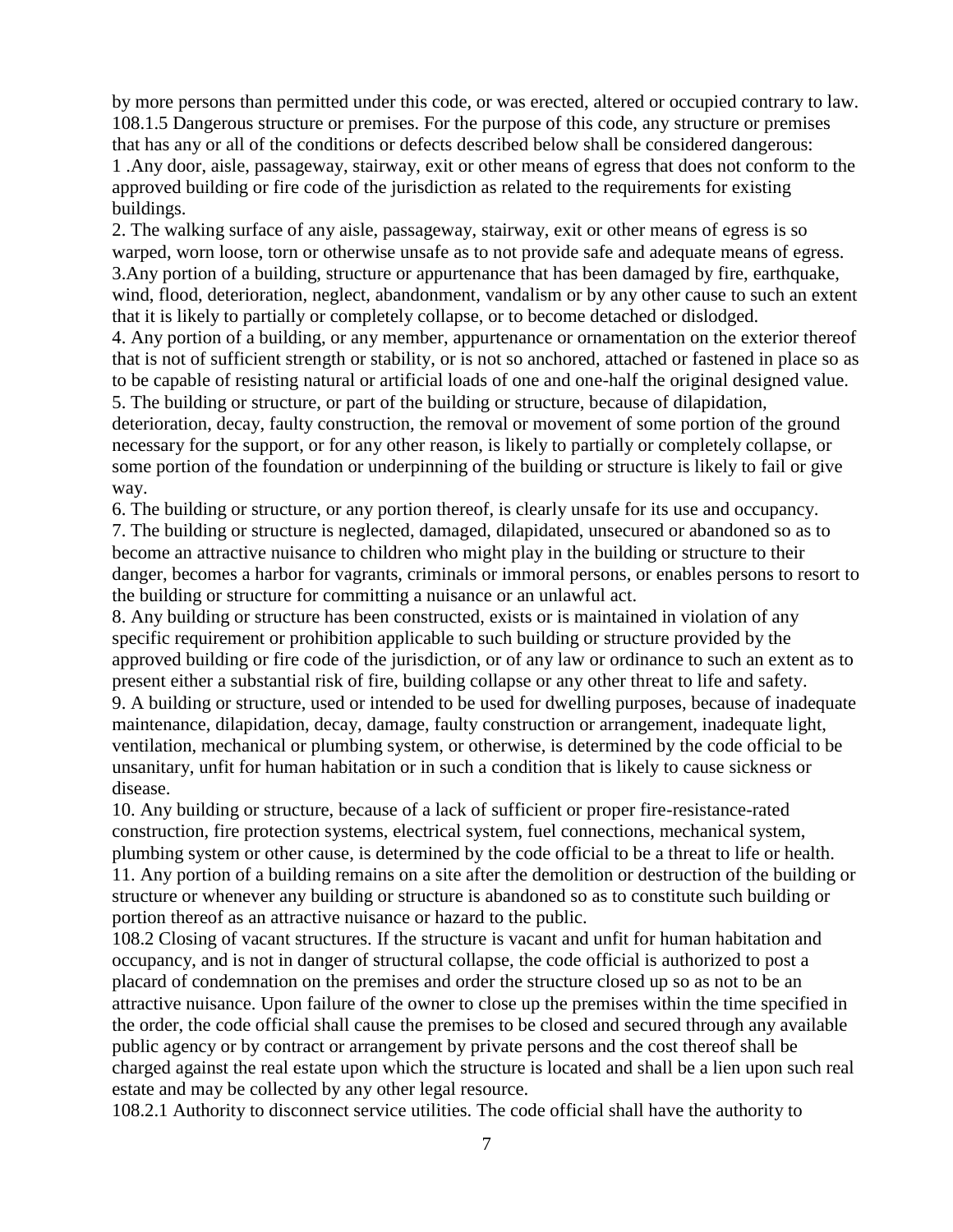authorize disconnection of utility service to the building, structure or system regulated by this code and the referenced codes and standards set forth in Section 102.7 in case of emergency where necessary to eliminate an immediate hazard to life or property or when such utility connection has been made without approval. The code official shall notify the serving utility and, whenever possible, the owner and occupant of the building, structure or service system of the decision to disconnect prior to taking such action. If not notified prior to disconnection the owner or occupant of the building structure or service system shall be notified in writing as soon as practical thereafter. 108.3 Notice. Whenever the code official has condemned a structure or equipment under the provisions of this section, notice shall be posted in a conspicuous place in or about the structure affected by such notice and served on the owner or the person or persons responsible for the structure or equipment in accordance with Section 107.3. If the notice pertains to equipment, it shall also be placed on the condemned equipment. The notice shall be in the form prescribed in Section 108.4 Placarding. Upon failure of the owner or person responsible to comply with the notice provisions within the time given, the code official shall post on the premises or on defective equipment a placard bearing the word "Condemned" and a statement of the penalties provided for occupying the premises, operating the equipment or removing the placard.

108.4.1 Placard removal. The code official shall remove the condemnation placard whenever the defect or defects upon which the condemnation and placarding action were based have been eliminated. Any person who defaces or removes a condemnation placard without the approval of the code official shall be subject to the penalties provided by this code.

108.5 Prohibited occupancy. Any occupied structure condemned and placarded by the code official shall be vacated as ordered by the code official. Any person who shall occupy a placarded premises or shall operate placarded equipment, and any owner or any person responsible for the premises who shall let anyone occupy a placarded premises or operate placarded equipment shall be liable for the penalties provided by this code.

108.6 Abatement methods. The owner, operator or occupant of a building, premises or equipment deemed unsafe by the code official shall abate or cause to be abated or corrected such unsafe conditions either by repair, rehabilitation, demolition or other approved corrective action. 108.7 Record. The code official shall cause a report to be filed on an unsafe condition. The report shall state the occupancy of the structure and the nature of the unsafe condition.

#### SECTION 109 EMERGENCY MEASURES

109.1 Imminent danger. When, in the opinion of the code official, there is imminent danger of failure or collapse of a building or structure which endangers life, or when any structure or part of a structure has fallen and life is endangered by the occupation of the structure, or when there is actual or potential danger to the building occupants or those in the proximity of any structure because of explosives, explosive fumes or vapors or the presence of toxic fumes, gases or materials, or operation of defective or dangerous equipment, the code official is hereby authorized and empowered to order and require the occupants to vacate the premises forthwith. The code official shall cause to be posted at each entrance to such structure a notice reading as follows: "This Structure Is Unsafe and Its Occupancy Has Been Prohibited by the Code Official." It shall be unlawful for any person to enter such structure except for the purpose of securing the structure, making the required repairs, removing the hazardous condition or of demolishing the same. 109.2 Temporary safeguards. Notwithstanding other provisions of this code, whenever, in the opinion of the code official, there is imminent danger due to an unsafe condition, the code official shall order the necessary work to be done, including the boarding up of openings, to render such structure temporarily safe whether or not the legal procedure herein described has been instituted; and shall cause such other action to be taken as the code official deems necessary to meet such emergency.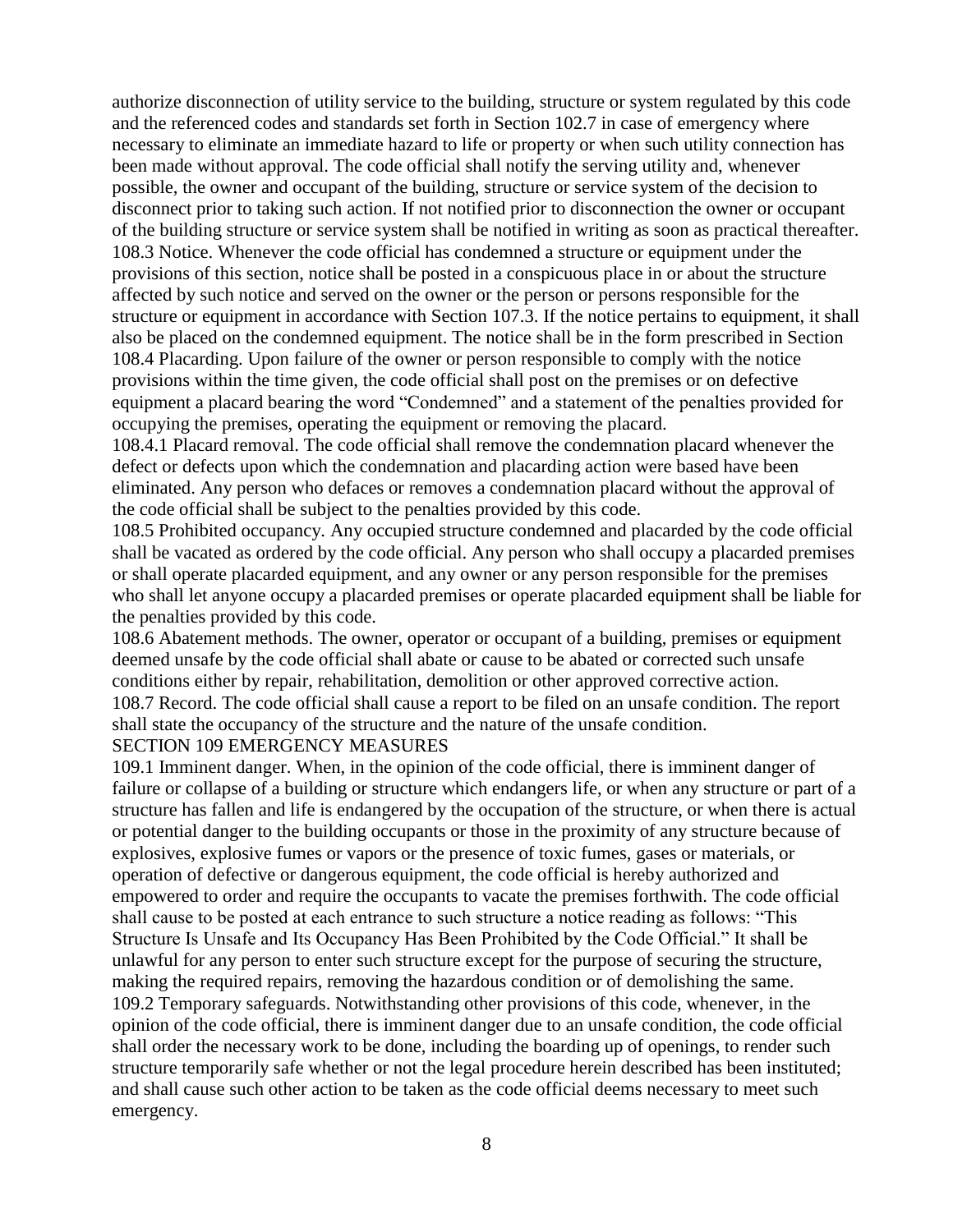109.3 Closing streets. When necessary for public safety, the code official shall temporarily close structures and close, or order the authority having jurisdiction to close, sidewalks, streets, public ways and places adjacent to unsafe structures, and prohibit the same from being utilized. 109.4 Emergency repairs. For the purposes of this section, the code official shall employ the necessary labor and materials to perform the required work as expeditiously as possible. 109.5 Costs of emergency repairs. Costs incurred in the performance of emergency work shall be paid by the Township. The cost of the emergency repairs, including reasonable administrative costs, shall be billed to the property, and if not paid, shall be assessed and levied on the property upon which the emergency repairs were made and shall constitute a lien upon such property. This assessment shall be collected at the same time and in the same manner as are the regular city taxes, if unpaid, and shall be subject to the same penalties as re levied for unpaid property taxes. 109.6 Hearing. Any person ordered to take emergency measures shall comply with such order forthwith. Any affected person shall thereafter, upon petition directed to the appeals board, be afforded a hearing as described in this code.

#### SECTION 110 DEMOLITION

110.1 General. The code official shall order the owner of any premises upon which is located any structure, which in the code official judgment after review is so deteriorated or dilapidated or has become so out of repair as to be dangerous, unsafe, insanitary or otherwise unfit for human habitation or occupancy, and such that it is unreasonable to repair the structure, to demolish and remove such structure; or if such structure is capable of being made safe by repairs, to repair and make safe and sanitary, or to board up and hold for future repair or to demolish and remove at the owner's option; or where there has been a cessation of normal construction of any structure for a period of more than two years, the code official shall order the owner to demolish and remove such structure, or board up until future repair. Boarding the building up for future repair shall not extend beyond one year, unless approved by the building official.

110.2 Notices and orders. All notices and orders shall comply with Section 107.

110.3 Failure to comply. If the owner of a premises fails to comply with a demolition order within the time prescribed, the code official shall cause the structure to be demolished and removed, either through an available public agency or by contract or arrangement with private persons, and the cost of such demolition and removal shall be charged against the real estate upon which the structure is located and shall be a lien upon such real estate.

110.4 Salvage materials. When any structure has been ordered demolished and removed, the governing body or other designated officer under said contract or arrangement aforesaid shall have the right to sell the salvage and valuable materials at the highest price obtainable. The net proceeds of such sale, after deducting the expenses of such demolition and removal, shall be promptly remitted with a report of such sale or transaction, including the items of expense and the amounts deducted, for the person who is entitled thereto, subject to any order of a court. If such a surplus does not remain to be turned over, the report shall so state.

#### SECTION 111 MEANS OF APPEAL

111.1 Application for appeal. Any person directly affected by a decision of the code official or a notice or order issued under this code shall have the right to appeal to the board of appeals, provided that a written application for appeal is filed within 20 days after the day the decision, notice or order was served. An application for appeal shall be based on a claim that the true intent of this code or the rules legally adopted thereunder have been incorrectly interpreted, the provisions of this code do not fully

apply, or the requirements of this code are adequately satisfied by other means.

111.2 Membership of board. The board of appeals shall consist of a minimum of three members who are qualified by experience and training to pass on matters pertaining to property maintenance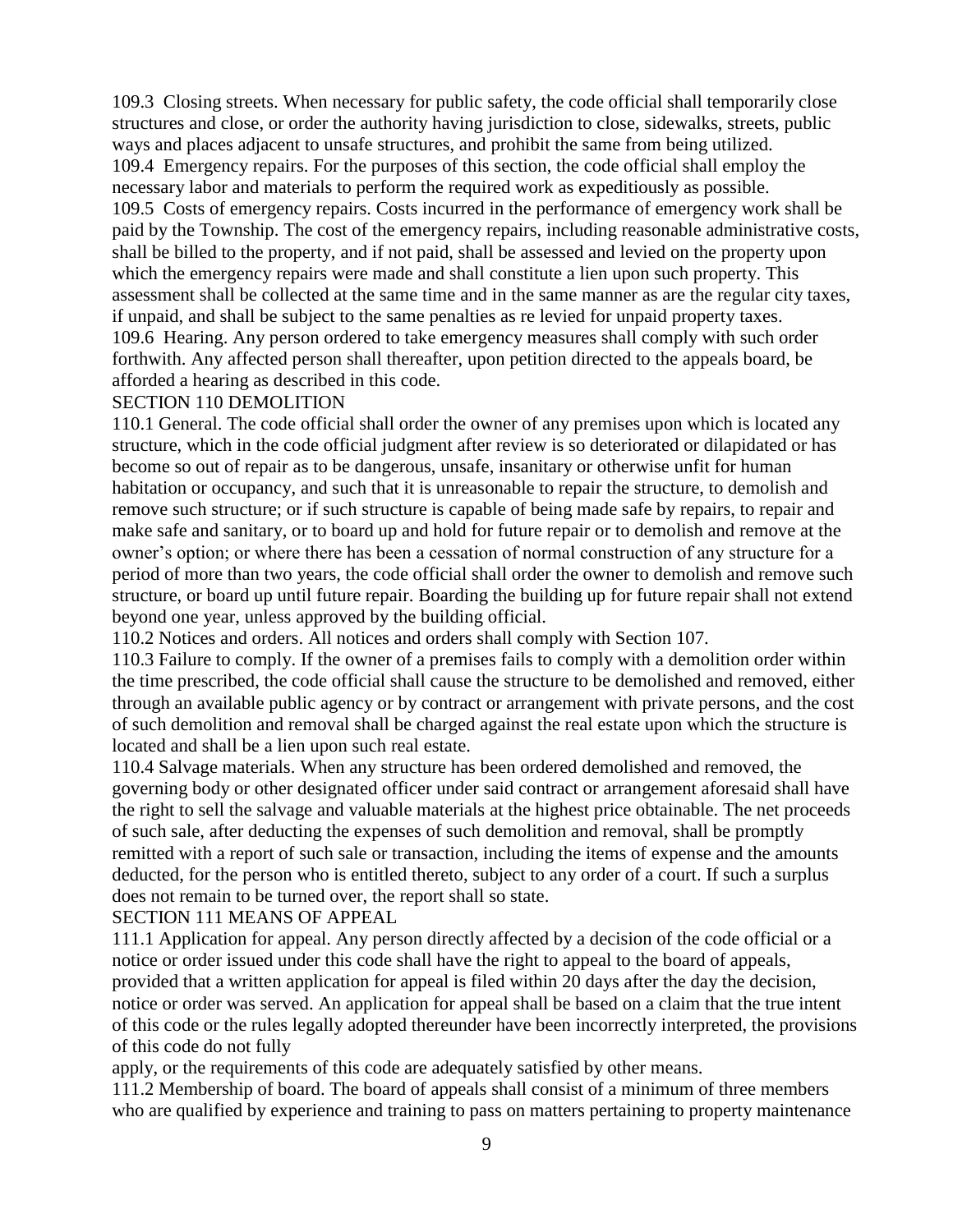and who are not employees of the jurisdiction. The code official shall be an ex-officio member but shall have no vote on any matter before the board. The board shall be appointed by the chief appointing authority, and shall serve staggered and overlapping terms.

111.2.1 Alternate members. The chief appointing authority shall appoint two or more alternate members who shall be called by the board chairman to hear appeals during the absence or disqualification of a member. Alternate members shall possess the qualifications required for board membership.

111.2.2 Chairman. The board shall annually select one of its members to serve as chairman. 111.2.3 Disqualification of member. A member shall not hear an appeal in which that member has a personal, professional or financial interest.

111.2.4 Secretary. The chief administrative officer shall designate a qualified person to serve as secretary to the board. The secretary shall file a detailed record of all proceedings in the office of the chief administrative officer.

111.2.5 Compensation of members. Compensation of members shall be determined by law. 111.3 Notice of meeting. The board shall meet upon notice from the chairman, within 20 days of the filing of an appeal, or at stated periodic meetings.

111.4 Open hearing. All hearings before the board shall be open to the public. The appellant, the appellant's representative, the code official and any person whose interests are affected shall be given an opportunity to be heard. A quorum shall consist of not less than two-thirds of the board membership.

111.4.1 Procedure. The board shall adopt and make available to the public through the secretary procedures under which a hearing will be conducted. The procedures shall not require compliance with strict rules of evidence, but shall mandate that only relevant information be received.

111.5 Postponed hearing. When the full board is not present to hear an appeal, either the appellant or the appellant's representative shall have the right to request a postponement of the hearing.

111.6 Board decision. The board shall modify or reverse the decision of the code official only by a concurring vote of a majority of the total number of appointed board members.

111.6.1 Records and copies. The decision of the board shall be recorded. Copies shall be furnished to the appellant and to the code official.

111.6.2 Administration. The code official shall take immediate action in accordance with the decision of the board.

111.7 Court review. Any person, whether or not a previous party of the appeal, shall have the right to apply to the appropriate court for a writ of certiorari to correct errors of law. Application for review shall be made in the manner and time required by law following the filing of the decision in the office of the chief administrative officer.

111.8 Stays of enforcement. Appeals of notice and orders (other than Imminent Danger notices) shall stay the enforcement of the notice and order until the appeal is heard by the appeals board. SECTION 112 STOP WORK ORDER

112.1 Authority. Whenever the code official finds any work regulated by this code being performed in a manner contrary to the provisions of this code or in a dangerous or unsafe manner, the code official is authorized to issue a stop work order.

112.2 Issuance. A stop work order shall be in writing and shall be given to the owner of the property, to the owner's agent, or to the person doing the work. Upon issuance of a stop work order, the cited work shall immediately cease. The stop work order shall state the reason for the order and the conditions under which the cited work is authorized to resume.

112.3 Emergencies. Where an emergency exists, the code official shall not be required to give a written notice prior to stopping the work.

112.4 Failure to comply. Any person who shall continue any work after having been served with a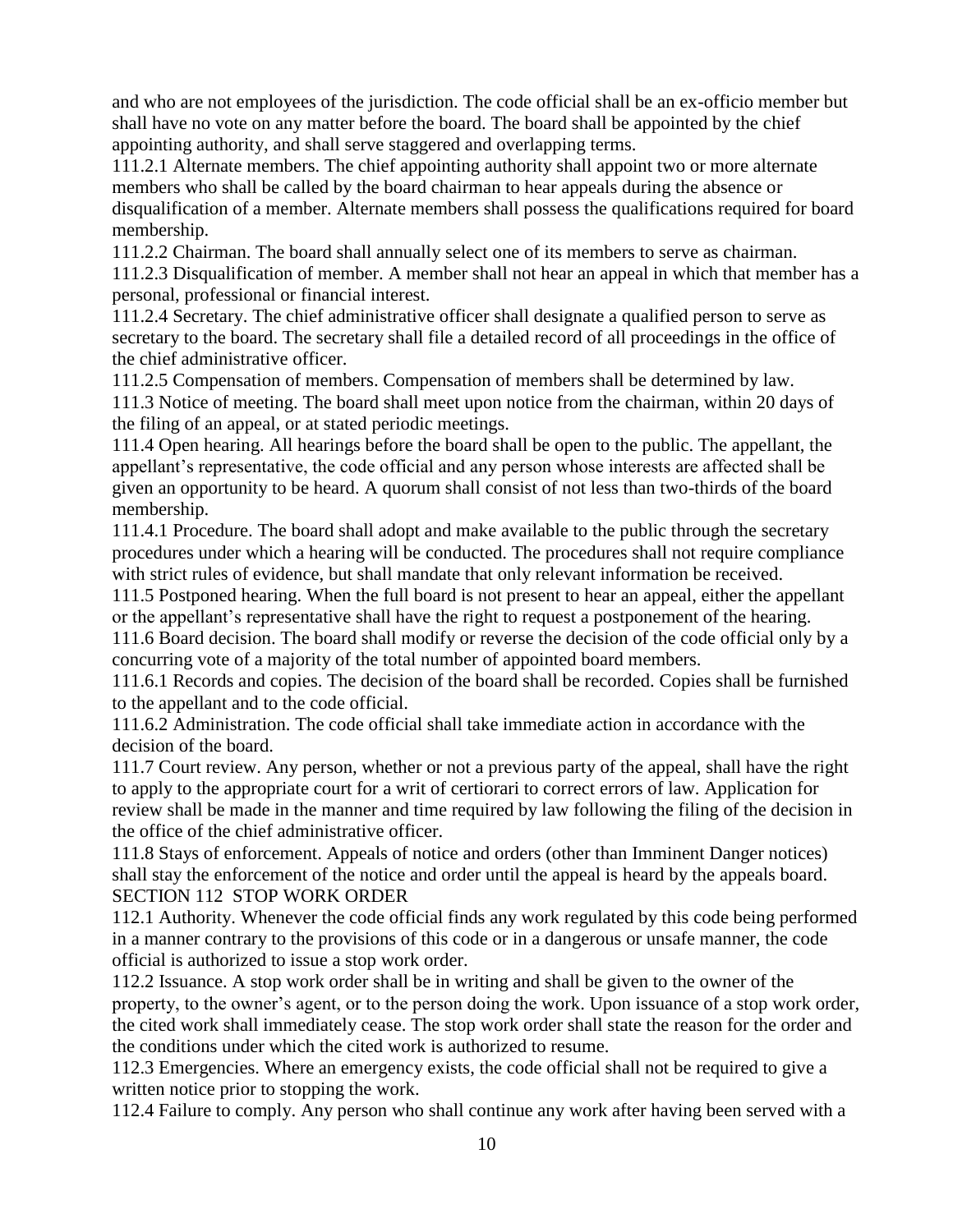stop work order, except such work as that person is directed to perform to remove a violation or unsafe condition, shall be liable to a fine as allowed by applicable Pennsylvania law as applies to summary offenses.

## SECTION 201 GENERAL TERMS AND INTERPRETATION

201.1 Scope. Unless otherwise expressly stated, the following terms shall, for the purposes of this code, have the meanings shown in this chapter.

201.2 Interchangeability. Words stated in the present tense include the future; words stated in the masculine gender include the feminine and neuter; the singular number includes the plural and the plural, the singular.

201.3 Terms defined in other codes. Where terms are not defined in this code and are defined in the International Building Code, International Fire Code, International Zoning Code, International Plumbing Code, International Mechanical Code or NFPA 70, such terms shall have the meanings ascribed to them as stated in those codes.

201.4 Terms not defined. Where terms are not defined through the methods authorized by this section, such terms shall have ordinarily accepted meanings such as the context implies. 201.5 Parts. Whenever the words "dwelling unit," "dwelling," "premises," "building," "rooming

house," "rooming unit," "housekeeping unit" or "story" are stated in this code, they shall be construed as though they were followed by the words "or any part thereof."

## CHAPTER 2

## **DEFINITIONS**

## SECTION 202 GENERAL DEFINITIONS

ANCHORED. Secured in a manner that provides positive connection.

APPROVED. Approved by the code official.

BASEMENT. That portion of a building which is partly or completely below grade.

BATHROOM. A room containing plumbing fixtures including a bathtub or shower.

BEDROOM. Any room or space used or intended to be used for sleeping purposes in either a dwelling or sleeping unit.

BRUSH. Means tree trimmings/branches less than eight (8) inches in diameter and eight (8) feet in length.

CODE OFFICIAL. The official who is charged with the administration and enforcement of this code, or any duly authorized representative.

CONDEMN. To adjudge unfit for occupancy.

DETACHED. When a structural element is physically disconnected from another and that connection is necessary to provide a positive connection.

DETERIORATION. To weaken, disintegrate, corrode, rust or decay and lose effectiveness. [B] DWELLING UNIT. A single unit providing complete, independent living facilities for one or more persons, including permanent provisions for living, sleeping, eating, cooking and sanitation. EASEMENT. That portion of land or property reserved for present or future use by a person or agency other than the legal fee owner(s) of the property. The easement shall be permitted to be for use under, on or above a said lot or lots.

EQUIPMENT SUPPORT. Those structural members or assemblies of members or manufactured elements, including braces, frames, lugs, snuggers, hangers or saddles, that transmit gravity load, lateral load and operating load between the equipment and the structure.

EXTERIOR PROPERTY. The open space on the premises and on adjoining property under the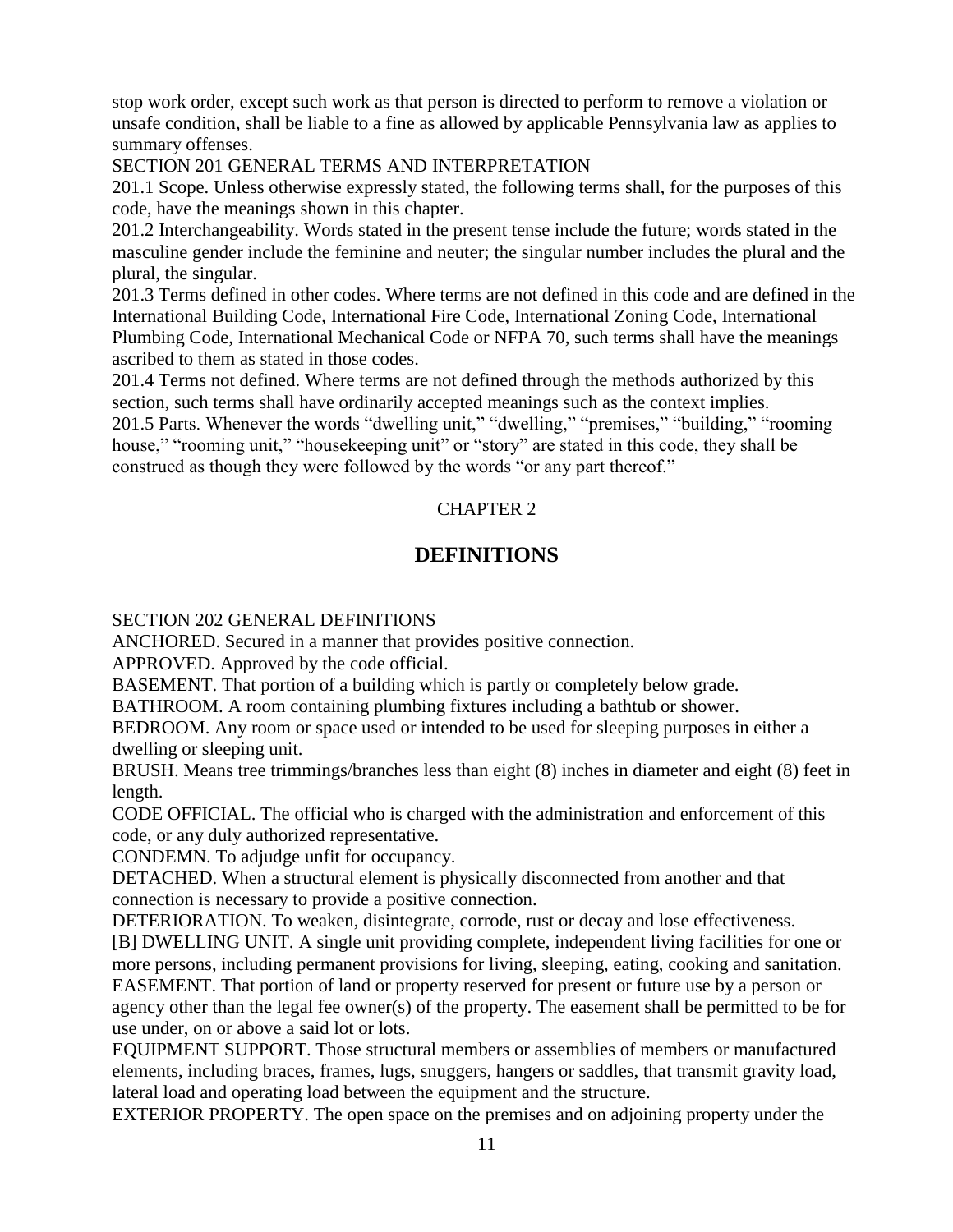control of owners or operators of such premises.

GUARD. A building component or a system of building components located at or near the open sides of elevated walking surfaces that minimizes the possibility of a fall from the walking surface to a lower level.

HABITABLE SPACE. Space in a structure for living, sleeping, eating or cooking. Bathrooms, toilet rooms, closets, halls, storage or utility spaces, and similar areas are not considered habitable spaces.

HOUSEKEEPING UNIT. A room or group of rooms forming a single habitable space equipped and intended to be used for living, sleeping, cooking and eating which does not contain, within such a unit, a toilet, lavatory and bathtub or shower.

IMMINENT DANGER. A condition which could cause serious or life-threatening injury or death at any time.

INFESTATION. The presence, within or contiguous to, a structure or premises of insects, rats, vermin or other pests.

INOPERABLE MOTOR VEHICLE. A vehicle which cannot be driven upon the public streets for reason including but not limited to being unlicensed, wrecked, abandoned, in a state of disrepair, or incapable of being moved under its own power.

LABELED. Equipment, materials or products to which have been affixed a label, seal, symbol or other identifying mark of a nationally recognized testing laboratory, inspection agency or other

organization concerned with product evaluation that maintains periodic inspection of the production of the above labeled items and whose labeling indicates either that the equipment, material or product meets identified standards or has been tested and found suitable for a specified purpose. LET FOR OCCUPANCY OR LET. To permit, provide or offer possession or occupancy of a dwelling, dwelling unit, rooming unit, building, premise or structure by a person who is or is not the legal owner of record thereof, pursuant to a written or unwritten lease, agreement or license, or pursuant to a recorded or unrecorded agreement of contract for the sale of land.

NEGLECT. The lack of proper maintenance for a building or structure.

OCCUPANCY. The purpose for which a building or portion thereof is utilized or occupied. OCCUPANT. Any individual living or sleeping in a building, or having possession of a space within a building.

OPENABLE AREA. That part of a window, skylight or door which is available for unobstructed ventilation and which opens directly to the outdoors.

OPERATOR. Any person who has charge, care or control of a structure or premises which is let or offered for occupancy.

OWNER. Any person, agent, operator, firm or corporation having a legal or equitable interest in the property; or recorded in the official records of the state, county or municipality as holding title to the property; or otherwise having control of the property, including the guardian of the estate of any such person, and the executor or administrator of the estate of such person if ordered to take possession of real property by a court.

PERSON. An individual, corporation, partnership or any other group acting as a unit.

PEST ELIMINATION. The control and elimination of insects, rodents or other pests by eliminating their harborage places; by removing or making inaccessible materials that serve as their food or water; by other approved pest elimination methods.

PREMISES. A lot, plot or parcel of land, easement or public way, including any structures thereon. PUBLIC WAY. Any street, alley or similar parcel of land essentially unobstructed from the ground to the sky, which is deeded, dedicated or otherwise permanently appropriated to the public for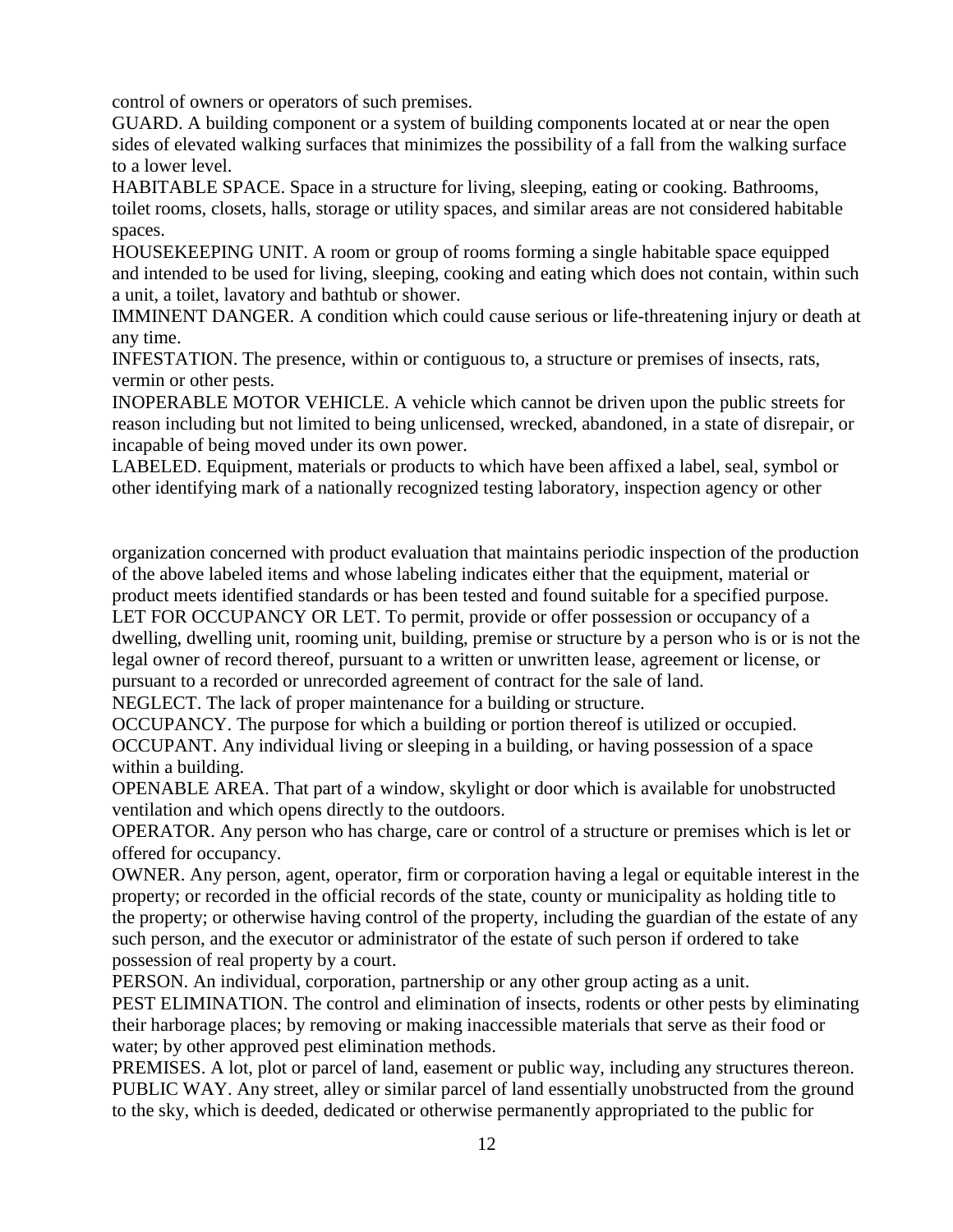public use.

ROOMING HOUSE. A building arranged or occupied for lodging, with or without meals, for compensation and not occupied as a one- or two-family dwelling.

ROOMING UNIT. Any room or group of rooms forming a single habitable unit occupied or intended to be occupied for sleeping or living, but not for cooking purposes.

[B] SLEEPING UNIT. A room or space in which people sleep, which can also include permanent provisions for living, eating and either sanitation or kitchen facilities, but not both. Such rooms and spaces that are also part of a dwelling unit are not sleeping units.

SOLID WASTE. Normally solid or semi-solid materials that are useless or unwanted resulting from human activities and include garbage (decomposable wastes from food) and rubbish (non-

decomposable wastes, either combustible [such as paper, wood and cloth] or noncombustible [such as metal, glass and ceramics]), as well as dead animals, human or animal excrement or diapers, but shall not include yard rubbish

STRICT LIABILITY OFFENSE. An offense in which the prosecution in a legal proceeding is not required to prove criminal intent as a part of its case. It is enough to prove that the defendant either did an act which was prohibited, or failed to do an act which the defendant was legally required to do.

STRUCTURE. That which is built or constructed or a portion thereof.

TENANT. A person, corporation, partnership or group, whether or not the legal owner of record, occupying a building or portion thereof as a unit.

TOILET ROOM. A room containing a water closet or urinal

ULTIMATE DEFORMATION. The deformation at which failure occurs and which shall be deemed to occur if the sustainable load reduces to 80 percent or less of the maximum strength. VENTILATION. The natural or mechanical process of supplying conditioned or unconditioned air to, or removing such air from, any space.

WORKMANLIKE. Executed in a skilled manner; e.g., generally plumb, level, square, in line, undamaged and without marring adjacent work.

YARD. An open space on the same lot with a structure.

YARD RUBBISH means and includes, but shall not be limited to garden, lawn and tree trimmings (less than ¼" in diameter), grass clippings, branches, twigs, leaves, weeds, shrub clippings, dead organic matter such as plants, vegetables and weeds and dead garden plants, and general yard and garden waste materials.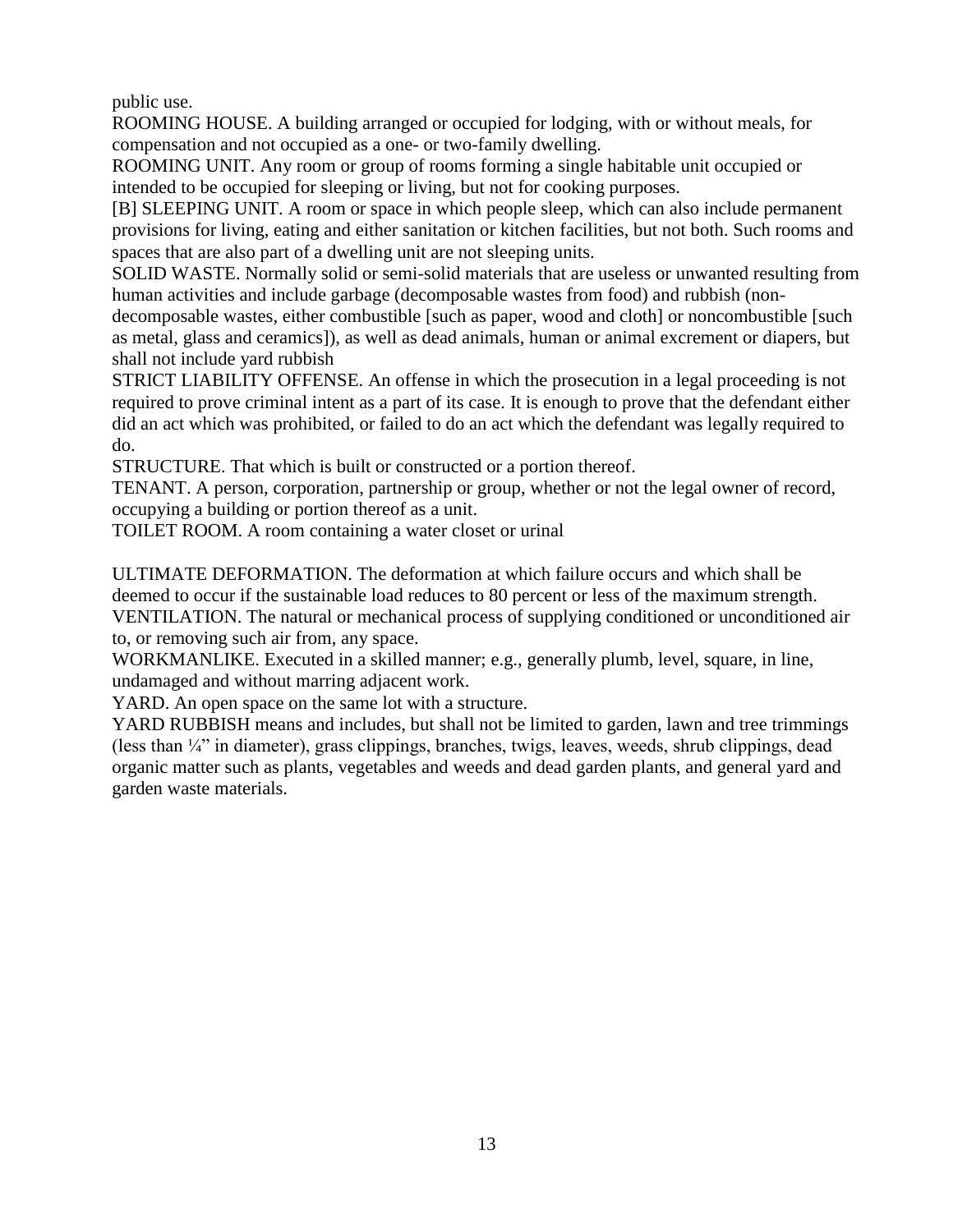#### CHAPTER 3

## **GENERAL REQUIREMENTS**

#### SECTION 301 GENERAL REQUIREMENTS

301.1 Scope. The provisions of this chapter shall govern the minimum conditions and the responsibilities of persons for maintenance of structures, equipment and exterior property. 301.2 Responsibility. The owner of the premises shall maintain the structures and exterior property in compliance with these requirements, except as otherwise provided for in this code. A person shall not occupy as owner-occupant or permit another person to occupy premises which are not in a sanitary and safe condition and which do not comply with the requirements of this chapter. Occupants of a dwelling unit, rooming unit or housekeeping unit are responsible for keeping in a clean, sanitary and safe condition that part of the dwelling unit, rooming unit, housekeeping unit or premises which they occupy and control.

301.3 Vacant structures and land. All vacant structures and premises thereof or vacant land shall be maintained in a clean, safe, secure and sanitary condition as provided herein so as not to cause a blighting problem or adversely affect the public health or safety.

#### SECTION 302 EXTERIOR PROPERTY AREAS

302.1 Sanitation. All exterior property and premises shall be maintained in a clean, safe and sanitary condition. The occupant shall keep that part of the exterior property which such occupant occupies or controls in a clean and sanitary condition.

302.2 Grading and drainage. All premises shall be graded and maintained to prevent the erosion of soil and to prevent the accumulation of stagnant water thereon, or within any structure located thereon.

Exception: Approved retention areas and reservoirs.

302.3 Sidewalks and driveways. All sidewalks, walkways, stairs, driveways, parking spaces and similar areas shall be kept in a proper state of repair, and maintained free from hazardous conditions.

302.4 Weeds. All premises and exterior property shall be maintained free from weeds or plant growth in excess of 6 inches. "Weeds" is defined as including all grasses, annual plants and other vegetation considered as harmful to inhabitants, animals or the environment. "Plant Growth" is defined as including all plants other than weeds, trees and shrubs, flowers or cultivated plants in gardens.

302.4.1 Upon failure to the owner, grantee, transferee, mortgagee, lessee or agent having charge of the property to cut and destroy weeds or plant growth after service of notice, such person or entity shall be subject to prosecution in accordance with Sections 106, 106.1, 106.2 and as otherwise provided by ordinance.

302.4.2 Upon the failure of the owner, grantee, transferee, mortgagee, lessee or agent having charge of the property to cut and destroy weeds or plant growth after receiving notice of violation, any duly authorized City employee or contractor is, after notice to such person or entity, authorized to enter upon the property in violation, and cut, destroy and remove the weeds and plant growth growing thereon.

302.4.3 The costs of cutting, destroying and removing weeds and plant growth from the property in violation shall be paid by the owner, grantee, transferee, mortgagee, lessee or agent having charge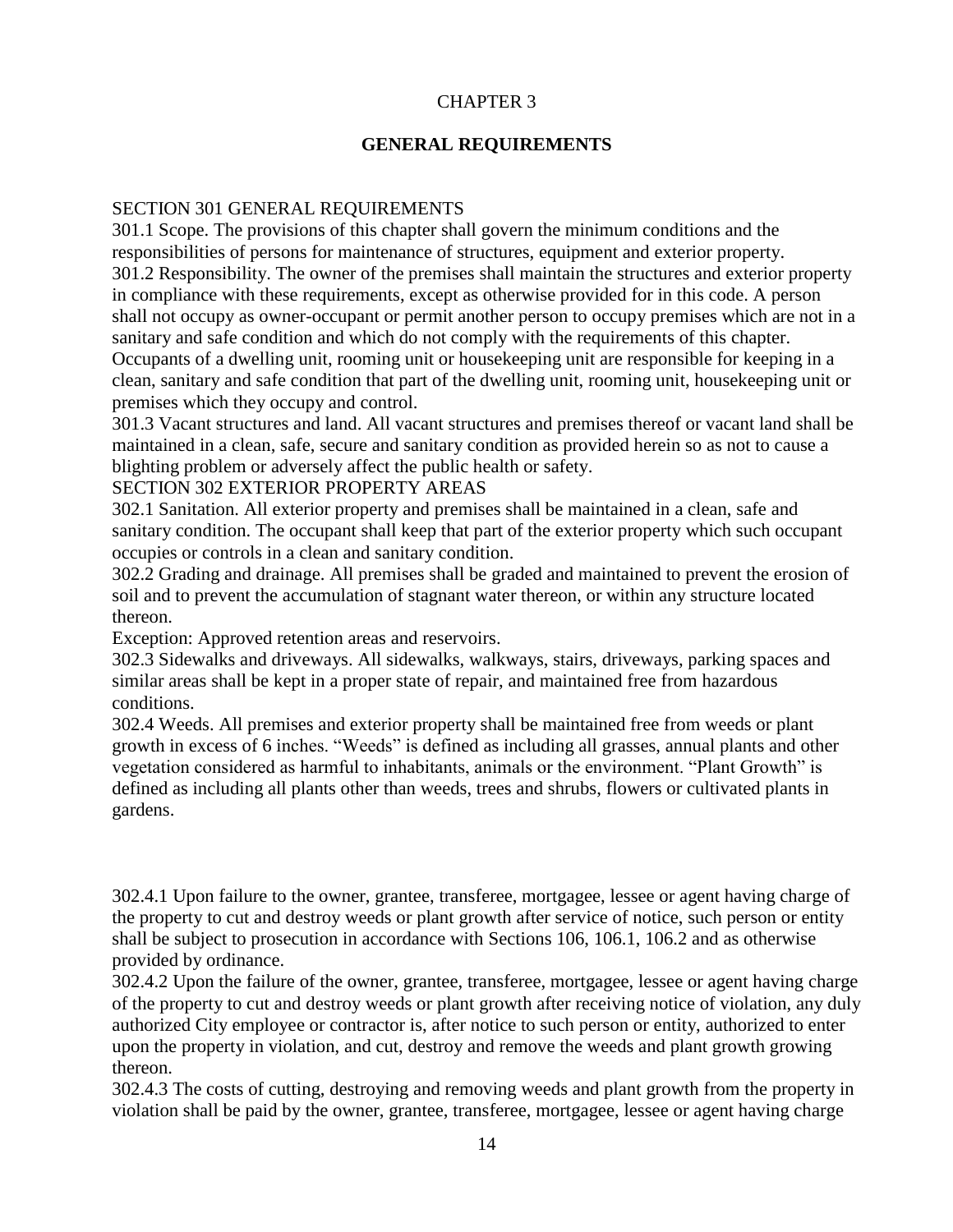of the property and shall be assessed and levied upon the property upon which the violation was located if not paid within thirty (30) days of the date they are charged or billed to the property owner. All such penalties and costs shall constitute a lien upon the property an shall be collected at the same time and in the same manner as are regular city taxes, and shall be subject to the same penalties as are levied for unpaid property taxes.

302.5 Rodent harborage. All structures and exterior property shall be kept free from rodent harborage and infestation. Where rodents are found, they shall be promptly exterminated by approved processes which will not be injurious to human health. After extermination, proper precautions shall be taken to eliminate rodent harborage and prevent reinfestation.

302.6 Exhaust vents. Pipes, ducts, conductors, fans or blowers shall not discharge gases, steam, vapor, hot air, grease, smoke, odors or other gaseous or particulate wastes directly upon abutting or adjacent public or private property or that of another tenant.

302.7 Accessory structures. All accessory structures, including detached garages, fences and walls, shall be maintained structurally sound and in good repair.

302.8 Motor vehicles. Subject to the provisions of this code and except as provided and authorized under other applicable statutes, ordinances and regulations no inoperative or unlicensed motor vehicle shall be parked, kept or stored on any premises unless completely enclosed within a garage or similar enclosed area designed and approved for such purpose.

302.8.1 Maintenance or repair of motor vehicles. Subject to the provisions of this code and except as provided and authorized under other applicable statutes, ordinances and regulations no motor vehicle, whether inoperative or operative, licensed or unlicensed, shall be parked, kept or stored on any premises in a state of major disassembly, disrepair or while in the process of being stripped or dismantled, whether in connection with body work, rebuilding, restoration or otherwise unless all of such work is performed inside a completely enclosed within a garage or similar enclosed area designed and approved for such purpose.

302.9 Defacement of property. No person shall willfully or wantonly damage, mutilate or deface any exterior surface of any structure or building on any private or public property by placing thereon any marking, carving or graffiti. It shall be the responsibility of the owner to restore said surface to an approved state of maintenance and repair.

## SECTION 303 SWIMMING POOLS, SPAS AND HOT TUBS

303.1 Swimming pools. Swimming pools shall be maintained in a clean and sanitary condition, and in good repair.

303.2 Enclosures. Private swimming pools, hot tubs and spas, containing water more than 24 inches (610 mm) in depth shall be completely surrounded by a fence or barrier at least 48 inches (1219 mm) in height above the finished ground level measured on the side of the barrier away from the pool. Gates and doors in such barriers shall be self-closing and self-latching. Where the selflatching device is less than 54 inches (1372 mm) above the bottom of the gate, the release mechanism shall be located on the pool side of the gate. Self-closing and self-latching gates shall be maintained such that the gate will positively close and latch when released from an open position of 6 inches (152 mm) from the gatepost. No existing pool enclosure shall be removed, replaced or changed in a manner that reduces its effectiveness as a safety barrier.

Exception: Spas or hot tubs with a safety cover that complies with ASTM F 1346 shall be exempt from the provisions of this section.

#### SECTION 304 EXTERIOR STRUCTURE

304.1 General. The exterior of a structure shall be maintained in good repair, structurally sound and sanitary so as not to pose a threat to the public health, safety or welfare.

304.1.1 Unsafe conditions. The following conditions shall be determined as unsafe and shall be repaired or replaced to comply with the International Building Code or the International Existing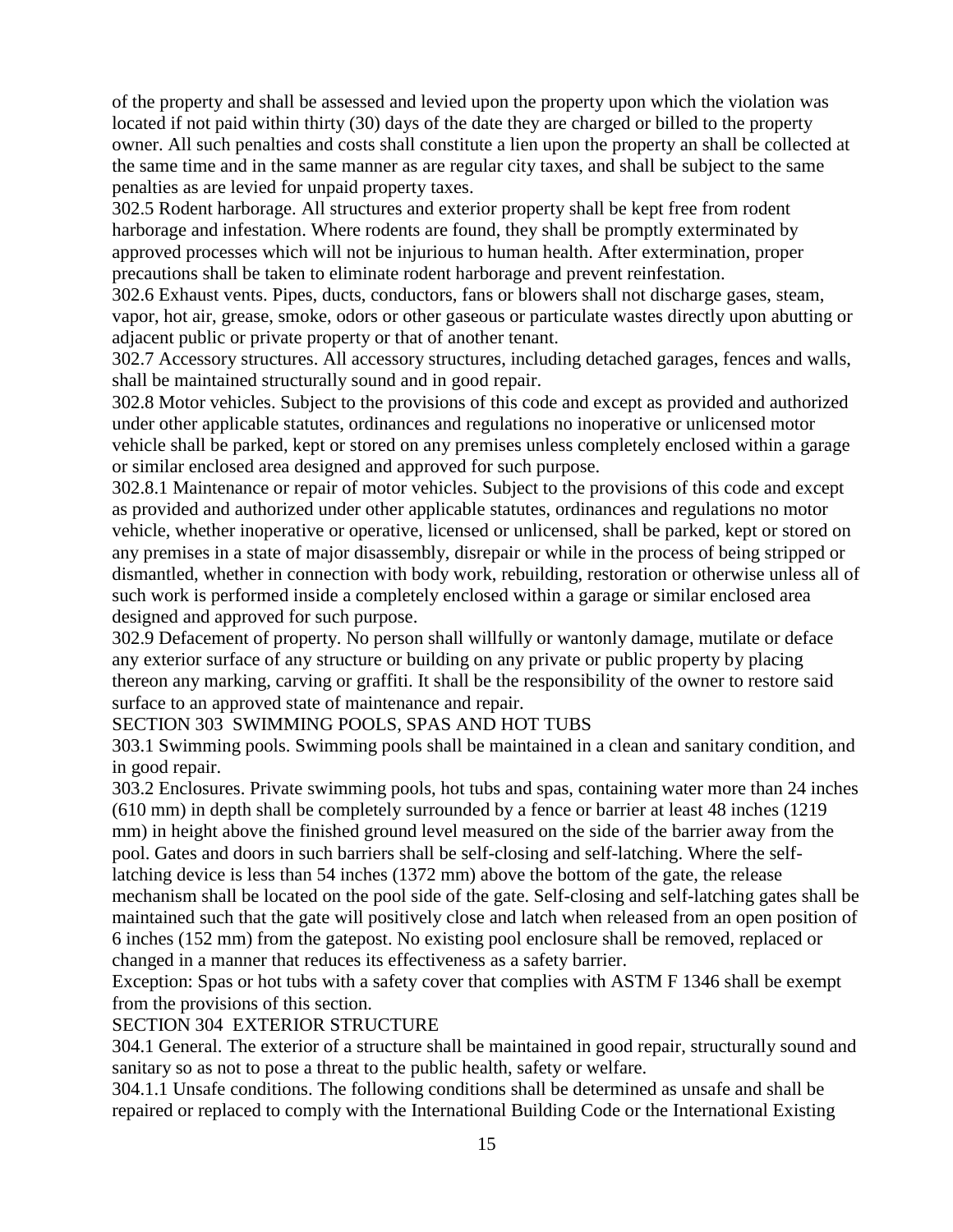Building Code as required for existing buildings:

1. The nominal strength of any structural member is exceeded by nominal loads, the load effects or the required strength;

2. The anchorage of the floor or roof to walls or columns, and of walls and columns to foundations is not capable of resisting all nominal loads or load effects;

3. Structures or components thereof that have reached their limit state;

4. Siding and masonry joints including joints between the building envelope and the perimeter of windows, doors and skylights are not maintained, weather resistant or water tight;

5. Structural members that have evidence of deterioration or that are not capable of safely supporting all nominal loads and load effects;

6. Foundation systems that are not firmly supported by footings, are not plumb and free from open cracks and breaks, are not properly anchored or are not capable of supporting all nominal loads and resisting all load effects;

7. Exterior walls that are not anchored to supporting and supported elements or are not plumb and free of holes, cracks or breaks and loose or rotting materials, are not properly anchored or are not capable of supporting all nominal loads and resisting all load effects;

8. Roofing or roofing components that have defects that admit rain, roof surfaces with inadequate drainage, or any portion of the roof framing that is not in good repair with signs of deterioration, fatigue or without proper anchorage and incapable of supporting all nominal loads and resisting all load effects;

9. Flooring and flooring components with defects that affect serviceability or flooring components that show signs of deterioration or fatigue, are not properly anchored or are incapable of supporting all nominal loads and resisting all load effects;

10. Veneer, cornices, belt courses, corbels, trim, wall facings and similar decorative features not properly anchored or that are anchored with connections not capable of supporting all nominal loads and resisting all load effects;

11. Overhang extensions or projections including, but not limited to, trash chutes, canopies, marquees, signs, awnings, fire escapes, standpipes and exhaust ducts not properly anchored or that are anchored with connections not capable of supporting all nominal loads and resisting all load effects;

12. Exterior stairs, decks, porches, balconies and all similar appurtenances attached thereto, including guards and handrails, are not structurally sound, not properly anchored or that are anchored with connections not capable of supporting all nominal loads and resisting all load effects; or

13. Chimneys, cooling towers, smokestacks and similar appurtenances not structurally sound or not properly anchored, or that are anchored with connections not capable of supporting all nominal loads and resisting all load effects.

Exceptions:

1. When substantiated otherwise by an approved method.

2. Demolition of unsafe conditions shall be permitted when approved by the code official.

304.2 Protective treatment. All exterior surfaces, including but not limited to, doors, door and window frames, cornices, porches, trim, balconies, decks and fences, shall be maintained in good condition. Exterior wood surfaces, other than decay resistant woods, shall be protected from the elements and decay by painting or other protective covering or treatment. Peeling, flaking and chipped paint shall be eliminated and surfaces repainted. All siding and masonry joints, as well as those between the building envelope and the perimeter of windows, doors and skylights, shall be maintained weather resistant and water tight. All metal surfaces subject to rust or corrosion shall be coated to inhibit such rust and corrosion, and all surfaces with rust or corrosion shall be stabilized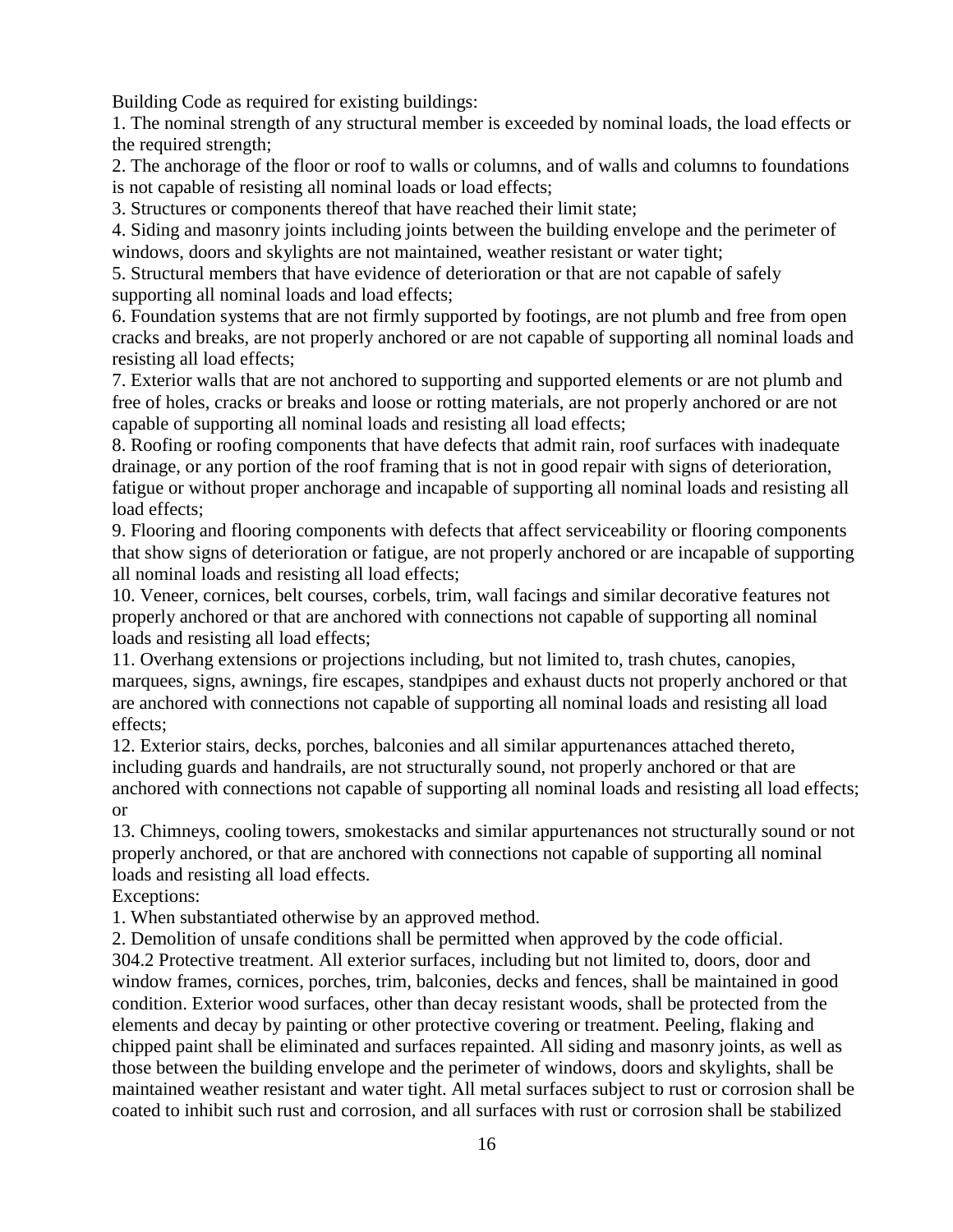and coated to inhibit future rust and corrosion. Oxidation stains shall be removed from exterior surfaces. Surfaces designed for stabilization by oxidation are exempt from this requirement. 304.3 Premises identification. Buildings shall have approved address numbers placed in a position to be plainly legible and visible from the street or road fronting the property. These numbers shall contrast with their background. Address numbers shall be Arabic numerals or alphabet letters. Numbers shall be a minimum of 4 inches (102 mm) high with a minimum stroke width of 0.5 inch (12.7 mm).

304.4 Structural members. All structural members shall be maintained free from deterioration, and shall be capable of safely supporting the imposed dead and live loads.

304.5 Foundation walls. All foundation walls shall be maintained plumb and free from open cracks and breaks and shall be kept in such condition so as to prevent the entry of rodents and other pests. 304.6 Exterior walls. All exterior walls shall be free from holes, breaks, and loose or rotting materials; and maintained weatherproof and properly surface coated where required to prevent deterioration.

304.7 Roofs and drainage. The roof and flashing shall be sound, tight and not have defects that admit rain. Roof drainage shall be adequate to prevent dampness or deterioration in the walls or interior portion of the structure. Roof drains, gutters and downspouts shall be maintained in good repair and free from obstructions. Roof water shall not be discharged in a manner that creates a public nuisance.

304.8 Decorative features. All cornices, belt courses, corbels, terra cotta trim, wall facings and similar decorative features shall be maintained in good repair with proper anchorage and in a safe condition.

304.9 Overhang extensions. All overhang extensions including, but not limited to canopies, marquees, signs, metal awnings, fire escapes, standpipes and exhaust ducts shall be maintained in good repair and be properly anchored so as to be kept in a sound condition. When required, all exposed surfaces of metal or wood shall be protected from the elements and against decay or rust by periodic application of weather-coating materials, such as paint or similar surface treatment. 304.10 Stairways, decks, porches and balconies. Every exterior stairway, deck, porch and balcony, and all appurtenances attached thereto, shall be maintained structurally sound, in good repair, with proper anchorage and capable of supporting the imposed loads.

304.11 Chimneys and towers. All chimneys, cooling towers, smoke stacks, and similar appurtenances shall be maintained structurally safe and sound, and in good repair. All exposed surfaces of metal or wood shall be protected from the elements and against decay or rust by periodic application of weather coating materials, such as paint or similar surface treatment.

304.12 Handrails and guards. Every handrail and guard shall be firmly fastened and capable of supporting normally imposed loads and shall be maintained in good condition.

304.13 Window, skylight and door frames. Every window, skylight, door and frame shall be kept in sound condition, good repair and weather tight.

304.13.1 Glazing. All glazing materials shall be maintained free from cracks and holes.

304.13.2 Openable windows. Every window, other than a fixed window, shall be easily openable and capable of being held in position by window hardware.

304.14 Insect screens. During the period from April 1 to November 30, every door, window and other outside opening utilized or required for ventilation purposes serving any structure containing habitable rooms, food preparation areas, food service areas or any areas where products to be included or utilized in food for human consumption are processed, manufactured, packaged or stored shall be supplied with approved tightly fitting screens of not less than 16 mesh per inch and every swinging screen door shall have a self-closing device in good working condition. 304.15 Doors. All exterior doors, door assemblies and hardware shall be maintained in good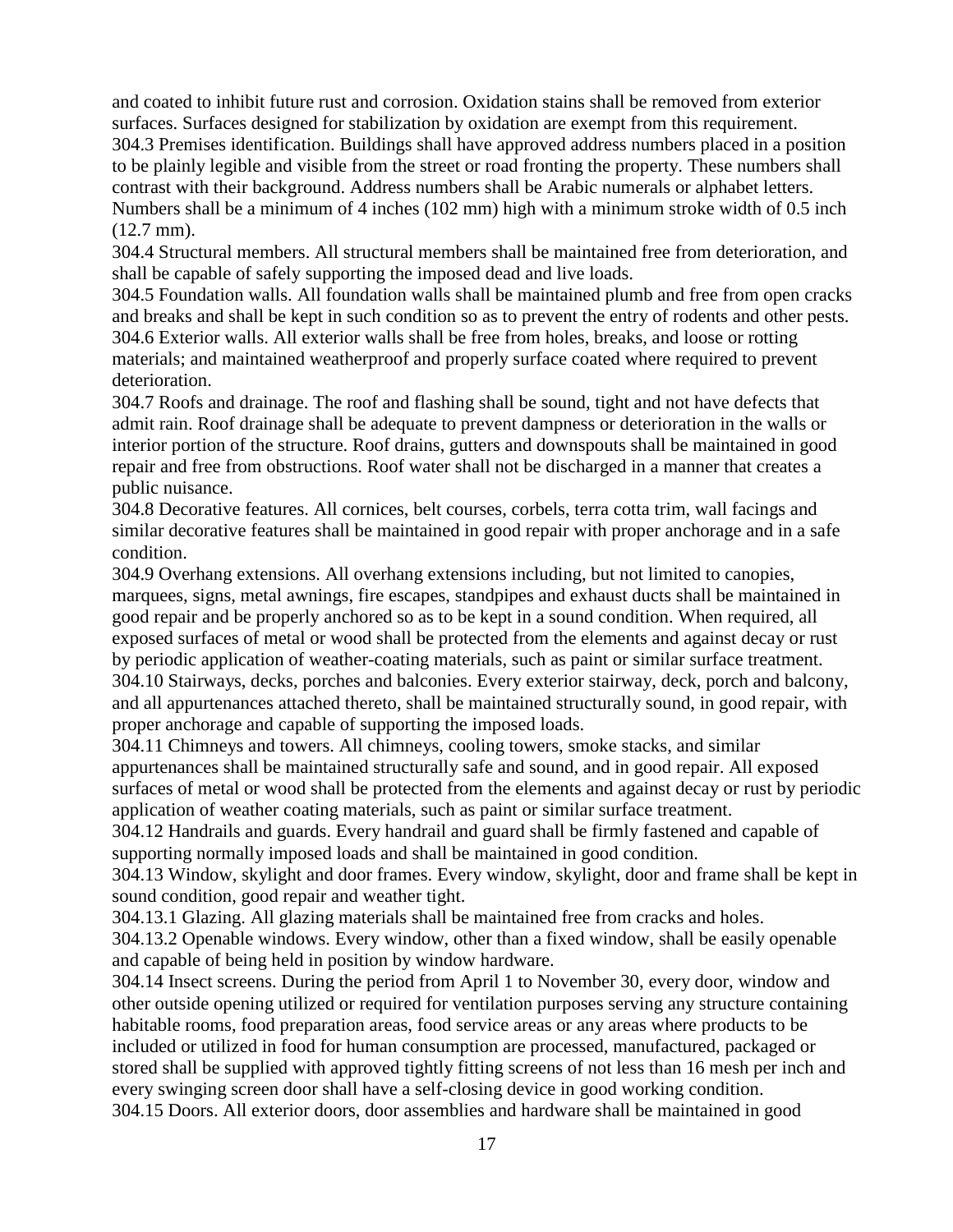condition. Locks at all entrances to dwelling units and sleeping units shall tightly secure the door. Locks on means of egress doors shall be in accordance with Section 702.3.

304.16 Basement hatchways. Every basement hatchway shall be maintained to prevent the entrance of rodents, rain and surface drainage water.

304.17 Guards for basement windows. Every basement window that is openable shall be supplied with rodent shields, storm windows or other approved protection against the entry of rodents. 304.18 Building security. Doors, windows or hatchways for dwelling units, room units or housekeeping units shall be provided with devices designed to provide security for the occupants and property within.

304.18.1 Doors. Doors providing access to a dwelling unit, rooming unit or housekeeping unit that is rented, leased or let shall be equipped with a deadbolt lock designed to be readily openable from the side from which egress is to be made without the need for keys, special knowledge or effort and shall have a lock throw of not less than 1 inch (25 mm). Such deadbolt locks shall be installed according to the manufacturer's specifications and maintained in good working order. For the purpose of this section, a sliding bolt shall not be considered an acceptable deadbolt lock.

304.18.2 Windows. Operable windows located in whole or in part within 6 feet (1828 mm) above ground level or a walking surface below that provide access to a dwelling unit, rooming unit or housekeeping unit that is rented, leased or let shall be equipped with a window sash locking device. 304.18.3 Basement hatchways. Basement hatchways that provide access to a dwelling unit, rooming unit or housekeeping unit that is rented, leased or let shall be equipped with devices that secure the units from unauthorized entry.

304.19 Outdoor furniture: All outdoor furniture will be constructed of materials which are made to withstand outdoor weather conditions, to prevent dampness or deterioration of said furniture. All exposed surfaces shall be protected from the elements and against decay or rust by periodic application of weather coating materials, such as paint or similar surface treatment SECTION 305 INTERIOR STRUCTURE

305.1 General. The interior of a structure and equipment therein shall be maintained in good repair, structurally sound and in a sanitary condition. Occupants shall keep that part of the structure which they occupy or control in a clean and sanitary condition. Every owner of a structure containing a rooming house, housekeeping units, a hotel, a dormitory, two or more dwelling units or two or more nonresidential occupancies, shall maintain, in a clean and sanitary condition, the shared or public areas of the structure and exterior property.

305.1.1 Unsafe conditions. The following conditions shall be determined as unsafe and shall be repaired or replaced to comply with the International Building Code or the Inter- national Existing Building Code as required for existing buildings:

1. The nominal strength of any structural member is exceeded by nominal loads, the load effects or the required strength;

2. The anchorage of the floor or roof to walls or columns, and of walls and columns to foundations is not capable of resisting all nominal loads or load effects;

3. Structures or components thereof that have reached their limit state;

4. Structural members are incapable of supporting nominal loads and load effects;

5. Stairs, landings, balconies and all similar walking surfaces, including guards and handrails, are not structurally sound, not properly anchored or are anchored with connections not capable of supporting all nominal loads and resisting all load effects;

6. Foundation systems that are not firmly supported by footings are not plumb and free from open cracks and breaks, are not properly anchored or are not capable of supporting all nominal loads and resisting all load effects.

Exceptions: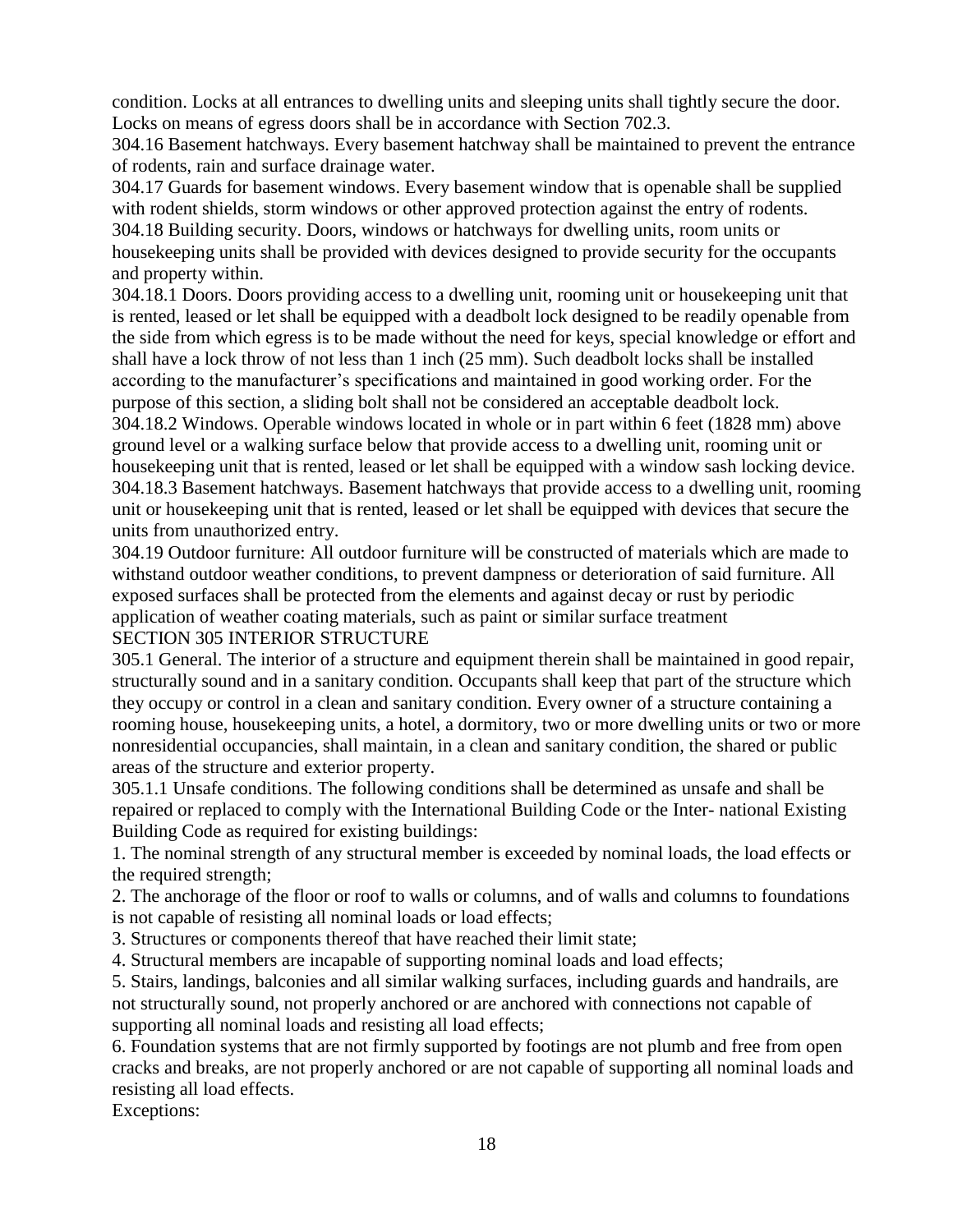1. When substantiated otherwise by an approved method.

2. Demolition of unsafe conditions shall be permitted when approved by the code official.

305.2 Structural members. All structural members shall be maintained structurally sound, and be capable of supporting the imposed loads.

305.3 Interior surfaces. All interior surfaces, including windows and doors, shall be maintained in good, clean and sanitary condition. Peeling, chipping, flaking or abraded paint shall be repaired, removed or covered. Cracked or loose plaster, decayed wood and other defective surface conditions shall be corrected.

305.4 Stairs and walking surfaces. Every stair, ramp, landing, balcony, porch, deck or other walking surface shall be maintained in sound condition and good repair.

305.5 Handrails and guards. Every handrail and guard shall be firmly fastened and capable of supporting normally imposed loads and shall be maintained in good condition.

305.6 Interior doors. Every interior door shall fit reasonably well within its frame and shall be capable of being opened and closed by being properly and securely attached to jambs, headers or tracks as intended by the manufacturer of the attachment hardware.

## SECTION 306 COMPONENT SERVICEABILITY

306.1 General. The components of a structure and equipment therein shall be maintained in good repair, structurally sound and in a sanitary condition.

306.1.1 Unsafe conditions. Where any of the following conditions cause the component or system to be beyond its limit state, the component or system shall be determined as unsafe and shall be repaired or replaced to comply with the International Building Code as required for existing buildings:

1. Soils that have been subjected to any of the following conditions:

- 1.1. Collapse of footing or foundation system;
- 1.2. Damage to footing, foundation, concrete or other structural element due to soil expansion;

1.3. Adverse effects to the design strength of footing, foundation, concrete or other structural element due to a chemical reaction from the soil;

1.4. Inadequate soil as determined by a geotechnical investigation;

1.5. Where the allowable bearing capacity of the soil is in doubt; or

1.6. Adverse effects to the footing, foundation, concrete or other structural element due to the ground water table.

2. Concrete that has been subjected to any of the following conditions:

- 2.1. Deterioration;
- 2.2. Ultimate deformation;
- 2.3. Fractures;
- 2.4. Fissures;
- 2.5. Spalling;
- 2.6. Exposed reinforcement; or
- 2.7. Detached, dislodged or failing connections.
- 3. Aluminum that has been subjected to any of the following conditions:
- 3.1. Deterioration;
- 3.2. Corrosion;
- 3.3. Elastic deformation;
- 3.4. Ultimate deformation;
- 3.5. Stress or strain cracks;
- 3.6. Joint fatigue; or
- 3.7. Detached, dislodged or failing connections.
- 4. Masonry that has been subjected to any of the following conditions: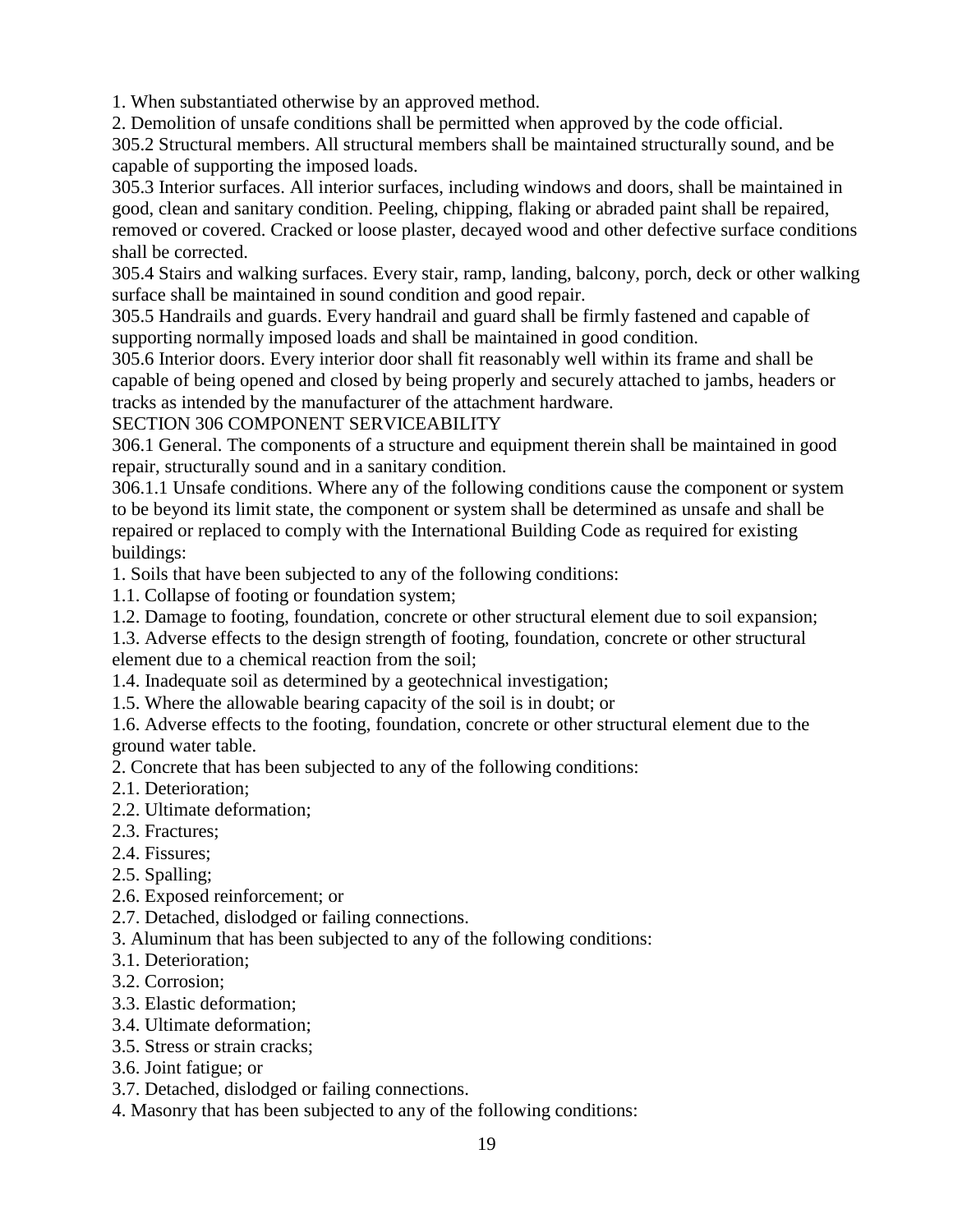- 4.1. Deterioration;
- 4.2. Ultimate deformation;
- 4.3. Fractures in masonry or mortar joints;
- 4.4. Fissures in masonry or mortar joints;
- 4.5. Spalling;
- 4.6. Exposed reinforcement; or
- 4.7. Detached, dislodged or failing connections.
- 5. Steel that has been subjected to any of the following conditions:
- 5.1. Deterioration;
- 5.2. Elastic deformation;
- 5.3. Ultimate deformation;
- 5.4. Metal fatigue; or
- 5.5. Detached, dislodged or failing connections.
- 6. Wood that has been subjected to any of the following conditions:
- 6.1. Ultimate deformation;
- 6.2. Deterioration;
- 6.3. Damage from insects, rodents and other vermin;
- 6.4. Fire damage beyond charring;
- 6.5. Significant splits and checks;
- 6.6. Horizontal shear cracks;
- 6.7. Vertical shear cracks;
- 6.8. Inadequate support;
- 6.9. Detached, dislodged or failing connections; or
- 6.10. Excessive cutting and notching.
- Exceptions:
- 1. When substantiated otherwise by an approved method.
- 2. Demolition of unsafe conditions shall be permitted when approved by the code official.

SECTION 307 HANDRAILS AND GUARDRAILS

307.1 General. Every exterior and interior flight of stairs having more than four risers shall have a handrail on one side of the stair and every open portion of a stair, landing, balcony, porch, deck, ramp or other walking surface which is more than 30 inches (762 mm) above the floor or grade below shall have guards. Handrails shall not be less than 30 inches (762 mm) high or more than 42 inches (1067 mm) high measured vertically above the nosing of the tread or above the finished floor of the landing or walking surfaces. Guards shall not be less than 30 inches (762 mm) high above the floor of the landing, balcony, porch, deck, or ramp or other walking surface.

Exception: Guards shall not be required where exempted by the adopted building code. SECTION 308 SOLID WASTE

308.1 Accumulation of solid waste. All exterior property and premises, and the interior of every structure, shall be free from any accumulation of solid waste.

308.2Refrigerators. Refrigerators and similar equipment not in operation shall not be discarded, abandoned or stored on premises.

## SECTION 309 PEST ELIMINATION

309.1 Infestation. All structures shall be kept free from insect and rodent infestation. All structures in which insects or rodents are found shall be promptly exterminated by approved processes that will not be injurious to human health. After extermination, proper precautions shall be taken to prevent reinfestation.

309.2 Owner. The owner of any structure shall be responsible for extermination within the structure prior to renting or leasing the structure.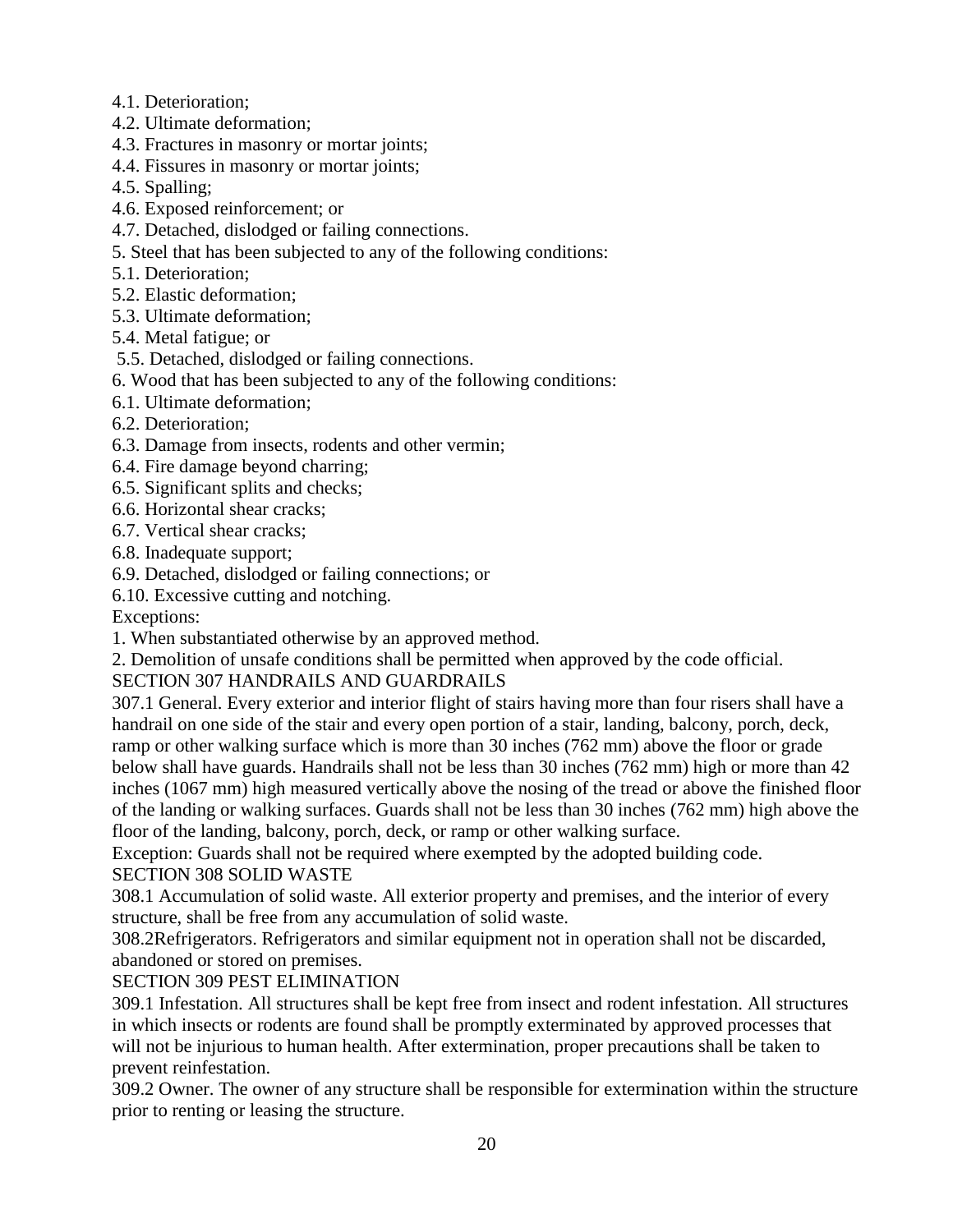309.3 Single occupant. The occupant of a one-family dwelling or of a single-tenant nonresidential structure shall be responsible for extermination on the premises.

309.4 Multiple occupancy. The owner of a structure containing two or more dwelling units, a multiple occupancy, a rooming house or a nonresidential structure shall be responsible for extermination in the public or shared areas of the structure and exterior property. If infestation is caused by failure of an occupant to prevent such infestation in the area occupied, the occupant and owner shall be responsible for extermination.

309.5 Occupant. The occupant of any structure shall be responsible for the continued rodent and pest-free condition of the structure.

Exception: Where the infestations are caused by defects in the structure, the owner shall be responsible for extermination

## CHAPTER 4

## **LIGHT, VENTILATION AND OCCUPANCY LIMITATIONS**

#### SECTION 401 GENERAL

401.1 Scope. The provisions of this chapter shall govern the minimum conditions and standards for light, ventilation and space for occupying a structure.

401.2 Responsibility. The owner of the structure shall provide and maintain light, ventilation and space conditions in compliance with these requirements. A person shall not occupy as owneroccupant, or permit another person to occupy, any premises that do not comply with the requirements of this chapter.

401.3 Alternative devices. In lieu of the means for natural light and ventilation herein prescribed, artificial light or mechanical ventilation complying with the International Building Code shall be permitted.

#### SECTION 402 LIGHT

402.1 Habitable spaces. Every habitable space shall have at least one window of approved size facing directly to the outdoors or to a court. The minimum total glazed area for every habitable space shall be 8 percent of the floor area of such room. Wherever walls or other portions of a structure face a window of any room and such obstructions are located less than 3 feet (914 mm) from the window and extend to a level above that of the ceiling of the room, such window shall not be deemed to face directly to the outdoors nor to a court and shall not be included as contributing to the required minimum total window area for the room.

Exception: Where natural light for rooms or spaces without exterior glazing areas is provided through an adjoining room, the unobstructed opening to the adjoining room shall be at least 8 percent of the floor area of the interior room or space, but not less than 25 square feet (2.33 m2). The exterior glazing area shall be based on the total floor area being served.

402.2 Common halls and stairways. Every common hall and stairway in residential occupancies, other than in one- and two family dwellings, shall be lighted at all times with at least a 60- watt standard incandescent light bulb for each 200 square feet (19 m2) of floor area or equivalent illumination, provided that the spacing between lights shall not be greater than 30 feet (9144 mm). In other than residential occupancies, means of egress, including exterior means of egress, stairways shall be illuminated at all times the building space served by the means of egress is occupied with a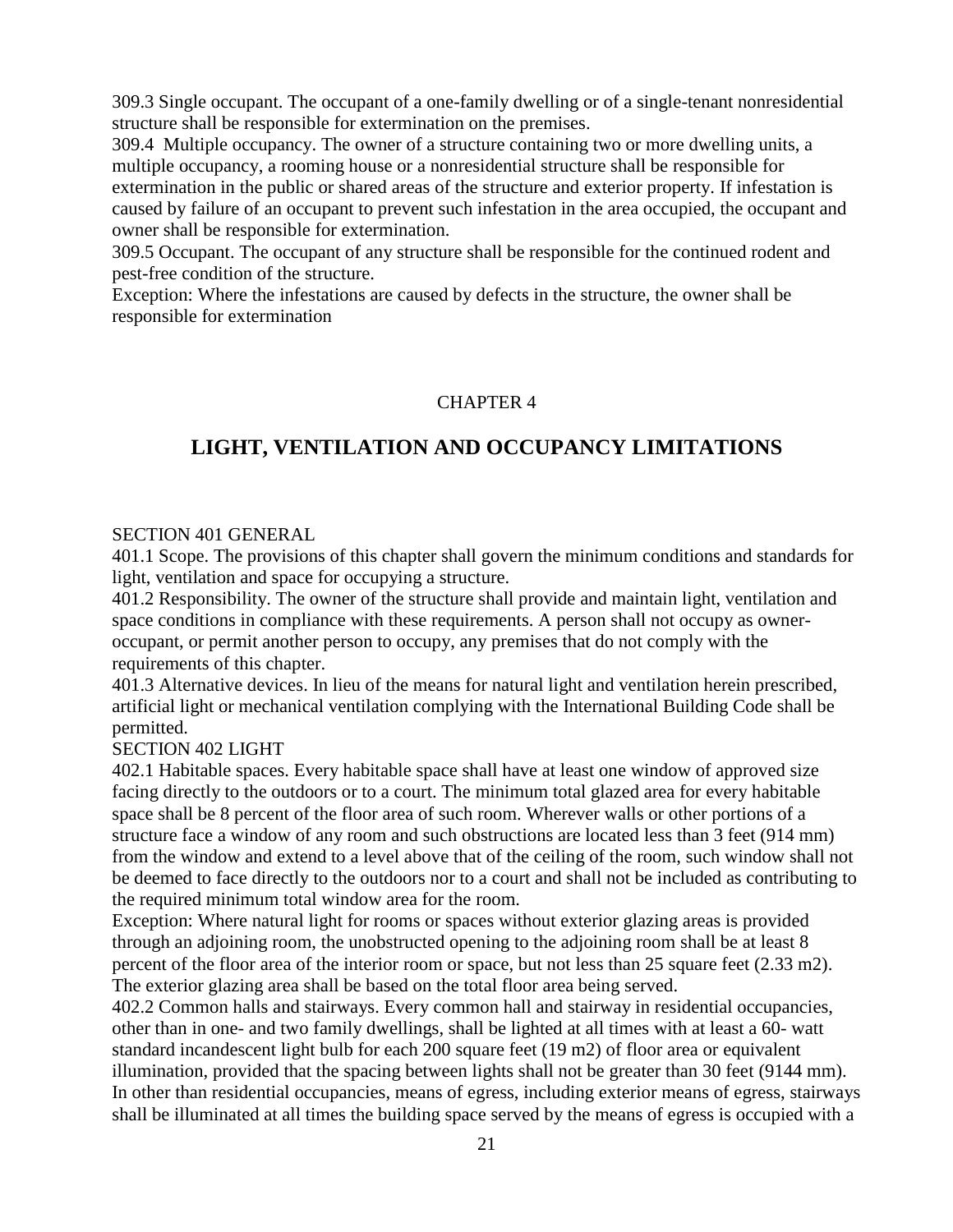minimum of 1 foot-candle (11 lux) at floors, landings and treads.

402.3 Other spaces. All other spaces shall be provided with natural or artificial light sufficient to permit the maintenance of sanitary conditions, and the safe occupancy of the space and utilization of the appliances, equipment and fixtures.

#### SECTION 403 VENTILATION

403.1 Habitable spaces. Every habitable space shall have at least one openable window. The total openable area of the window in every room shall be equal to at least 45 percent of the minimum glazed area required in Section 402.1.

Exception: Where rooms and spaces without openings to the outdoors are ventilated through an adjoining room, the unobstructed opening to the adjoining room shall be at least 8 percent of the floor area of the interior room or space, but not less than 25 square feet (2.33 m2). The ventilation openings to the outdoors shall be based on a total floor area being ventilated.

403.2 Bathrooms and toilet rooms. Every bathroom and toilet room shall comply with the ventilation requirements for habitable spaces as required by Section 403.1, except that a window shall not be required in such spaces equipped with a mechanical ventilation system. Air exhausted by a mechanical ventilation system from a bathroom or toilet room shall discharge to the outdoors and shall not be recirculated.

403.3 Cooking facilities. Unless approved through the certificate of occupancy, cooking shall not be permitted in any rooming unit or dormitory unit, and a cooking facility or appliance shall not be permitted to be present in the rooming unit or dormitory unit.

Exceptions:

1. Where specifically approved in writing by the code official.

2. Devices such as coffee pots and microwave ovens shall not be considered cooking appliances. 403.4 Process ventilation. Where injurious, toxic, irritating or noxious fumes, gases, dusts or mists are generated, a local exhaust ventilation system shall be provided to remove the contaminating agent at the source. Air shall be exhausted to the exterior and not be recirculated to any space. 403.5 Clothes dryer exhaust. Clothes dryer exhaust systems shall be independent of all other systems and shall be exhausted outside the structure in accordance with the manufacturer's instructions.

Exception: Listed and labeled condensing (ductless) clothes dryers.

## SECTION 404 OCCUPANCY LIMITATIONS

404.1 Privacy. Dwelling units, hotel units, housekeeping units, rooming units and dormitory units shall be arranged to provide privacy and be separate from other adjoining spaces.

404.2 Minimum room widths. A habitable room, other than a kitchen, shall not be less than 7 feet (2134 mm) in any plan dimension. Kitchens shall have a clear passageway of not less than 3 feet (914 mm) between counter fronts and appliances or counter fronts and walls.

404.3 Minimum ceiling heights. Habitable spaces, hallways, corridors, laundry areas, bathrooms, toilet rooms and habitable basement areas shall have a clear ceiling height of not less than 7 feet (2134 mm).

Exceptions:

1. In one- and two-family dwellings, beams or girders spaced not less than 4 feet (1219 mm) on center and projecting not more than 6 inches (152 mm) below the required ceiling height.

2. Basement rooms in one- and two-family dwellings occupied exclusively for laundry, study or recreation purposes, having a ceiling height of not less than 6 feet 8 inches (2033 mm) with not less than 6 feet 4 inches (1932 mm) of clear height under beams, girders, ducts and similar obstructions. 3. Rooms occupied exclusively for sleeping, study or similar purposes and having a sloped ceiling over all or part of the room, with a clear ceiling height of at least 7 feet (2134 mm) over not less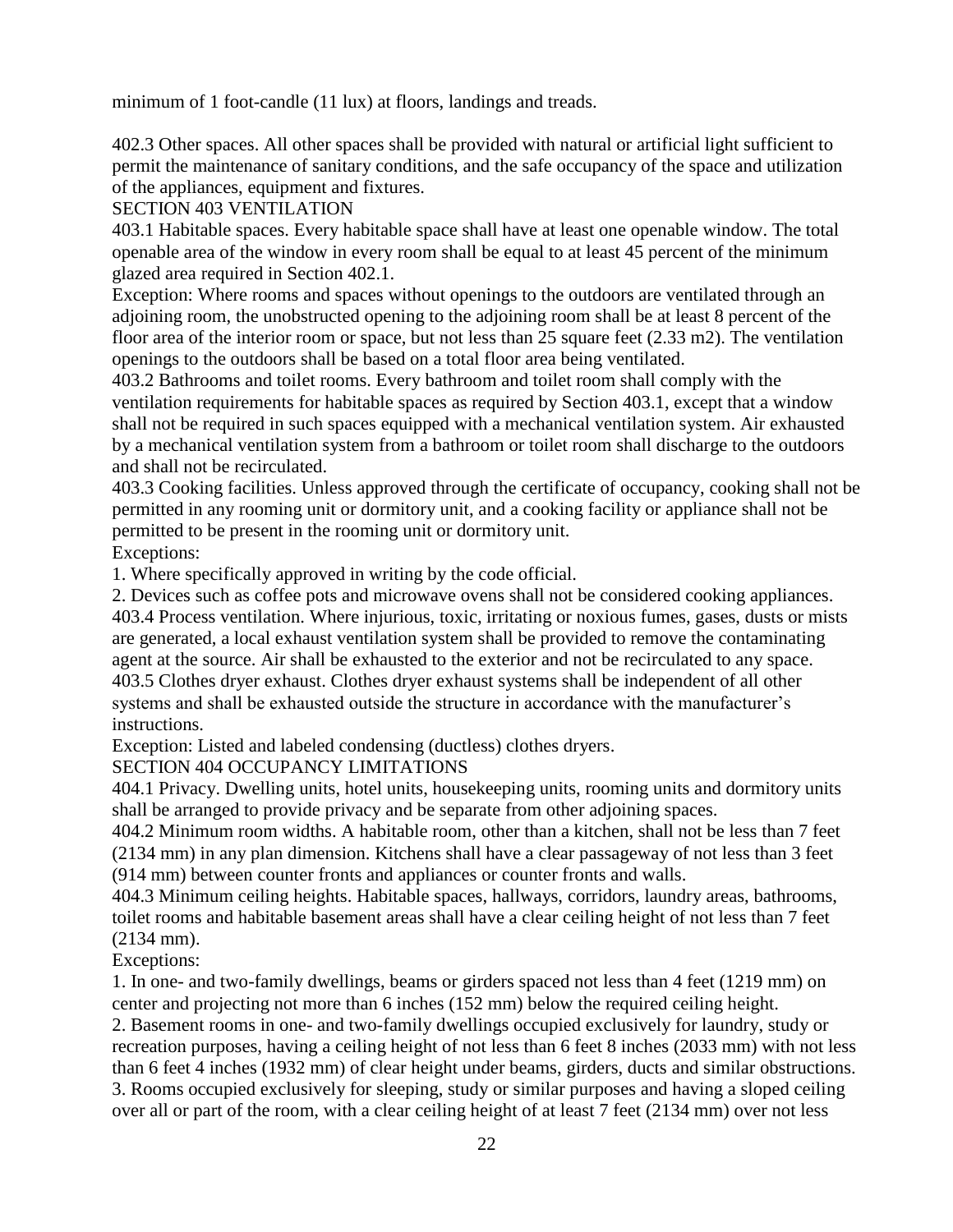than one-third of the required minimum floor area. In calculating the floor area of such rooms, only those portions of the floor area with a clear ceiling height of 5 feet (1524 mm) or more shall be included.

404.4 Bedroom and living room requirements. Every bedroom and living room shall comply with the requirements of Sections 404.4.1 through 404.4.5.

404.4.1 Room area. Every living room shall contain at least 120 square feet (11.2m2) and every bedroom shall contain at least 70 square feet (6.5 m2).

404.4.2 Access from bedrooms. Bedrooms shall not constitute the only means of access to other bedrooms or habitable spaces and shall not serve as the only means of egress from other habitable spaces.

Exception: Units that contain fewer than two bedrooms.

404.4.3 Water closet accessibility. Every bedroom shall have access to at least one water closet and one lavatory without passing through another bedroom. Every bedroom in a dwelling unit shall have access to at least one water closet and lavatory located in the same story as the bedroom or an adjacent story.

404.4.4 Prohibited occupancy. Kitchens and uninhabitable spaces shall not be u used for sleeping purposes.

404.4.5 Other requirements. Bedrooms shall comply with the applicable provisions of this code including, but not limited to, the light, ventilation, room area, ceiling height and room width requirements of this chapter; the plumbing facilities and water-heating facilities requirements of Chapter 5; the heating facilities and electrical receptacle requirements of Chapter 6; and the smoke detector and emergency escape requirements of Chapter 7.

404.5 Overcrowding. The number of persons occupying a dwelling unit shall not create conditions that, in the opinion of the code official, endanger the life, health, safety or welfare of the occupants. 404.6 Efficiency unit. Nothing in this section shall prohibit an efficiency living unit from meeting the following requirements:

1. A unit occupied by not more than two occupants shall have a clear floor area of not less than 220 square feet (20.4 m2). A unit occupied by three occupants shall have a clear floor area of not less than 320 square feet (29.7 m2). These required areas shall be exclusive of the areas required by Items 2 and 3.

2. The unit shall be provided with a kitchen sink, cooking appliance and refrigeration facilities, each having a clear working space of not less than 30 inches (762 mm) in front. Light and ventilation conforming to this code shall be provided.

3. The unit shall be provided with a separate bathroom containing a water closet, lavatory and bathtub or shower.

4. The maximum number of occupants shall be three.

404.7 Food preparation. All spaces to be occupied for food preparation purposes shall contain suitable space and equipment to store, prepare and serve foods in a sanitary manner. There shall be adequate facilities and services for the sanitary disposal of food wastes and refuse, including facilities for temporary storage.

## CHAPTER 5

## **PLUMBING FACILITIES AND FIXTURE REQUIREMENTS**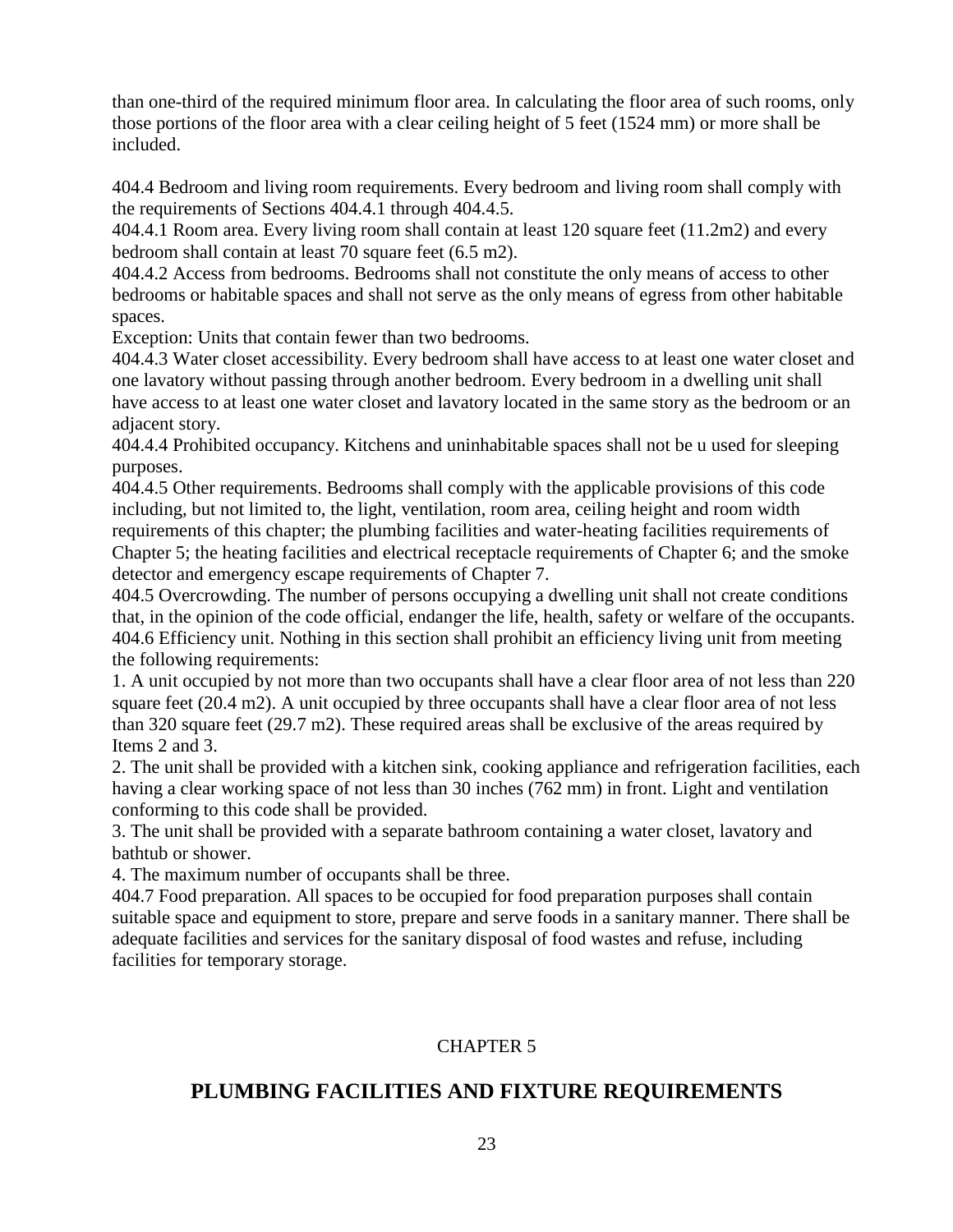## SECTION 501

GENERAL

501.1 Scope. The provisions of this chapter shall govern the minimum plumbing systems, facilities and plumbing fixtures to be provided.

501.2 Responsibility. The owner of the structure shall provide and maintain such plumbing facilities and plumbing fixtures in compliance with these requirements. A person shall not occupy as owner-occupant or permit another person to occupy any structure or premises which does not comply with the requirements of this chapter.

#### SECTION 502 REQUIRED FACILITIES

502.1 Dwelling units. Every dwelling unit shall contain its own bathtub or shower, lavatory, water closet and kitchen sink which shall be maintained in a sanitary, safe working condition. The lavatory shall be placed in the same room as the water closet or located in close proximity to the door leading directly into the room in which such water closet is located. A kitchen sink shall not be used as a substitute for the required lavatory.

502.2 Rooming houses. At least one water closet, lavatory and bathtub or shower shall be supplied for each four rooming units.

502.3 Hotels. Where private water closets, lavatories and baths are not provided, one water closet, one lavatory and one bathtub or shower having access from a public hallway shall be provided for each ten occupants.

502.4 Employees' facilities. A minimum of one water closet, one lavatory and one drinking facility shall be available to employees.

502.4.1 Drinking facilities. Drinking facilities shall be a drinking fountain, water cooler, bottled water cooler or disposable cups next to a sink or water dispenser. Drinking facilities shall not be located in toilet rooms or bathrooms.

502.5 Public toilet facilities. Public toilet facilities shall be maintained in a safe sanitary and working condition in accordance with the International Plumbing Code. Except for periodic maintenance or cleaning, public access and use shall be provided to the toilet facilities at all times during occupancy of the premises.

## SECTION 503 TOILET ROOMS

503.1 Privacy. Toilet rooms and bathrooms shall provide privacy and shall not constitute the only passageway to a hall or other space, or to the exterior. A door and interior locking device shall be provided for all common or shared bathrooms and toilet rooms in a multiple dwelling.

503.2 Location. Toilet rooms and bathrooms serving hotel units, rooming units or dormitory units or housekeeping units, shall have access by traversing not more than one flight of stairs and shall have access from a common hall or passageway.

503.3 Location of employee toilet facilities. Toilet facilities shall have access from within the employees' working area. The required toilet facilities shall be located not more than one story above or below the employees' working area and the path of travel to such facilities shall not exceed a distance of 500 feet (152 m). Employee facilities shall either be separate facilities or combined employee and public facilities.

Exception: Facilities that are required for employees in storage structures or kiosks, which are located in adjacent structures under the same ownership, lease or control, shall not exceed a travel distance of 500 feet (152 m) from the employees' regular working area to the facilities.

503.4 Floor surface. In other than dwelling units, every toilet room floor shall be maintained to be a smooth, hard, nonabsorbent surface to permit such floor to be easily kept in a clean and sanitary condition.

## SECTION 504 PLUMBING SYSTEMS AND FIXTURES

504.1 General. All plumbing fixtures shall be properly installed and maintained in working order,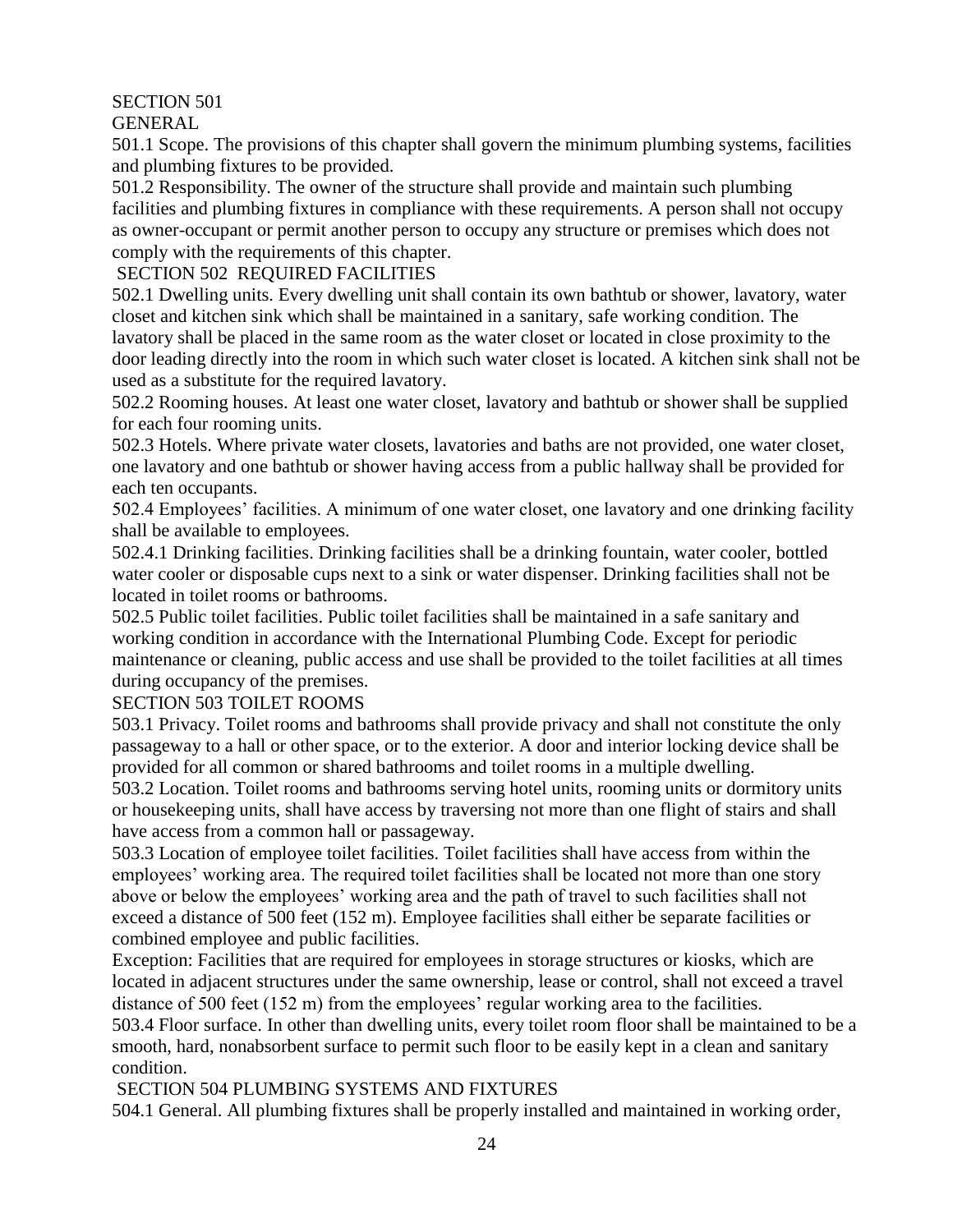and shall be kept free from obstructions, leaks and defects and be capable of performing the function for which such plumbing fixtures are designed. All plumbing fixtures shall be maintained in a safe, sanitary and functional condition.

504.2 Fixture clearances. Plumbing fixtures shall have adequate clearances for usage and cleaning. 504.3 Plumbing system hazards. Where it is found that a plumbing system in a structure constitutes a hazard to the occupants or the structure by reason of inadequate service, inadequate venting, cross connection, back siphonage, improper installation, deterioration or damage or for similar reasons, the code official shall require the defects to be corrected to eliminate the hazard.

#### SECTION 505 WATER SYSTEM

505.1 General. Every sink, lavatory, bathtub or shower, drinking fountain, water closet or other plumbing fixture shall be properly connected to either a public water system or to an approved private water system. All kitchen sinks, lavatories, laundry facilities, bathtubs and showers shall be supplied with hot or tempered and cold running water in accordance with the International Plumbing Code.

505.2 Contamination. The water supply shall be maintained free from contamination, and all water inlets for plumbing fixtures shall be located above the flood-level rim of the fixture. Shampoo basin faucets, janitor sink faucets and other hose bibs or faucets to which hoses are attached and left in place, shall be protected by an approved atmospheric-type vacuum breaker or an approved permanently attached hose connection vacuum breaker.

505.3 Supply. The water supply system shall be installed and maintained to provide a supply of water to plumbing fixtures, devices and appurtenances in sufficient volume and at pressures adequate to enable the fixtures to function properly, safely, and free from defects and leaks. 505.4 Water heating facilities. Water heating facilities shall be properly installed, maintained and capable of providing an adequate amount of water to be drawn at every required sink, lavatory, bathtub, shower and laundry facility at a temperature of not less than 110°F (43°C). A gas-burning water heater shall not be located in any bathroom, toilet room, bedroom or other occupied room normally kept closed, unless adequate combustion air is provided. An approved combination temperature and pressure-relief valve and relief valve discharge pipe shall be properly installed and maintained on water heaters.

#### SECTION 506 SANITARY DRAINAGE SYSTEM

506.1 General. All plumbing fixtures shall be properly connected to either a public sewer system or to an approved private sewage disposal system.

506.2 Maintenance. Every plumbing stack, vent, waste and sewer line shall function properly and be kept free from obstructions, leaks and defects.

506.3 Grease interceptors. Where it has been determined that a grease interceptor is not being maintained and serviced as intended by this code and the manufacturer's instructions, an approved interceptor monitoring system shall be provided or a maintenance program shall be established with documentation submitted to the code official.

#### SECTION 507 STORM DRAINAGE

507.1 General. Drainage of roofs and paved areas, yards and courts, and other open areas on the premises shall not be discharged in a manner that creates a public nuisance.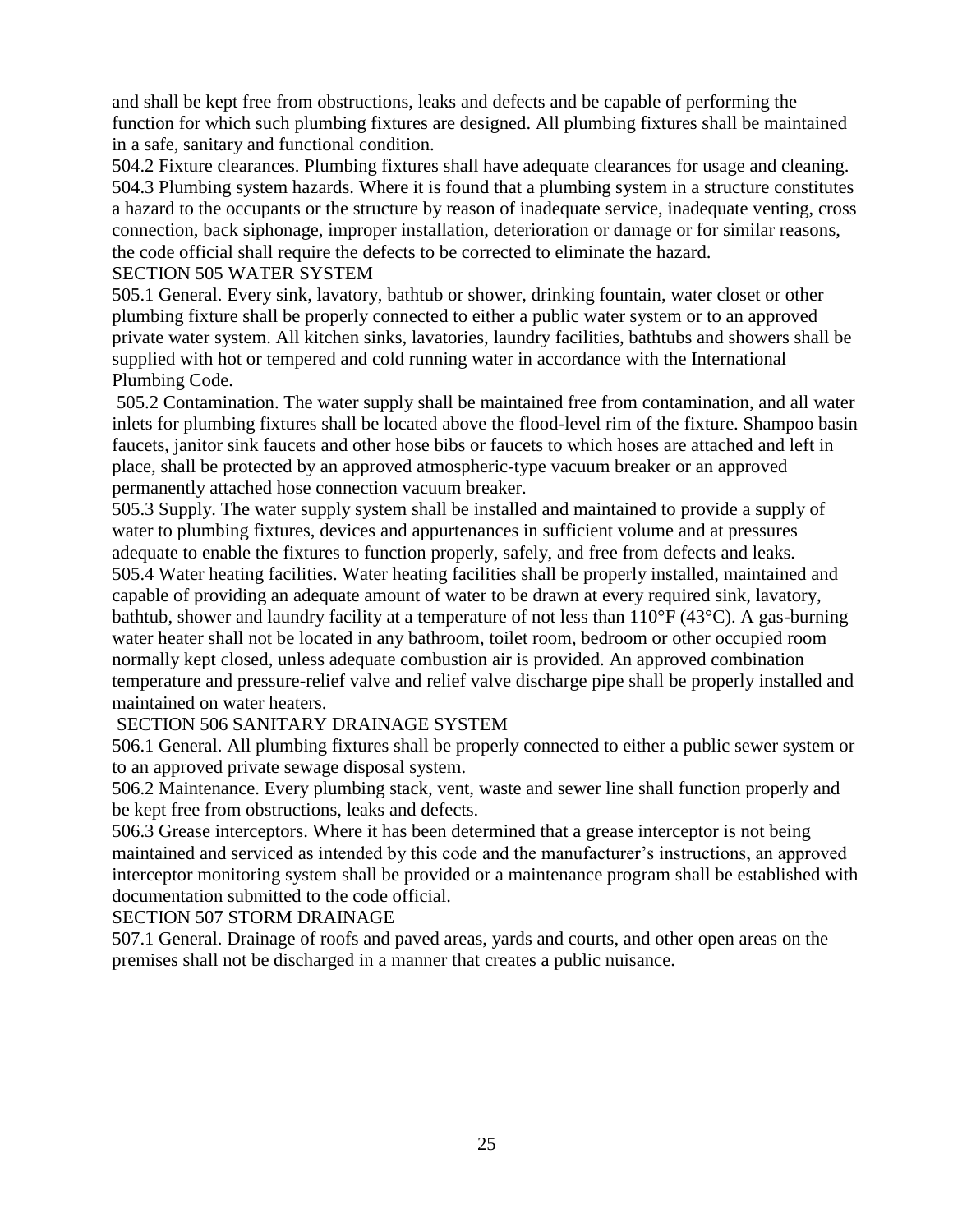#### CHAPTER 6

## **MECHANICAL AND ELECTRICAL REQUIREMENTS**

#### SECTION 601 GENERAL

601.1 Scope. The provisions of this chapter shall govern the minimum mechanical and electrical facilities and equipment to be provided.

601.2 Responsibility. The owner of the structure shall provide and maintain mechanical and electrical facilities and equipment in compliance with these requirements. A person shall not occupy as owner-occupant or permit another person to occupy any premises which does not comply with the requirements of this chapter.

#### SECTION 602 HEATING FACILITIES

602.1 Facilities required. Heating facilities shall be provided in structures as required by this section.

602.2 Residential occupancies. Dwellings shall be provided with heating facilities capable of maintaining a room temperature of 68°F (20°C) in all habitable rooms, bathrooms and toilet rooms based on the International Plumbing Code Appendix D winter outdoor design temperature of 1°Farenheit. Cooking appliances shall not be used to provide space heating to meet the

requirements of this section.

602.3 Heat supply. Every owner and operator of any building who rents, leases or lets one or more dwelling unit, rooming unit, dormitory or guestroom on terms, either express or implied, to furnish heat to the occupants thereof shall supply sufficient heat throughout the year to maintain the room temperatures specified in section 602.2 during the hours between 6:30 a.m. and 10.30 p.m. of each day and not less than  $60^{\circ}$  F (16 $^{\circ}$  C) during other hours.

602.4 Occupiable work spaces. Every enclosed occupied work space shall be supplied with sufficient heat throughout the year to maintain a temperature of not less than 65 degrees F (18 degrees C) during all working hours.

Exceptions:

a. Processing, storage and operation areas that require cooling or special temperature conditions.

b. Areas in which persons are primarily engaged in vigorous physical activities.

602.5 Room temperature measurement. The required room temperatures shall be measured 3 feet (914 mm) above the floor near the center of the room and 2 feet (610 mm) inward from the center of each exterior wall.

#### SECTION 603 MECHANICAL EQUIPMENT

603.1 Mechanical appliances. All mechanical appliances, fireplaces, solid fuel-burning appliances, cooking appliances and water heating appliances shall be properly installed and maintained in a safe working condition, and shall be capable of performing the intended function.

603.2 Removal of combustion products. All fuel-burning equipment and appliances shall be connected to an approved chimney or vent.

Exception: Fuel-burning equipment and appliances which are labeled for unvented operation. 603.3 Clearances. All required clearances to combustible materials shall be maintained.

603.4 Safety controls. All safety controls for fuel-burning equipment shall be maintained in effective operation.

603.5 Combustion air. A supply of air for complete combustion of the fuel and for ventilation of the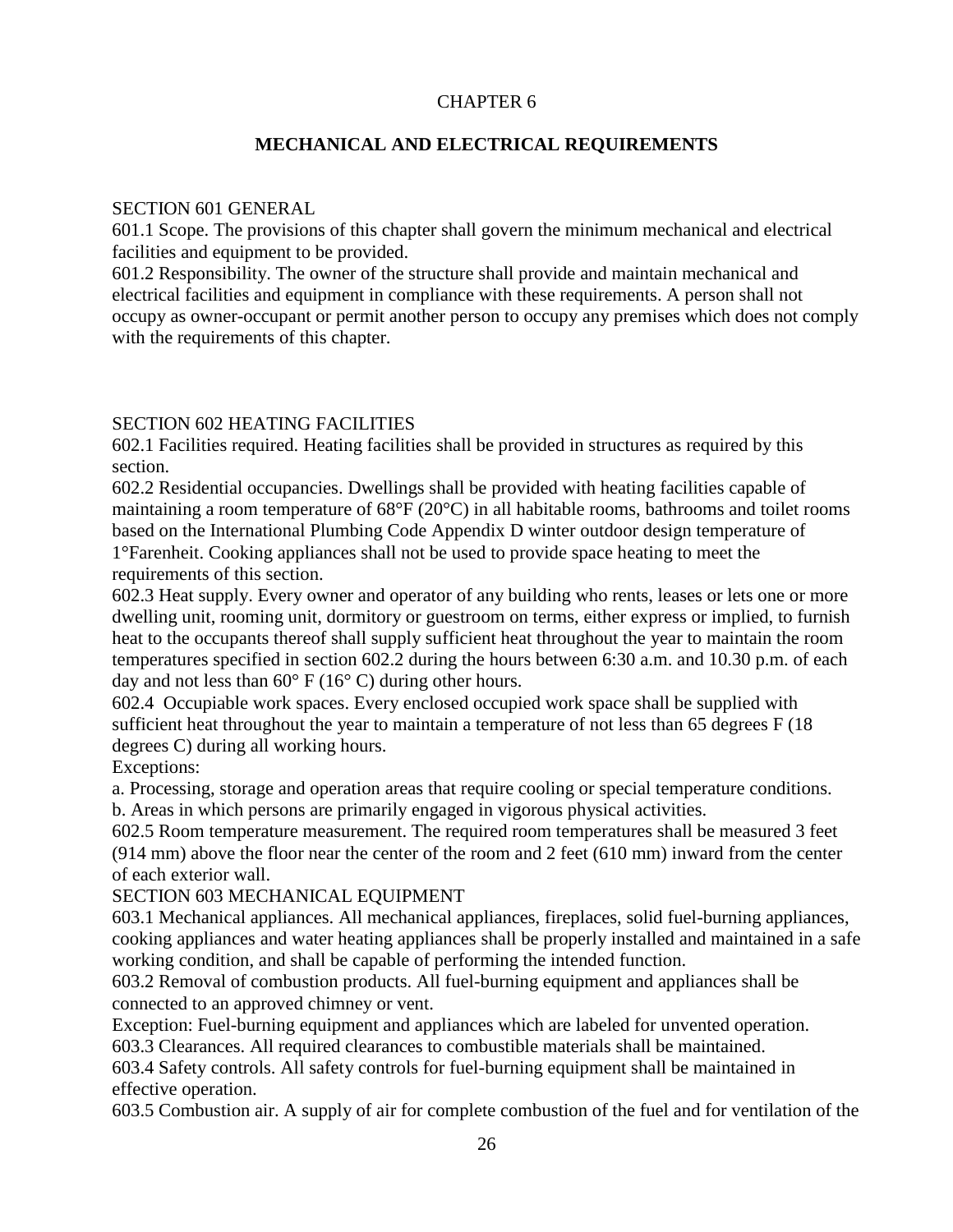space containing the fuel-burning equipment shall be provided for the fuel-burning equipment. 603.6 Energy conservation devices. Devices intended to reduce fuel consumption by attachment to a fuel-burning appliance, to the fuel supply line thereto, or to the vent outlet or vent piping therefrom, shall not be installed unless labeled for such purpose and the installation is specifically approved.

## SECTION 604 ELECTRICAL FACILITIES

604.1 Facilities required. Every occupied building shall be provided with an electrical system in compliance with the requirements of this section and Section 605.

604.2 Service. The size and usage of appliances and equipment shall serve as a basis for determining the need for additional facilities in accordance with NFPA 70. Dwelling units shall be served by a three-wire, 120/240 volt, single-phase electrical service having a rating of not less than 60 amperes.

604.3 Electrical system hazards. Where it is found that the electrical system in a structure constitutes a hazard to the occupants or the structure by reason of inadequate service, improper fusing, insufficient receptacle and lighting outlets, improper wiring or installation, deterioration or

damage, or for similar reasons, the code official shall require the defects to be corrected to eliminate the hazard.

604.3.1 Abatement of electrical hazards associated with water exposure. The provisions of this section shall govern the repair and replacement of electrical systems and equipment that have been exposed to water.

604.3.1.1 Electrical equipment. Electrical distribution equipment, motor circuits, power equipment, transformers, wire, cable, flexible cords, wiring devices, ground fault circuit interrupters, surge protectors, molded case circuit breakers, low-voltage fuses, luminaires, ballasts, motors and electronic control, signaling and communication equipment that have been exposed to water shall be replaced in accordance with the provisions of the International Building Code.

Exception: The following equipment shall be allowed to be repaired where an inspection report from the equipment manufacturer or approved manufacturer's representative indicates that the equipment has not sustained damage that requires replacement:

1.Enclosed switches, rated 600 volts or less;

2.Busway, rated 600 volts or less;

3.Panelboards, rated 600 volts or less;

4.Switchboards, rated 600 volts or less;

5.Fire pump controllers, rated 600 volts or less;

6.Manual and magnetic motor controllers;

7.Motor control centers;

8.Alternating current high-voltage circuit breakers;

9.Low-voltage power circuit breakers;

10.Protective relays, meters and current transformers;

11.Low and medium voltage switch gears;

12.Liquid-filled transformers;

13.Cast-resin transformers;

14.Wire or cable that is suitable for wet locations and whose ends have not been exposed to water;

15.Luminaires that are listed as submersible;

16.Motors;

17.Electronic control, signaling and communication equipment.

604.3.2 Abatement of electrical hazards associated with fire exposure. The provisions of this section shall govern the repair and replacement of electrical systems and equipment that have been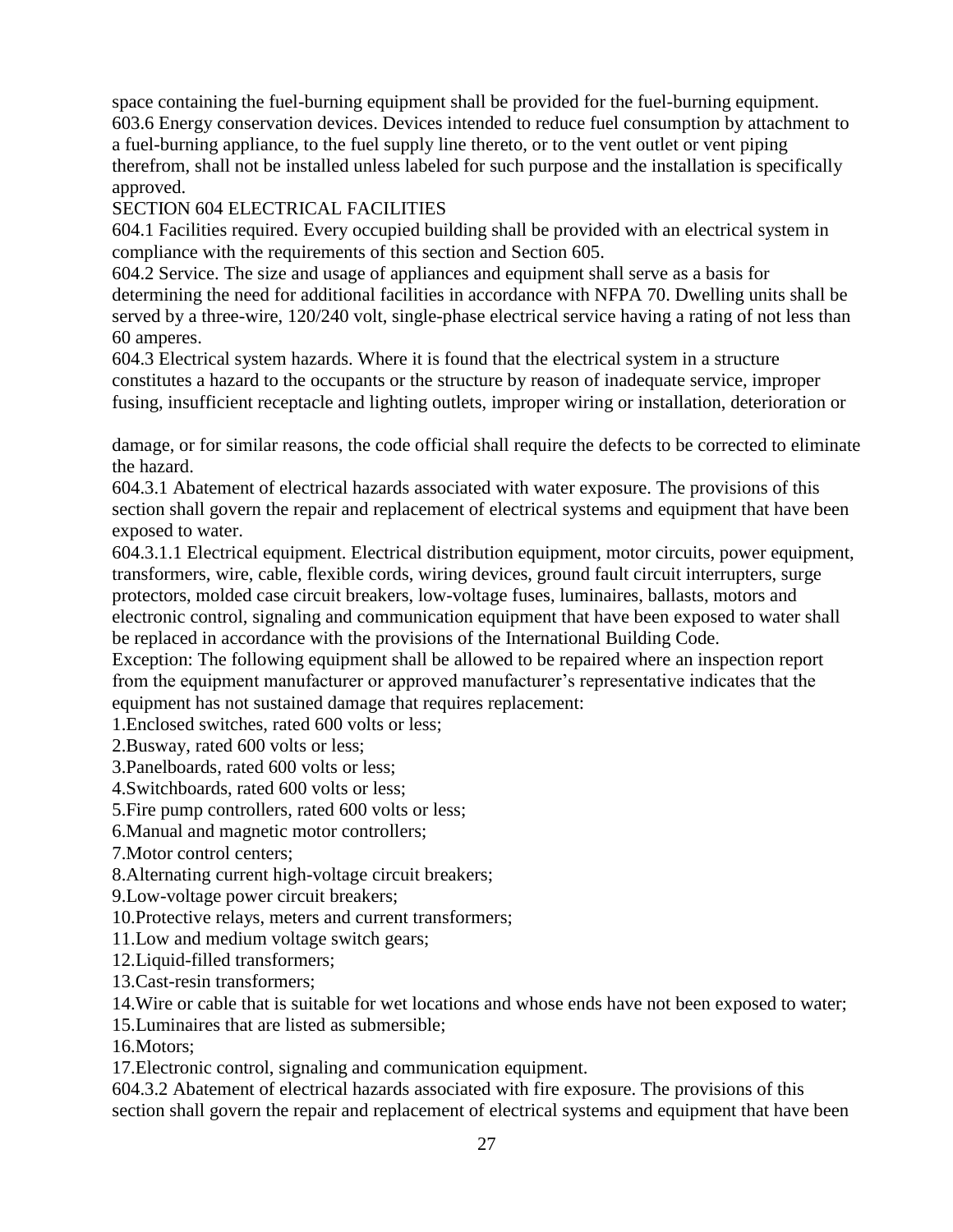exposed to fire.

604.3.2.1 Electrical equipment. Electrical switches, receptacles and fixtures, including furnace, water heating, security system and power distribution circuits that have been exposed to fire, shall be replaced in accordance with the provisions of the International Building Code.

Exception: Electrical switches, receptacles and fixtures that shall be allowed to be repaired where an inspection report from the equipment manufacturer or approved manufacturer's representative indicates that the equipment has not sustained damage that requires replacement.

SECTION 605ELECTRICAL EQUIPMENT

605.1 Installation. All electrical equipment, wiring and appliances shall be properly installed and maintained in a safe and approved manner.

605.2 Receptacles. Every habitable space in a dwelling shall contain at least two separate and remote receptacle outlets. Every laundry area shall contain at least one grounded-type receptacle or a receptacle with a ground fault circuit interrupter. Every bathroom shall contain at least one receptacle. Any new bathroom receptacle outlet shall have ground fault circuit interrupter protection.

605.3 Luminaires. Every public hall, interior stairway, toilet room, kitchen, bathroom, laundry room, boiler room and furnace room shall contain at least one electric luminaire.

## SECTION 606 ELEVATORS, ESCALATORS AND DUMBWAITERS

606.1 General. Elevators, dumbwaiters and escalators shall be maintained in compliance with ASME A17.1. The most current certificate of inspection shall be on display at all times within the elevator or attached to the escalator or dumbwaiter, be available for public inspection in the office of the building operator or be posted in a publicly conspicuous location approved by the code official. The inspection and tests shall be performed at not less than the periodic intervals listed in ASME A17.1, Appendix N, except where otherwise specified by the authority having jurisdiction. 606.2 Elevators. In buildings equipped with passenger elevators, at least one elevator shall be maintained in operation at all times when the building is occupied.

Exception: Buildings equipped with only one elevator shall be permitted to have the elevator temporarily out of service for testing or servicing.

SECTION 607 DUCT SYSTEMS

607.1 General. Duct systems shall be maintained free of obstructions and shall be capable of performing the required function.

## CHAPTER 7

## **FIRE SAFETY REQUIREMENTS**

SECTION 701 GENERAL

701.1 Scope. The provisions of this chapter shall govern the minimum conditions and standards for fire safety relating to structures and exterior premises, including fire safety facilities and equipment to be provided.

701.2 Responsibility. The owner of the premises shall provide and maintain such fire safety facilities and equipment in compliance with these requirements. A person shall not occupy as owner-occupant or permit another person to occupy any premises that do not comply with the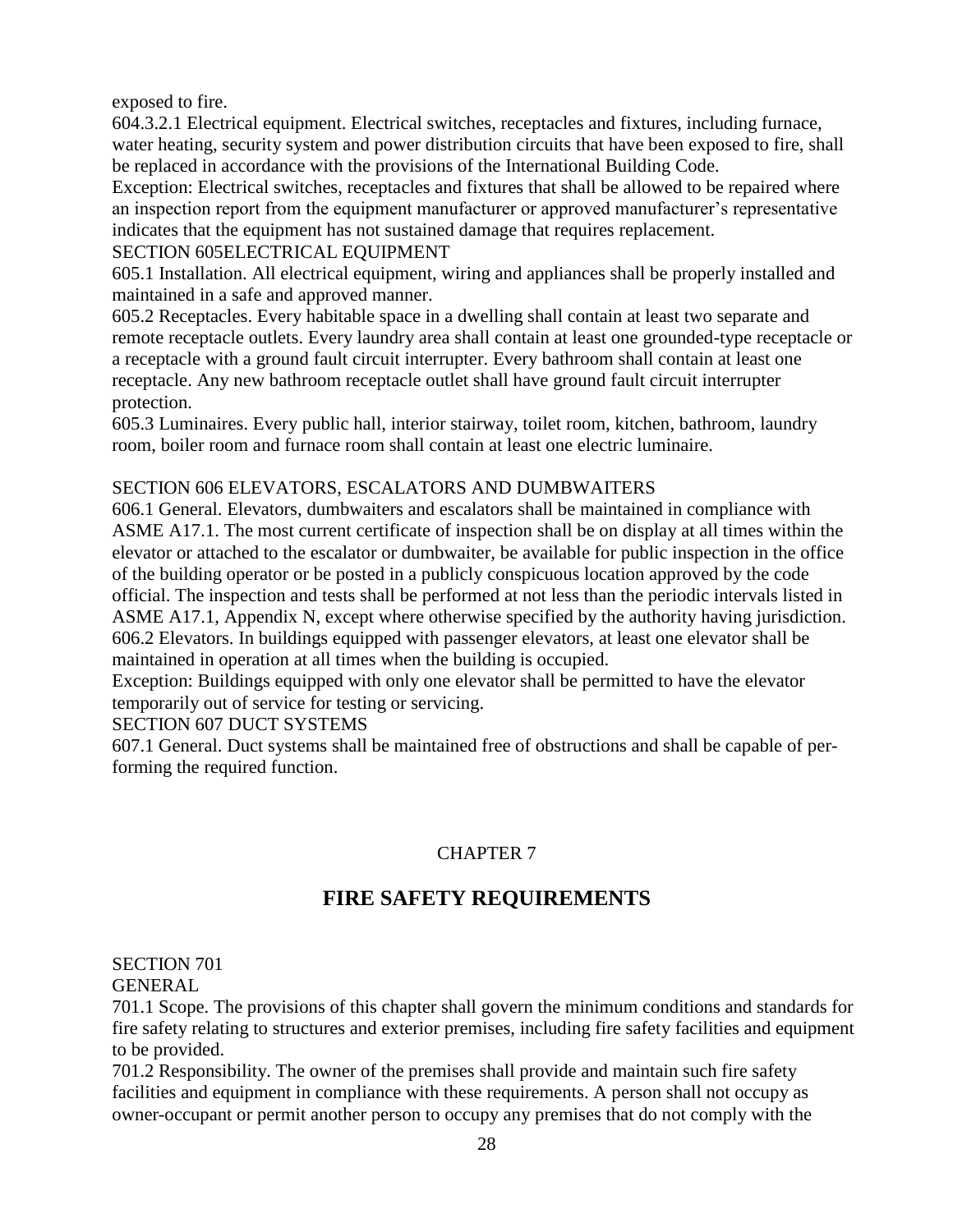requirements of this chapter.

SECTION 702 MEANS OF EGRESS

702.1 General. A safe, continuous and unobstructed path of travel shall be provided from any point in a building or structure to the public way. Means of egress shall comply with the International Fire Code.

702.2 Aisles. The required width of aisles in accordance with the International Fire Code shall be unobstructed.

702.3 Locked doors. All means of egress doors shall be readily openable from the side from which egress is to be made without the need for keys, special knowledge or effort, except where the door hardware conforms to that permitted by the International Building Code.

702.4 Emergency escape openings. Required emergency escape openings shall be maintained in accordance with the code in effect at the time of construction, and the following. Required emergency escape and rescue openings shall be operational from the inside of the room without the use of keys or tools. Bars, grilles, grates or similar devices are permitted to be placed over emergency escape and rescue openings provided the minimum net clear opening size complies with the code that was in effect at the time of construction and such devices shall be releasable or removable from the inside without the use of a key, tool or force greater than that which is required for normal operation of the escape and rescue opening.

#### SECTION 703 FIRE-RESISTANCE RATINGS

703.1 Fire-resistance-rated assemblies. The required fire resistance rating of fire-resistance-rated walls, fire stops, shaft enclosures, partitions and floors shall be maintained.

703.2 Opening protectives. Required opening protectives shall be maintained in an operative condition. All fire and smokestop doors shall be maintained in operable condition. Fire doors and smoke barrier doors shall not be blocked or obstructed or otherwise made inoperable.

## SECTION 704 FIRE PROTECTION SYSTEMS

704.1 General. All systems, devices and equipment to detect a fire, actuate an alarm, or suppress or control a fire or any combination thereof shall be maintained in an operable condition at all times in accordance with the International Fire Code.

704.1.1 Automatic sprinkler systems. Inspection, testing and maintenance of automatic sprinkler systems shall be in accordance with NFPA 25.

704.2 Smoke alarms. Single- or multiple-station smoke alarms shall be installed and maintained in Groups R-2, R-3, R- 4 and in dwellings not regulated in Group R occupancies, regardless of occupant load at all of the following locations:

1.On the ceiling or wall outside of each separate sleeping area in the immediate vicinity of bedrooms.

2.In each room used for sleeping purposes.

3.In each story within a dwelling unit, including basements and cellars but not including crawl spaces and uninhabitable attics. In dwellings or dwelling units with split levels and without an intervening door between the adjacent levels, a smoke alarm installed on the upper level shall suffice for the adjacent lower level provided that the lower level is less than one full story below the upper level. Single- or multiple-station smoke alarms shall be installed in other groups in accordance with the International Fire Code.

704.3 Power source. In Group R occupancies and in dwellings not regulated as Group R occupancies, single-station smoke alarms shall receive their primary power from the building wiring provided that such wiring is served from a commercial source and shall be equipped with a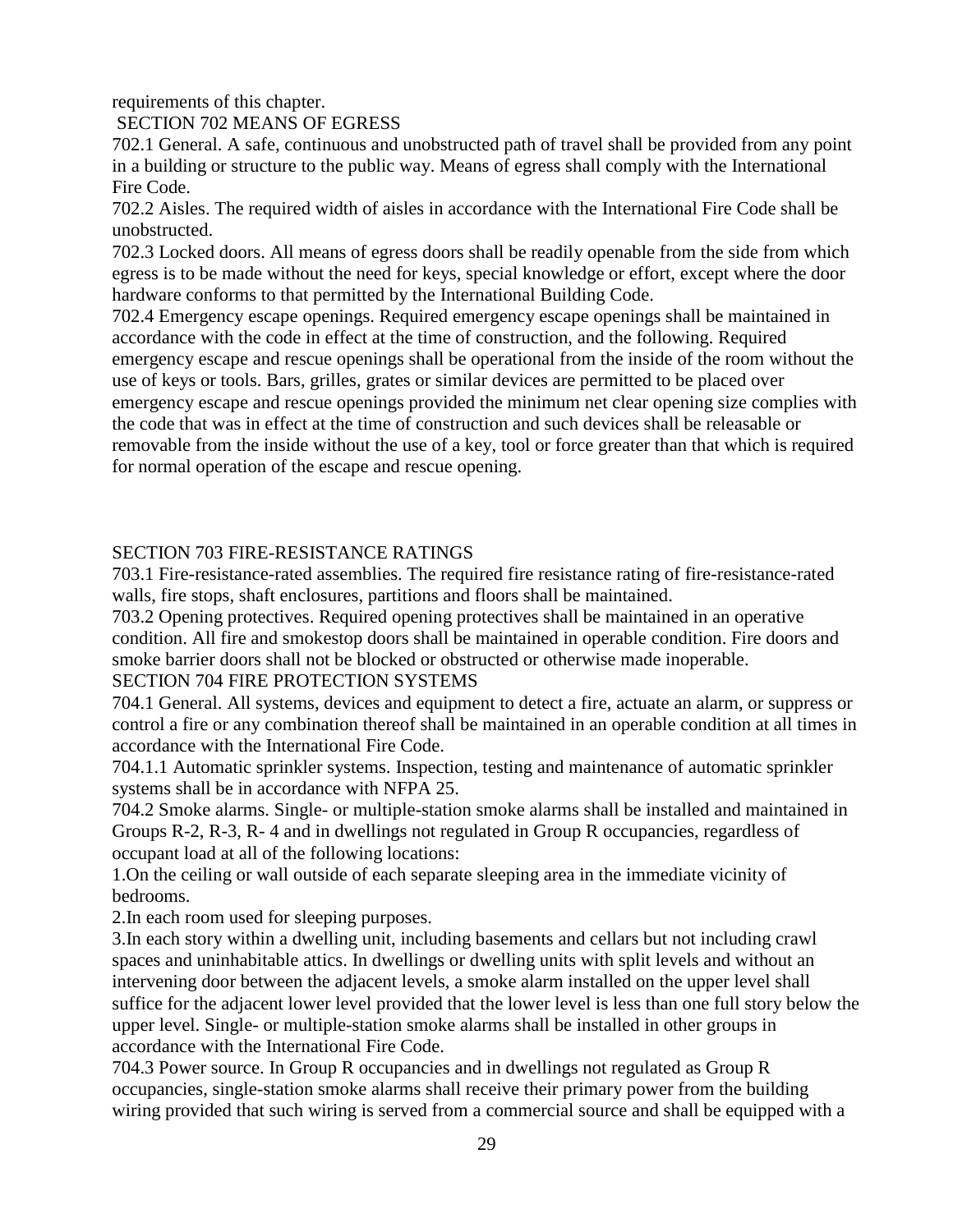battery backup. Smoke alarms shall emit a signal when the batteries are low. Wiring shall be permanent and without a disconnecting switch other than as required for overcurrent protection. Exception: Smoke alarms are permitted to be solely battery operated in buildings where no construction is taking place, buildings that are not served from a commercial power source and in existing areas of buildings undergoing alterations or repairs that do not result in the removal of interior wall or ceiling finishes exposing the structure, unless there is an attic, crawl space or basement available which could provide access for building wiring without the removal of interior finishes.

704.4 Interconnection. Where more than one smoke alarm is required to be installed within an individual dwelling unit in Group R-2, R-3, R-4 and in dwellings not regulated as Group R occupancies, the smoke alarms shall be interconnected in such a manner that the activation of one alarm will activate all of the alarms in the individual unit. The alarm shall be clearly audible in all bedrooms over background noise levels with all intervening doors closed. Exceptions:

1. Interconnection is not required in buildings which are not undergoing alterations, repairs or construction of any kind.

2. Smoke alarms in existing areas are not required to be interconnected where alterations or repairs do not result in the removal of interior wall or ceiling finishes exposing the structure, unless there is an attic, crawl space or basement available which could provide access for interconnection without the removal of interior finishes.

## CHAPTER 8

## **REFERENCED STANDARDS**

This chapter lists the standards that are referenced in various sections of this document. The standards are listed herein by the promulgating agency of the standard, the standard identification, the effective date and title and the section or sections of this document that reference the standard. The application of the referenced standards shall be as specified in Section 102.7.

ASME American Society of Mechanical Engineers Three Park Avenue New York, NY 10016-5990 Standard Reference number A17.1/CSA B44—2007 Safety Code for Elevators and Escalators

ASTM ASTM International 100 Barr Harbor Drive West Conshohocken, PA 19428-2959 Standard Reference number F1346—91 (2003) Performance Specifications for Safety Covers and Labeling Requirements for All Covers for Swimming Pools, Spas and Hot Tubs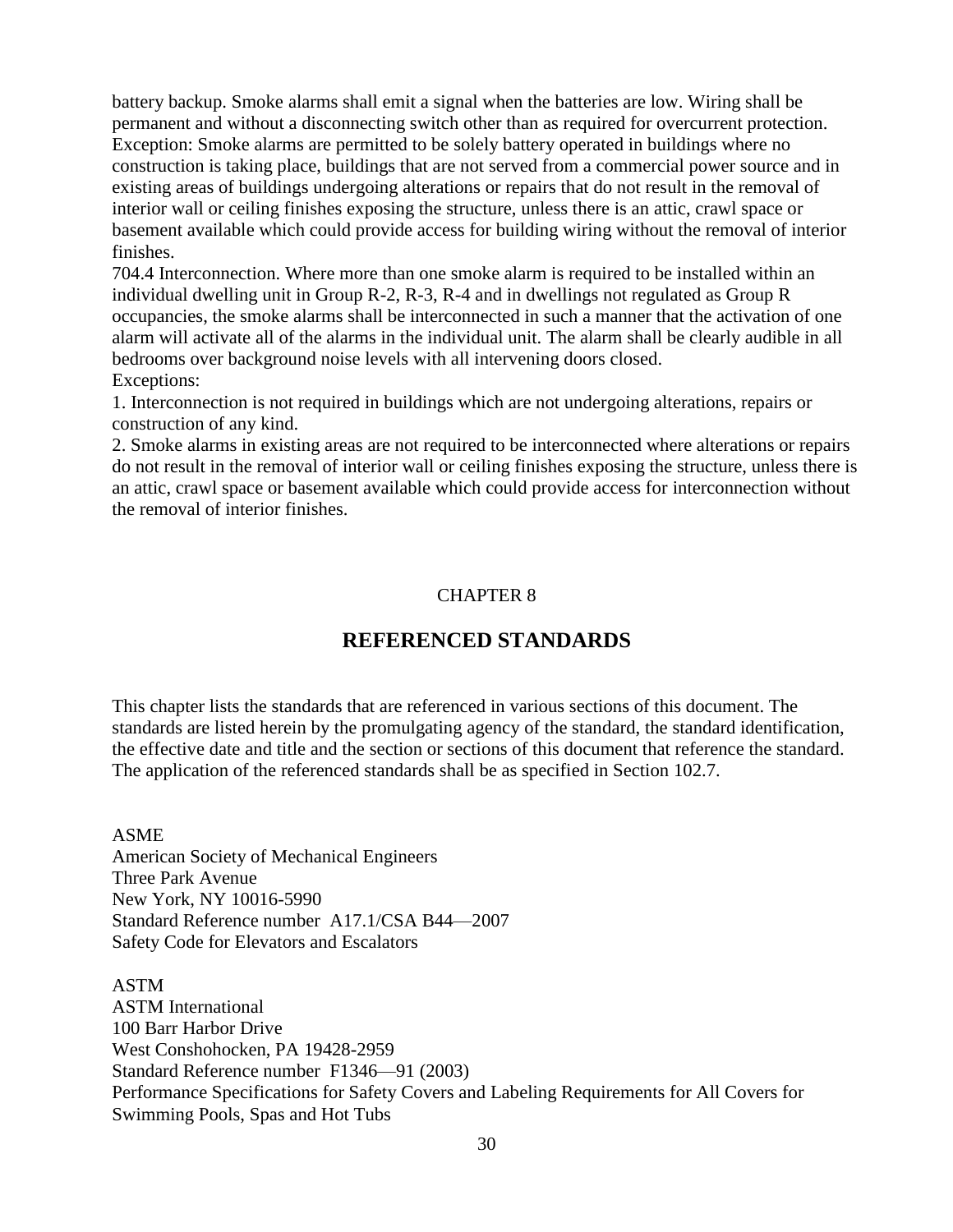ICC International Code Council 500 New Jersey Avenue, NW 6th Floor Washington, DC 20001 Standard Reference number IBC—09 International Building Code® IFC—09 International Fire Code® IEBC—09 International Existing Building Code® IFGC—09 International Fuel Gas Code® IMC—09 International Mechanical Code® IPC—09 International Plumbing Code® IZC—09 International Zoning Code ®

NFPA National Fire Protection Association 1 Batterymarch Park Quincy, MA 02269 Standard Reference number 25-08 and 70-08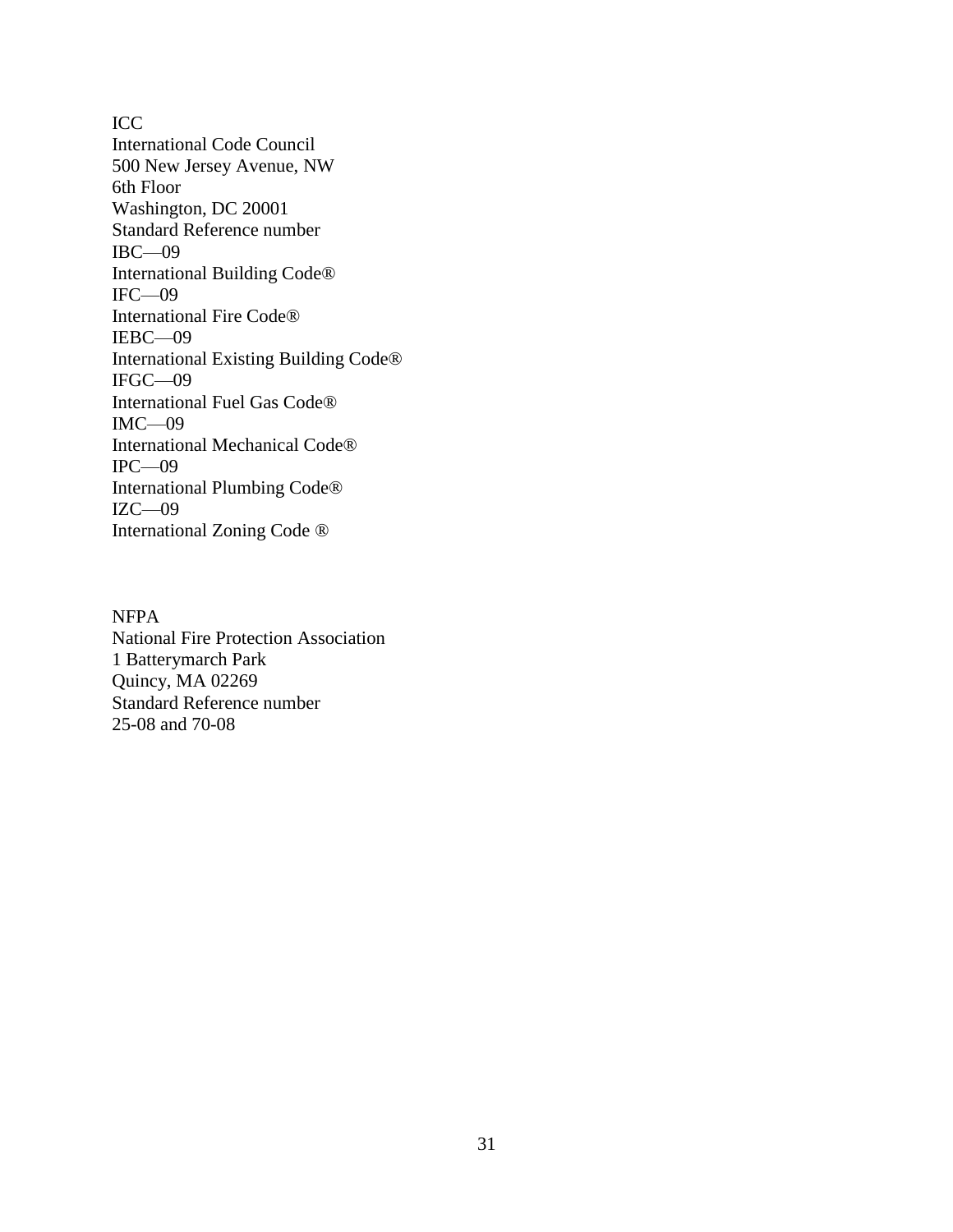#### **INDEX TO COMMONLY USED TERMS**

ACCESS Emergency egress 702 From bedrooms 404.4.2 Plumbing fixtures, access for cleaning 504.2 To public way 702.1 Toilet room as passageway 503.1 Water closet 404.4.3 ADJACENT Privacy (hotel units, rooming units) 404.1 ADMINISTRATION Scope 101.2 AGENT (See also OPERATOR, OWNER) Definition 202 AIR Combustion air 603.5 AISLES Minimum width 702.2 ALTERATION Applicability of other codes 102.3 Condemnation 108.1, 108.2 Inspection 104.2 Prosecution 106.3 Unlawful acts 106.1 **ANCHOR** Anchored, definition 202 Architectural trim 304.8 Signs, marquees and awnings 304.9 APPEAL Application 111.1 Board decision 111.6 Board of appeals 111.2 Court review 111.7 Disqualification 111.2.3 Financial interest 111.2.3 Hearing, emergency orders 109.6 Membership 111.2 Notice of appeal 111.1 Postponed hearing 111.5 Records 104.6 Right to appeal 111.1 Vote 111.6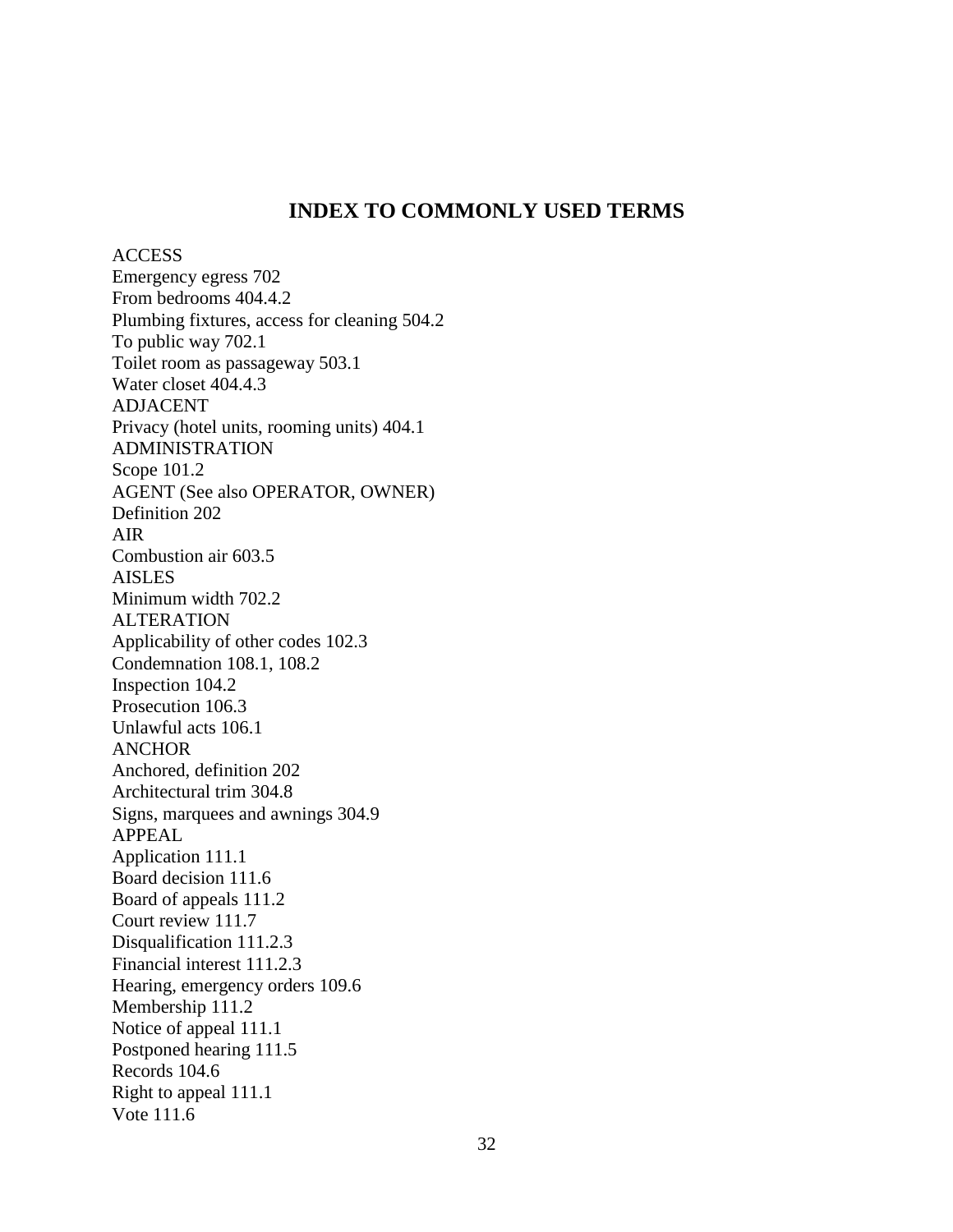APPLIANCE Cooking 403.3, 602.2 Mechanical 603.1 APPLICABILITY General 102.1 Referenced codes and standards 102.7 Application of references 102.9 Other laws 102.10 APPROVAL Alternatives 105.2 Authority 104.1, 105.2 Modifications 105.1 Research reports 105.6 Used material and equipment 105.4 APPROVED Alternative materials, methods and equipment 105.2 Definition 202 Energy conservation devices 603.6 Fireplaces 603.1 Garbage storage facilities 308.3.1 Modifications 105.1 Used materials and equipment 105.4 ARCHITECTURAL Structural members 304.4 Trim 304.8 ARTIFICIAL Lighting of habitable rooms 401.3 Lighting of other spaces 402.3 AUTOMOBILE Motor vehicles 302.8 AWNING Signs, marquees and awnings 304.9 B BALCONY Handrails and guardrails 307.12 BASEMENT Definition 202 Hatchways 304.16 Windows 304.17 BATHROOM Common bathrooms 502.3, 503.1 Hotels 502.3 Lighting 605.3 Locks 503.1 Outlets required 605.2 Privacy 503.1 Ventilation 403.2 BATHTUB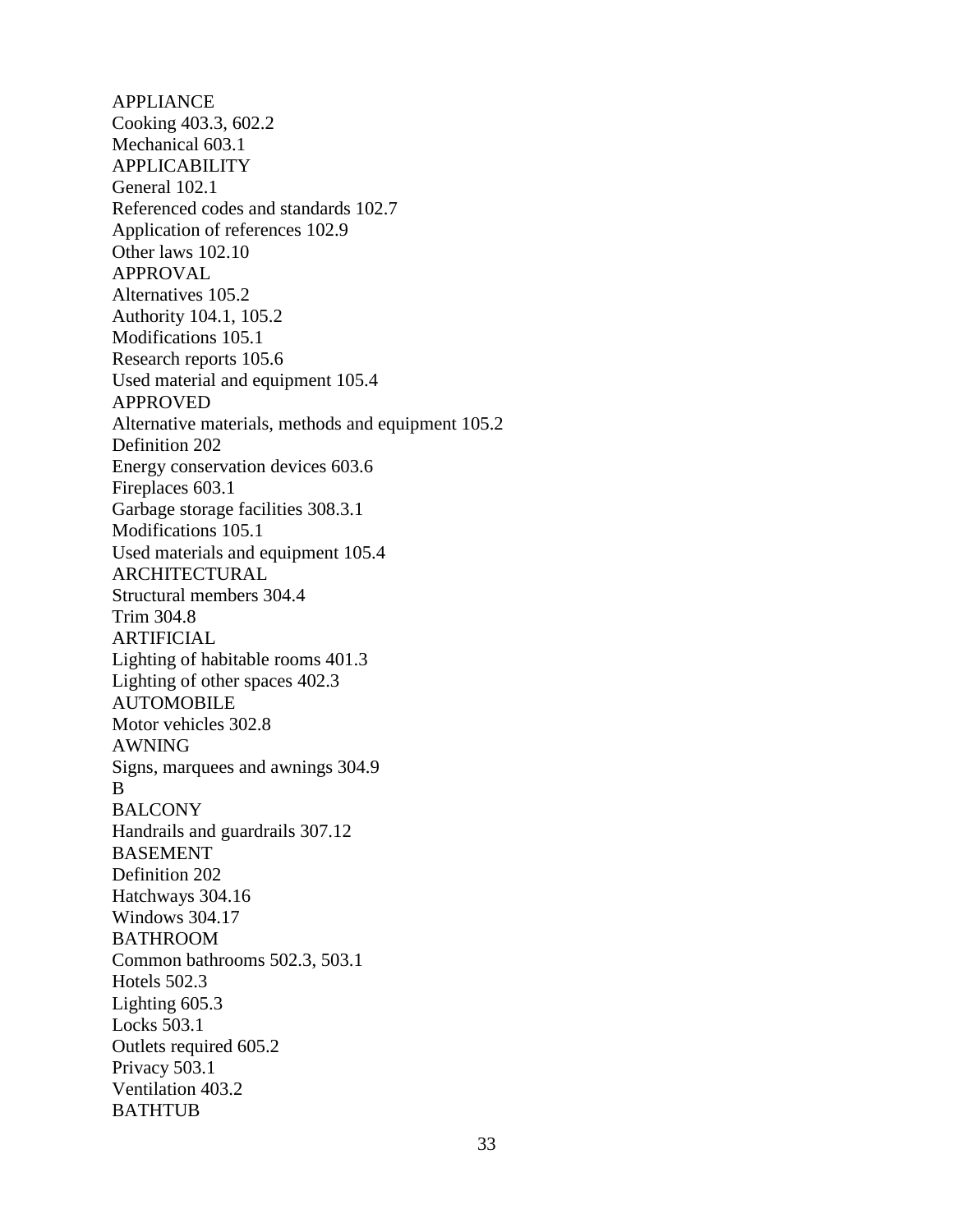Required facilities 502.1 Rooming houses 502.2 Sewage system 506.1 Water-heating facilities 505.4 Water system 505.1 BOARDING Boarding standard Appendix A BOILER Unsafe equipment 108.1.2  $\mathcal{C}$ **CAPACITY** Heating facilities 602.2, 602.3, 602.4 CAR (See AUTOMOBILE) **CEILING** Basement rooms 404.3 Fire-resistance ratings 703.1 Interior surfaces 305.3 (CEILING, continued) Minimum height 404.3 CHANGE, MODIFY Application of other codes 102.3 **CHIMNEY** Exterior structure 303.11 Flue 603.2, 603.3 CLEANING Access for cleaning 504.2 Bathroom and kitchen floors 305.3 Disposal of garbage 308.3 Disposal of rubbish 308.2 Interior sanitation 308.1 Interior surfaces 305.3 Plumbing facilities, maintained 504.1 Required plumbing facilities 502 Responsibility of persons 305.1 Trash containers 308.3.2 Vacant structures and land 301.3 **CLEARANCE** Heating facilities 603.3 Plumbing fixtures 504.2 CLOSING Streets 109.3 Vacant structures 108.2 CLOTHES DRYER Exhaust 403.5 CODE OFFICIAL Condemnation 108.1 Demolition 110 Duties 104 Emergency order 109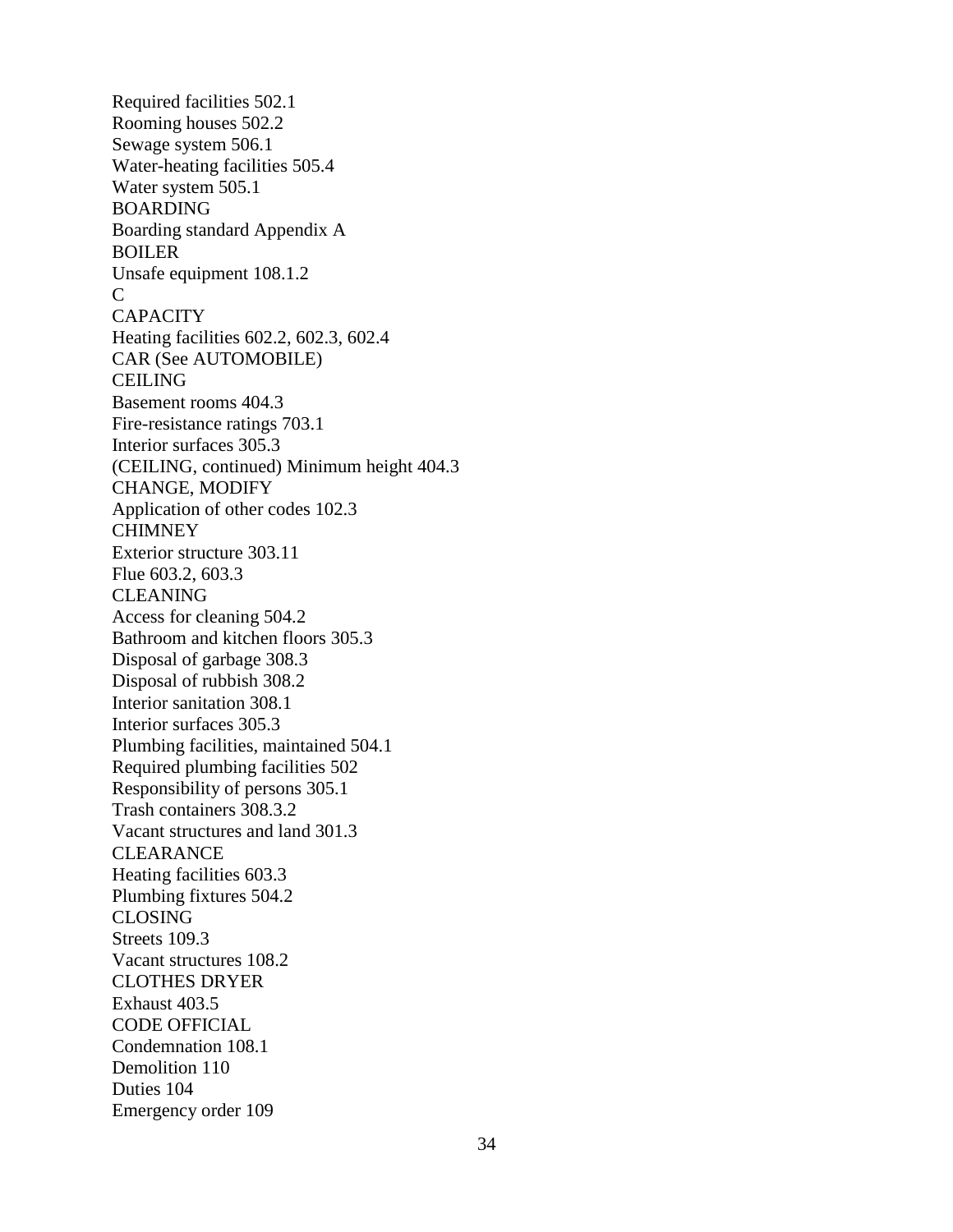Enforcement authority 104.1 Failure to comply with demolition order 110.3 Identification 104.3 Inspections 104.2 Liability, relief of personal 103.4 Membership of board of appeals 111.2 Notice of violation 104.5, 107 Notices and orders 107 Official records 104.6 Personal liability 103.4 Placarding 108.4 Prosecution 106.3 Removal of placard 108.4.1 Right of entry 104.3 Transfer of ownership 107.5 Vacant structures 108.2 Voting of appeals board . 111.2, 111.6 **COMBUSTION** Combustion air 603.5 COMPONENT SERVICEABILITY Unsafe conditions 306.1.1 **CONDEMNATION** Closing of vacant structures 108.2 Failure to comply 110.3 General 108.1 Notices and orders 108.2, 108.3 Placarding 108.4 Removal of placard 108.4.1 **CONFLICT** Conflict of interest 111.2.3 Violations 106.1 **CONNECTION** Sewage system 506.1 Water heating 505.4 Water system 505.1 **CONSTRUCTION** Existing structures 101.2 CONTAINER Garbage 308.3.2 Rubbish storage 308.2.1 **CONTINUOUS** Unobstructed egress 702.1 **CONTRACTOR** Conflict of interest 111.2.3 **CONTROL** Insect and rat control 302.5, 304.5 Safety controls 603.4 COOLING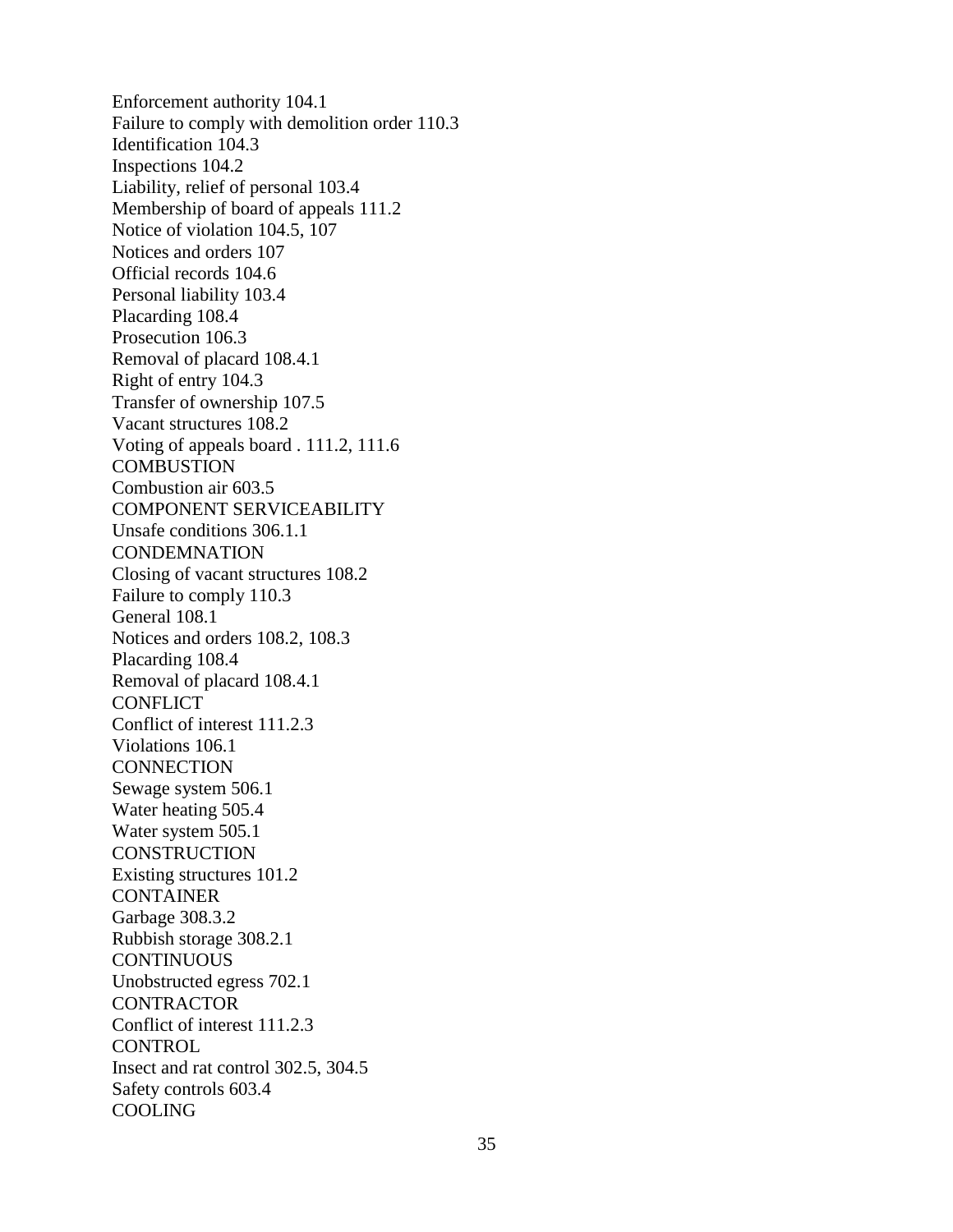Cooling towers 303.11 CORRIDOR Accumulation of rubbish 308.1 Light 402.2 Lighting fixtures 605.3 Ratings maintained 703 Toilet rooms, access 503.1 D DAMP, DAMPNESS Roofs 304.7 Window, door frames 304.13 DANGEROUS, HAZARDOUS Condemnation 108.1 Demolition 110 Electrical hazards 604.3 Existing remedies 102.4 Fire safety 701 Imminent danger 202 Unsafe equipment 108.1.2 Unsafe structures or premises 108.1.5 **DECKS** Handrails and guardrails 304.12 Maintenance 304.2, 304.10 DECORATION Exterior structure 304.8 DEMOLITION Existing remedies 102.4 Failure to comply 110.3 General 110 Order 110.2 Salvage materials 110.4 Violations 110.3 **DETECTORS** Smoke 704 DETERIORATION Definition 202 Exterior walls 304.6 DIRECT Egress 702.1 DISPOSAL Disposal of garbage 308.3 Disposal of rubbish 308.2 DOOR Exit doors 702.3 Fire 703.2 Hardware 304.15 Insect screens 304.14 Interior surfaces 305.3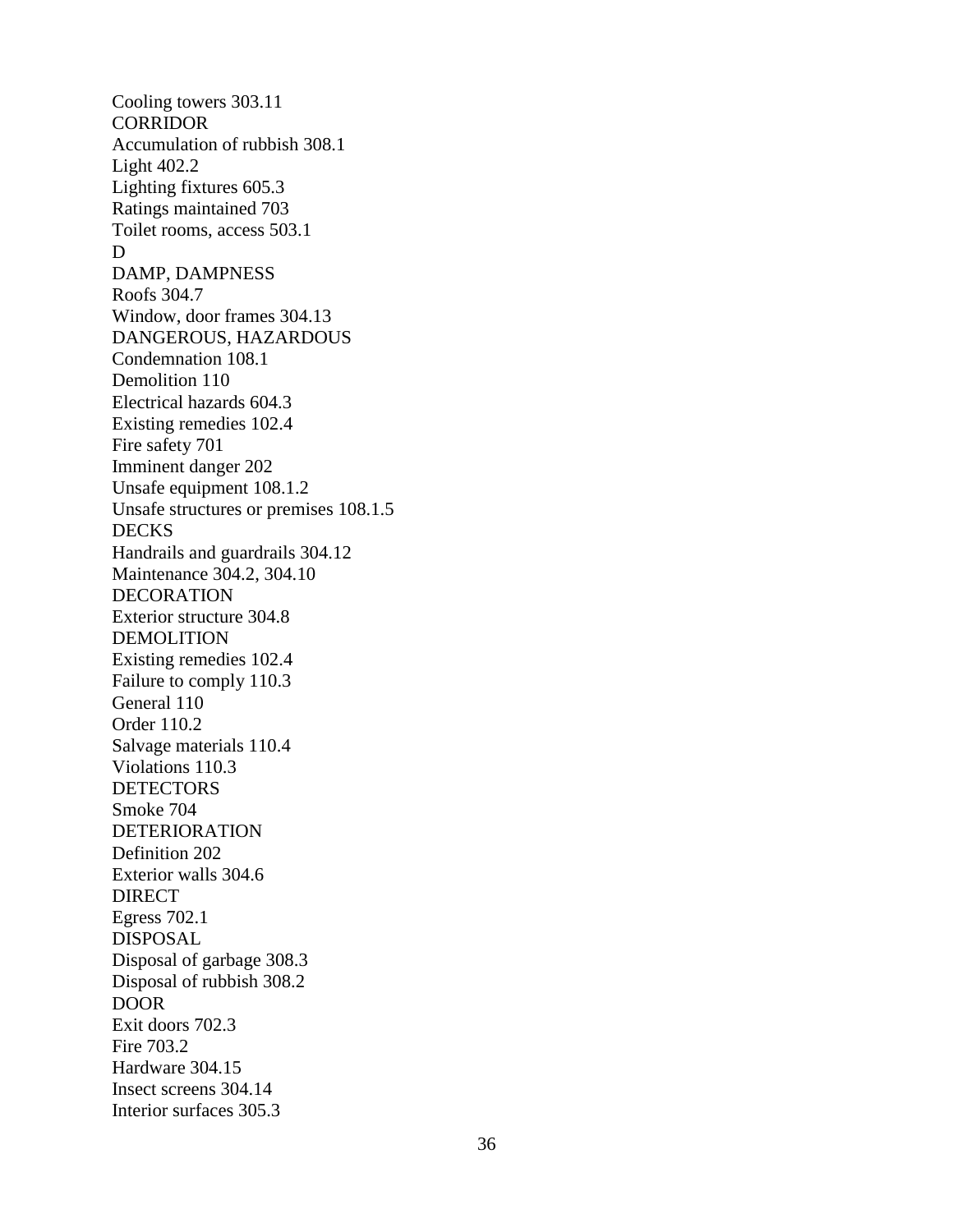Locks 304.15, 702.3 Maintenance 304.13, 304.15 Weather tight 304.13 Window and door frames 304.13 DORMITORY (ROOMING HOUSE, HOTEL, MOTEL) Locked doors 702.3 Privacy 503.1, 503.2 DRAIN, DRAINAGE Basement hatchways 304.16 Plumbing connections 506 Storm drainage 507 DUCT Exhaust duct 304.9 Duct systems 607 **DUST** Process ventilation 403.4 DWELLING Cleanliness 305.1, 308.1 Definition 202 Electrical 604.1 Heating facilities 602 Required facilities 502 E **EGRESS** Aisles 702.2 Emergency escape 702.4 General 702.1 Lighting 402.2 Locked doors 702.3 Obstructions prohibited 702.1 Stairs, porches and railings 304.10, 305.4, 305.5, 307.1 ELECTRIC, ELECTRICAL EQUIPMENT Abatement of hazards, fire exposure 604.3.2 Abatement of hazards, water exposure 604.3.1 Condemnation 108.1 Electrical equipment 604.3.1.1 Facilities required 604.1 Hazards 604.3 Installation 605.1 Lighting fixtures 605.3 Receptacles 604.3, 605.2 Responsibility 601.2 Service 604.2 ELEVATOR, ESCALATORS, DUMBWAITERS Condemnation 108.1 General 606.1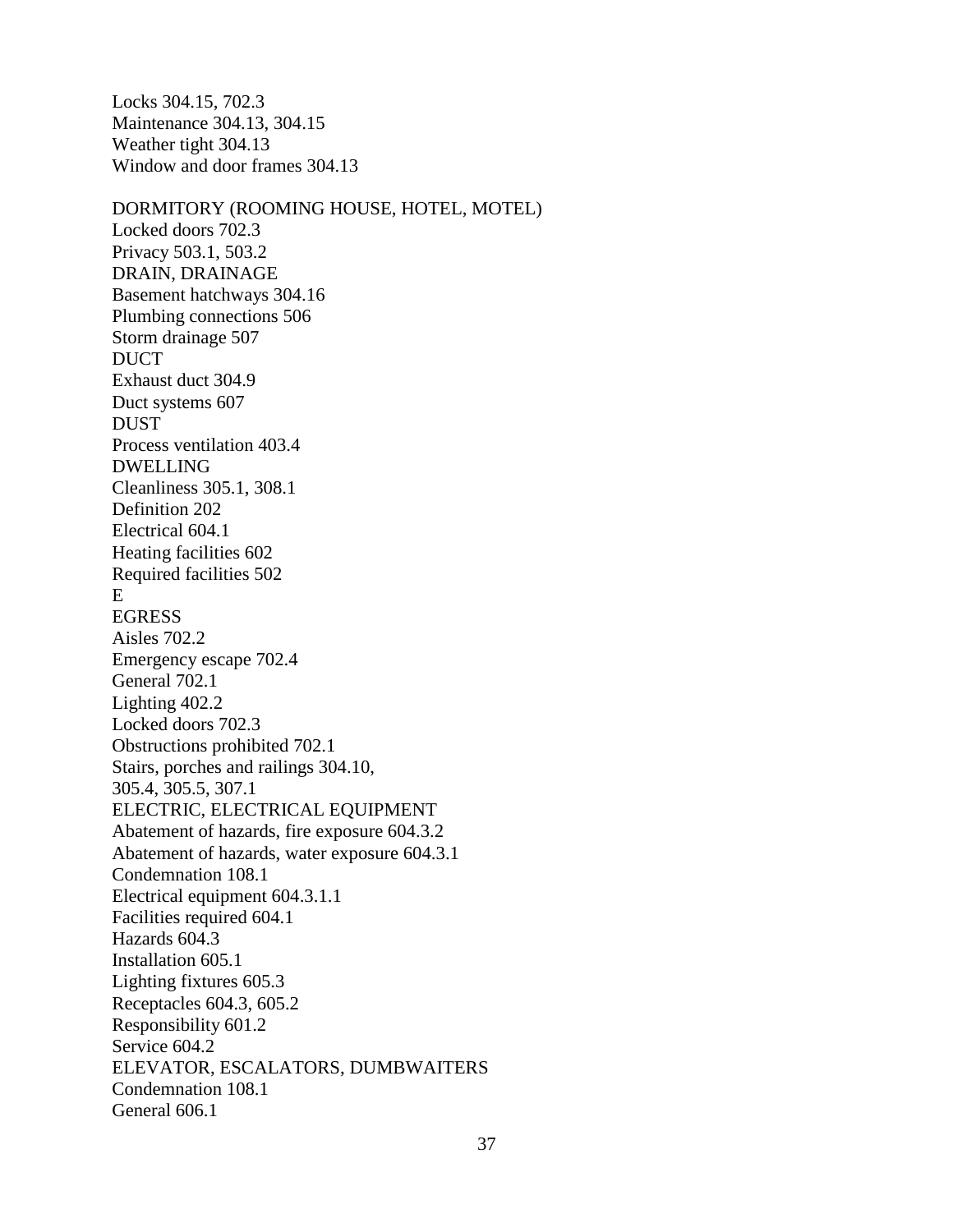Maintenance 606.1, 606.2 **EMERGENCY** Emergency measures 109 Emergency orders 109.1 Emergency escape openings 702.4 ENFORCEMENT Duties and powers 104 Scope 101.2 EQUIPMENT Alternative 105.2 Combustion air 603.5 Condemnation 108.1.2, 108.3 Electrical installation 605.1 Emergency order 109.1 Energy conservation devices 603.6 Installation 603.1 Interior structure 305.1 Placarding 108.3, 108.4 Prohibited use 108.5 Responsibility 601.2 Safety controls 603.4 Scope 101.2 Scope, mechanical and electrical 601.1 Support, definition 202 Unsafe 108 Used 105.4 EXHAUST Clothes dryer 403.5 Exhaust ducts 304.9 Process ventilation 403.4 EXISTING Remedies 102.4 Scope 101.2 Structural members 304.4 Structures 101.3 **EXTERIOR** Decorative features 304.8 Exterior structure 304 Exterior walls 304.6 Painting 304.2, 304.6 Rodent harborage 302.5, 304.5 Sanitation 304.1 Scope 301.1 Stair 303.10 Street numbers 303.3 Unsafe conditions 304.1.1 Weather tight 303.13 FAN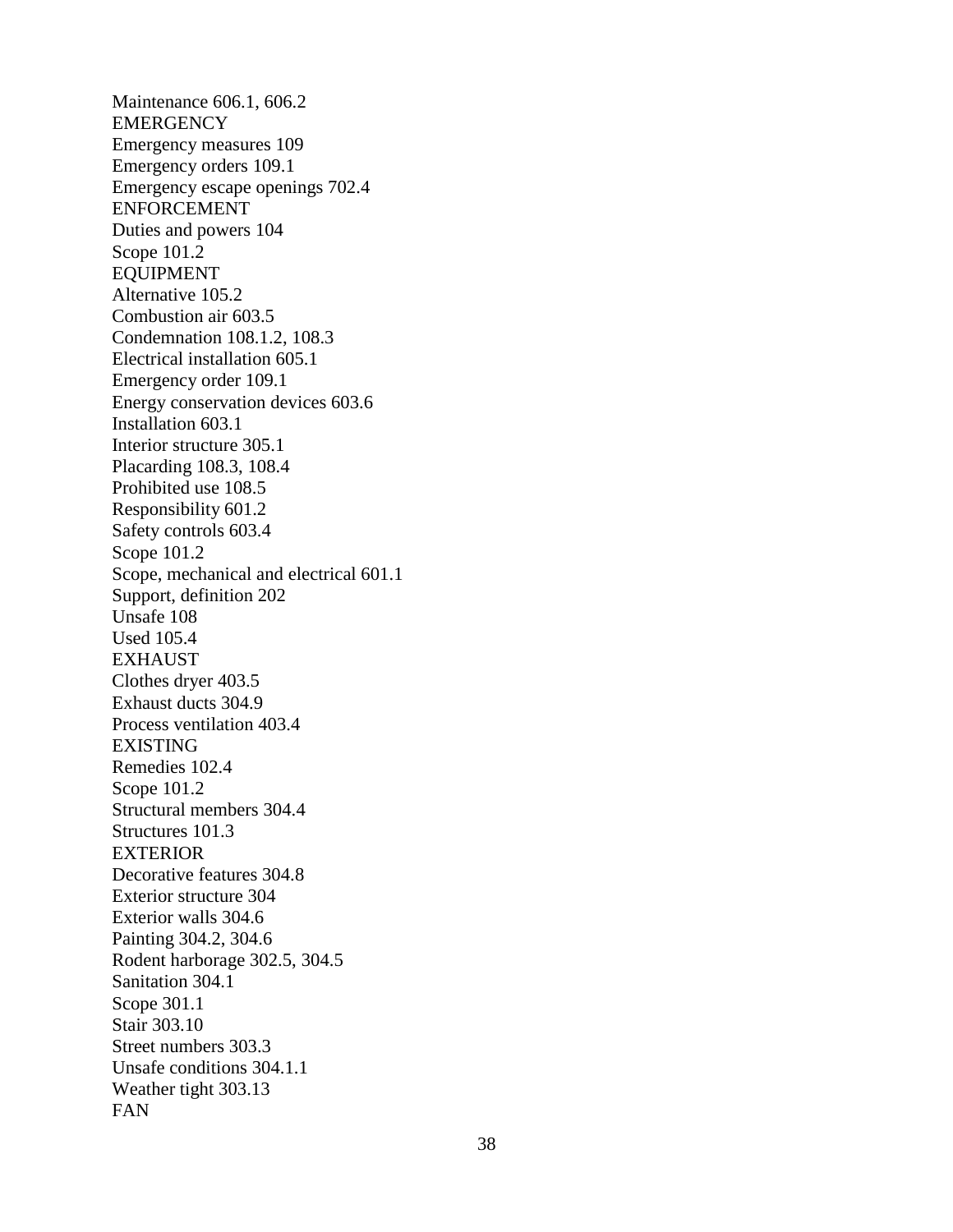Exhaust vents 302.6 FEES, EXPENSES, COST Closing vacant structures 108.2 Demolition 110.1, 110.3, 110.4 Extermination 309.2, 309.3, 309.4, 309.5 General 103.5 Relief from personal liability 103.4 **FENCE** Accessory 302.7 Maintenance 304.2 FIRE Automatic sprinkler systems 704.1.1 Fire-resistance rated assemblies 703.1 Fire-protection systems 704 Responsibility, fire safety 701.2 Scope 101.2 Scope, fire safety 701.1 Smoke alarms 704.2 FLAMMABLE LIQUID Containers 108.1.2 FLOOR, FLOORING Area for sleeping purposes. 404.4.1 Fire-resistance ratings 703.1 Interior surfaces 305.1, 305.3 Space requirements 404.4.1, 404.6 FOOD PREPARATION Cooking equipment 403.3 Sanitary condition 305.1, 404.7 Ventilation 403.4 FOUNDATION Condemnation 108.1.1 Foundation walls 304.5 FRAME Window and door frames 304.13 G GAS Energy conservation devices 603.6 Exhaust vents 302.6 GLAZING Materials 304.13.1 GRADE Drainage 302.2, 507 **GUARD** Anchorage and maintenance 304.12 Basement windows . 304.18.2 Definition 202 H HABITABLE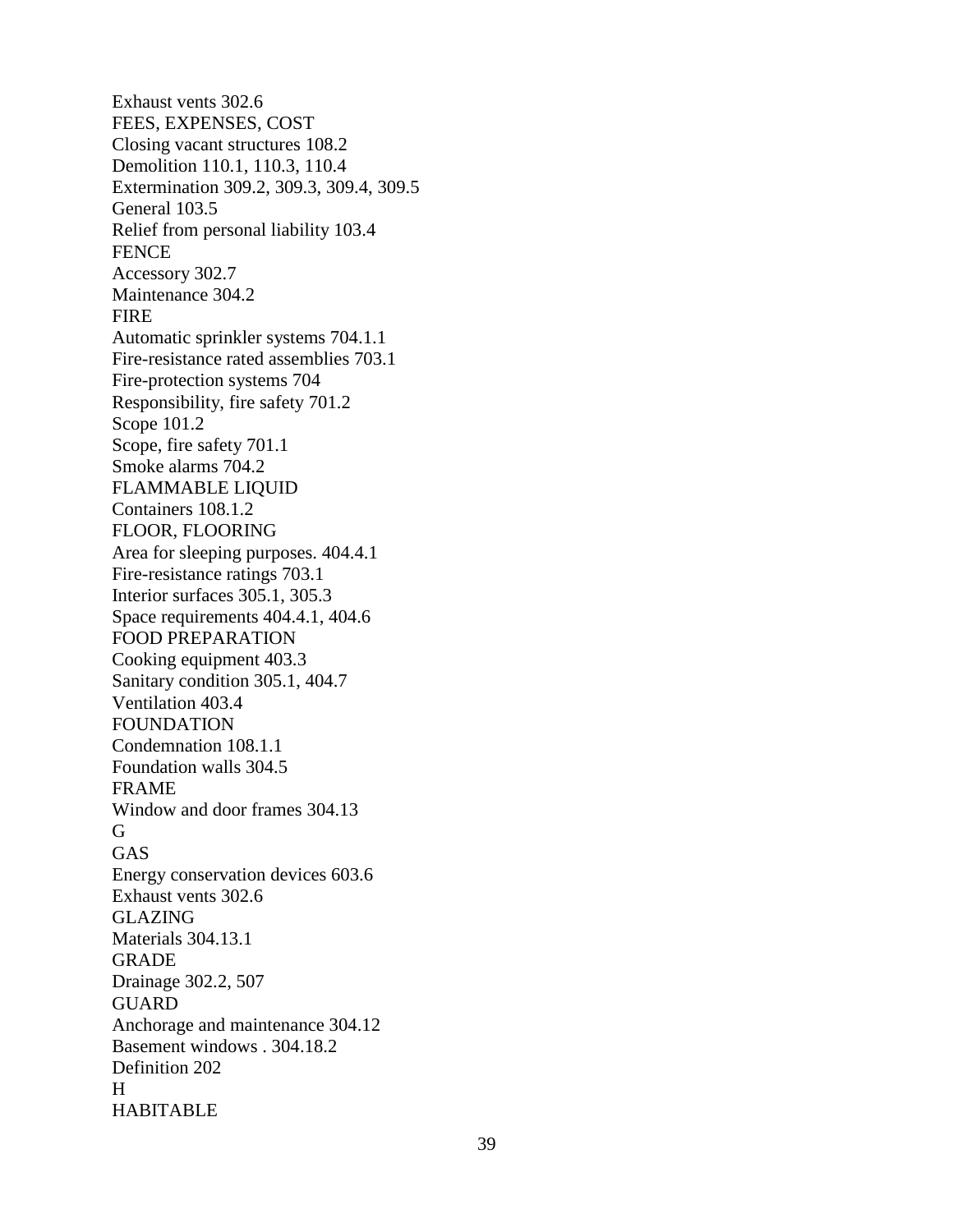Definition 202 Light 402 Minimum ceiling height 404.3 Minimum room width 404.2 Required plumbing facilities 502 Residential heating facilities 602.2, 602.3 Space requirements 404.4.1 Ventilation 403 HANDRAILS AND GUARDRAILS Handrails 304.12, 305.5, 307.1 Stairs and porches 304.10 HARDWARE Door hardware 304.15, 702.3 Openable windows 304.13.2 HAZARDOUS (See DANGEROUS, HAZARDOUS) HEAT, HEATING Energy conservation devices 603.6 Fireplaces 603.1 Heating 603.1 Mechanical equipment 603.1 Required capabilities 602 Residential heating 602.2, 602.3 Supply 602.3 Water heating facilities 505.4 Water system 505 HEIGHT Minimum ceiling height 404.3 HOT (See HEAT, HEATING) HOTELS, ROOMING HOUSES AND DORMITORY UNITS, MOTELS Definition 202 Locked doors 702.3 Required facilities 502 Toilet rooms 503 HOUSEKEEPING UNIT Definition 202 I IDENTIFICATION Code official 104.5 INFESTATION Condemnation 108.1.3 Definition 202 Insect and rat 302.5, 303.14, 309.1 INSECTS Pest elimination 309 Infestation 309.1 Insect screens 304.14 INSPECTIONS General 104.2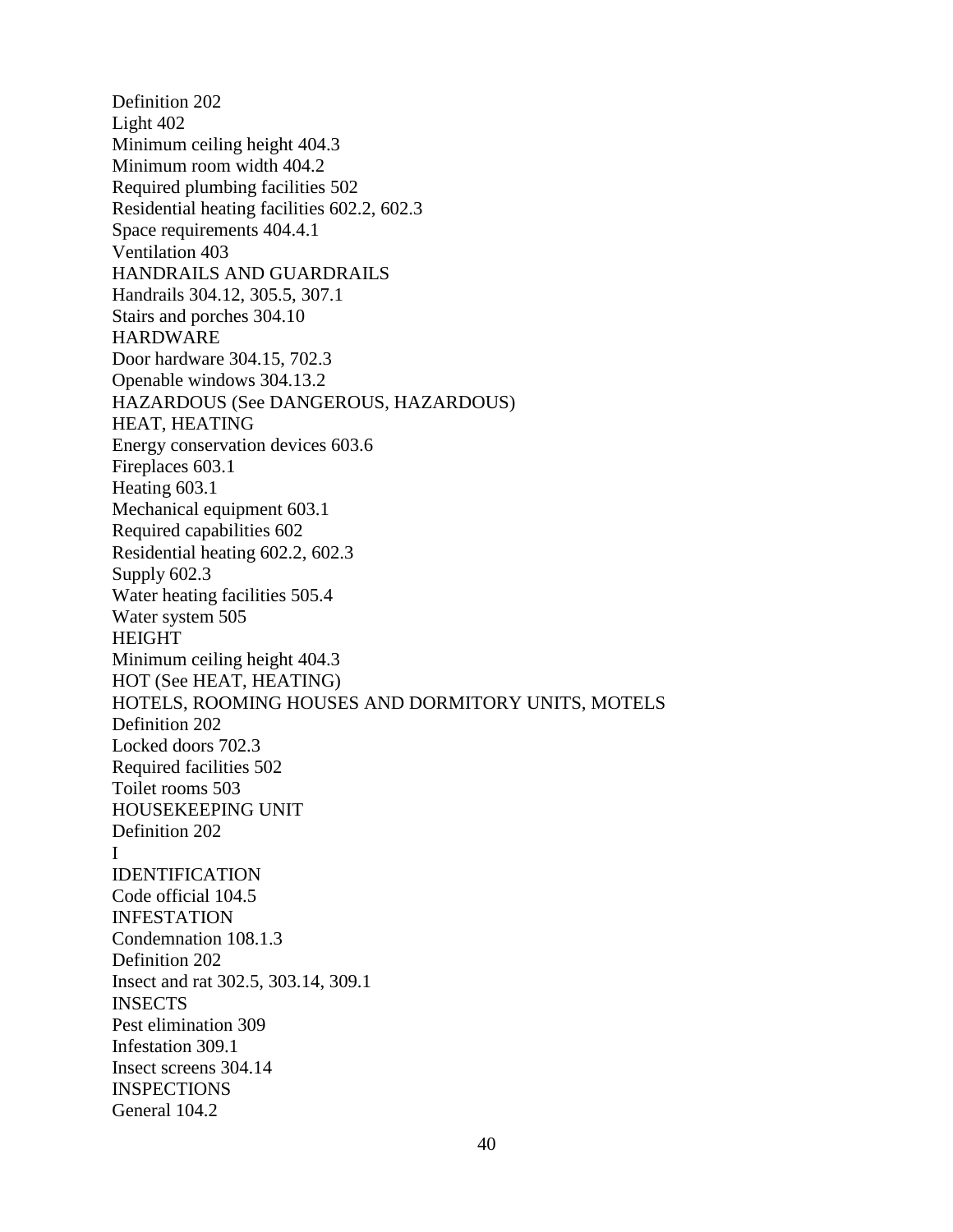Right of entry 104.3 **INSPECTOR** Identification 104.3 Inspections 104.2 Records 104.6 INTENT Code 101.3 **INTERIOR** Interior structure 305 Interior surfaces 305.3 Means of egress 702 Sanitation 305.1 (INTERIOR, continued) Unsafe conditions 305.1.1  $\mathbf{J}$ **JURISDICTION** Title 101.1 K **KITCHEN** Electrical outlets required 605.2 Minimum width 404.2 Prohibited use 404.4.4 Room lighting 605.3 Water heating facilities 505.4  $\mathbf{L}$ LANDING Handrails and guards 304.12, 305.4, 305.5, 306.1 Maintenance 304.10, 305.4 LAUNDRY Room lighting 605.3 Water-heating facilities 505.4 LAVATORY Hotels502.3 Required facilities 502 Rooming houses 502.2 Sanitary drainage system 506 Water-heating facilities 505.4 Water system 505 LEASE (SELL, RENT) Heat supplied 602.3 Salvage materials 110.4 Transfer of ownership 107.6 LIEN Closing of vacant structures 108.2 Demolition 110.3 Failure to comply 110.3 LIGHT, LIGHTING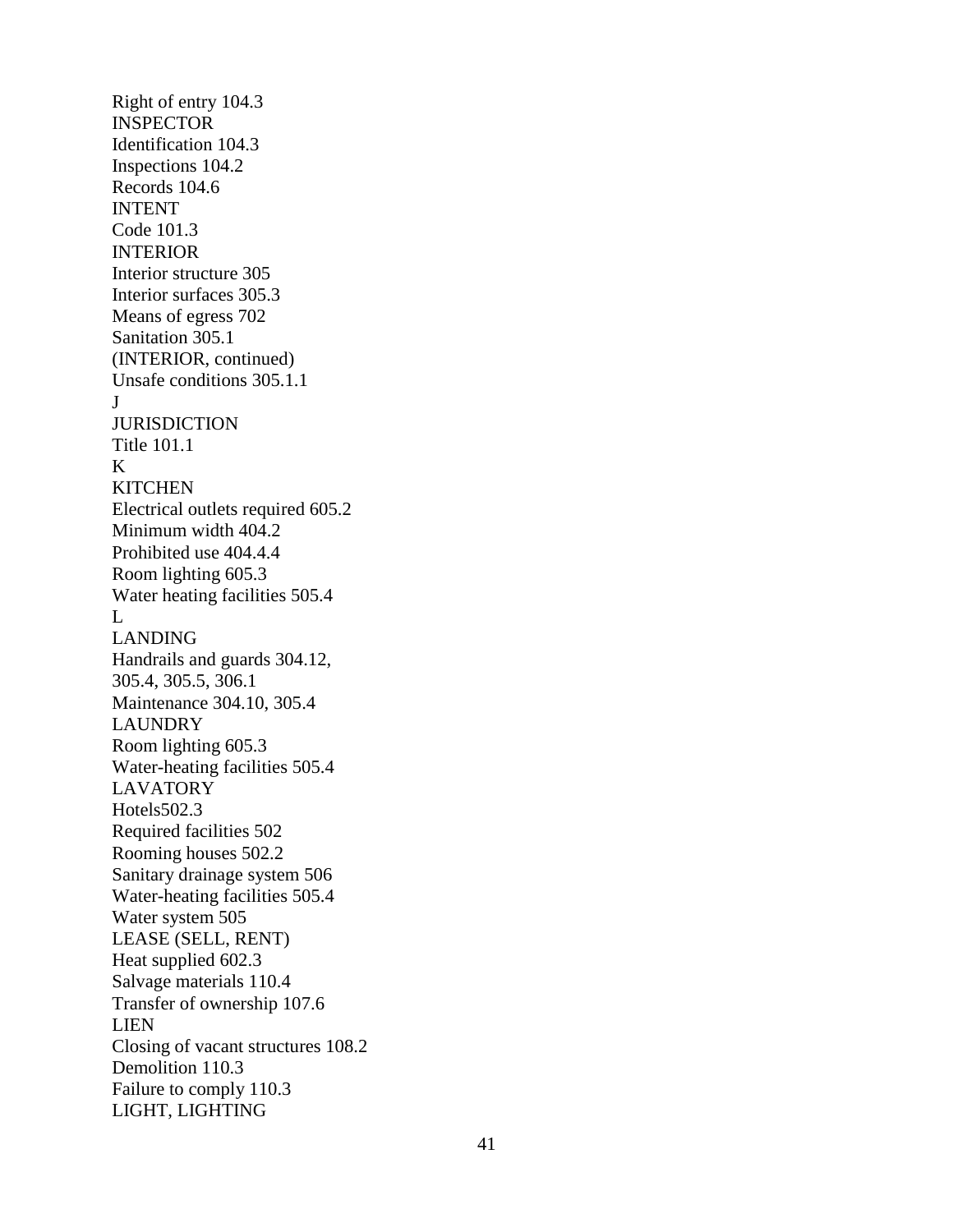Common halls and stairways 402.2, 605.3 General 402 Habitable rooms 402.1 Luminaires 605.3 Other spaces 402.3 Responsibility 401.2 Scope 101.2 Toilet rooms 605.3 LIVING ROOM Room area 404.4.1 LOAD, LOADING Elevators, escalators and dumbwaiters 606.1 Handrails and guardrails 304.12, 305.5 Live load 304.4, 305.2 Stairs and porches 304.10, 305.2 Structural members 304.4, 305.2 M **MAINTENANCE** Required 102.2 MATERIAL Alternative 105.2 Salvage 110.4 Used 105.4 MEANS OF EGRESS (See EGRESS) MECHANICAL Installation 603.1 Responsibility 601.2 Scope 601.1 Ventilation, general 403 Ventilation, toilet rooms 403.2 MINIMUM Ceiling height 404.3 Room width 404.2 Scope 301.1 MODIFICATION Approval 105.1 MOTEL (See HOTELS) MOTOR VEHICLES Inoperative 302.8 Painting 302.8 N NATURAL Lighting 401.3, 402 Ventilation 401.3, 403 NOTICES AND ORDERS Appeal 111.1 Form 107.2 Method of service 107.3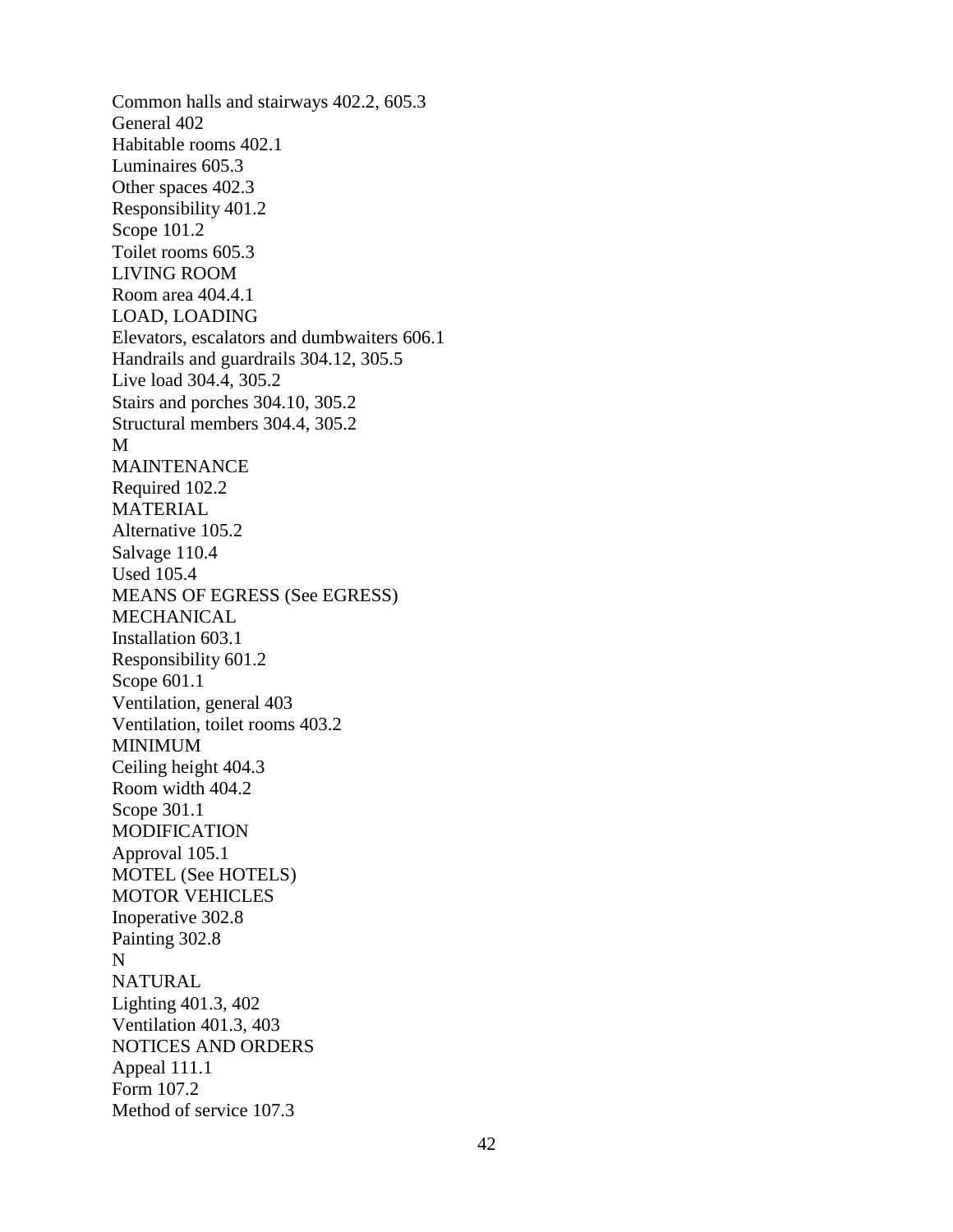Orders 107 Owner, responsible person 107.1 Penalties 107.5 Placarding of structure 108.4 Transfer of ownership 107.6 Unauthorized tampering 107.4 Vacating structure 108.2 NOXIOUS Process ventilation 403.4 Weeds 302.4 **NUISANCE** Closing of vacant structures 108.2  $\Omega$ **OBSTRUCTION** Light 402.1 Right of entry 104.3 OCCUPANCY (See USE) OPENABLE Locked doors 702.3 Windows 304.13.2, 403.1 OPERATOR Definition 202 ORDER (See NOTICE) ORDINANCE, RULE Applicability 102 Application for appeal 111.1 **OUTLET** Electrical 605.2 **OWNER** Closing of vacant structures 108.2 Definition 202 Demolition 110 Pest elimination 309.2 Failure to comply 110.3 Insect and rat control 302.5, 309.2, 309.4 Notice 107.1, 108.3 Placarding of structure 108.4 Responsibility 301.2 Responsibility, fire safety 701.2 Responsibility, light, ventilation 401.2 Responsibility, mechanical and electrical 601.2 Responsibility, plumbing facilities 501.2 Right of entry 104.3 Rubbish storage 308.2.1 Scope 101.2 Transfer of ownership 107.6 P PASSAGEWAY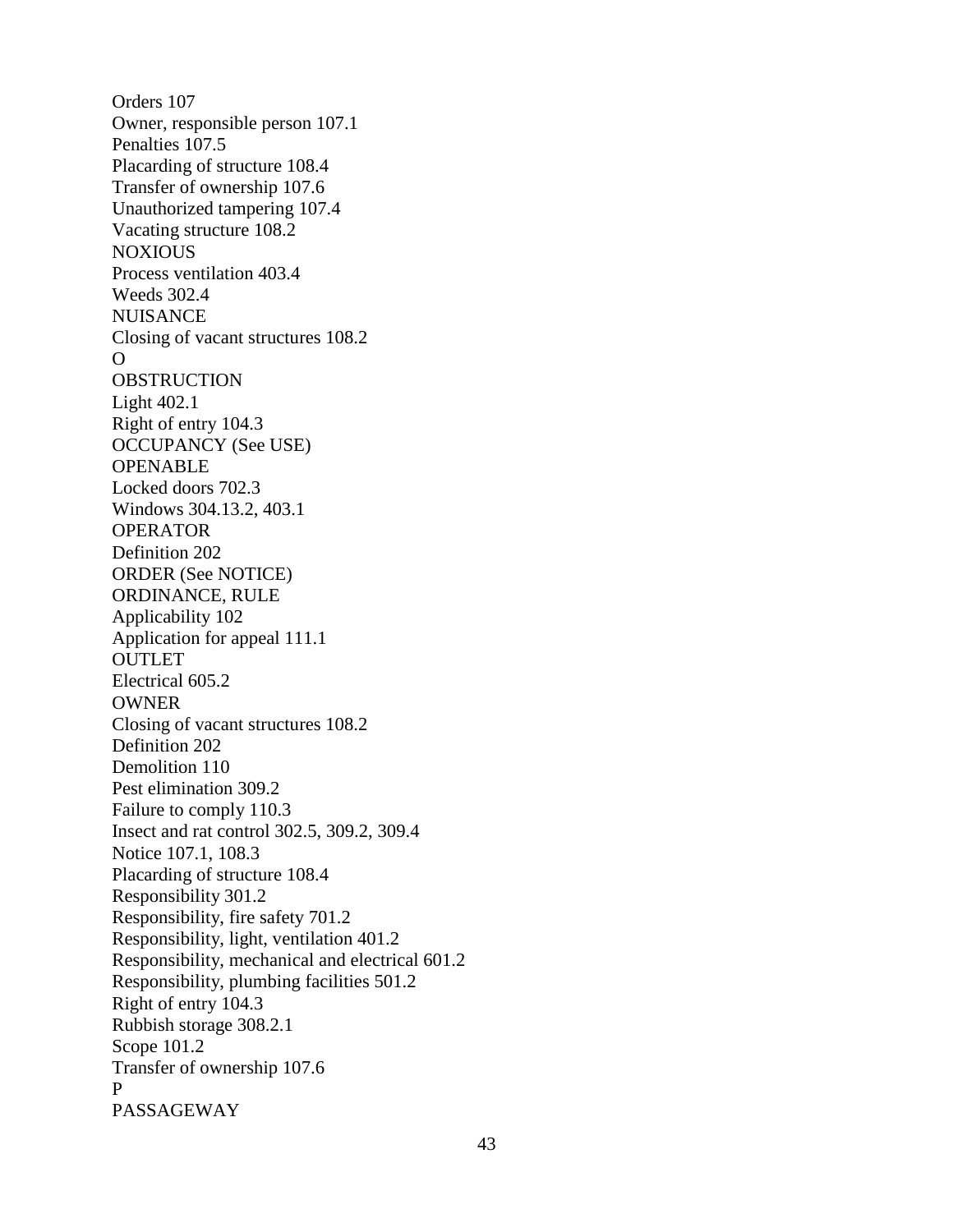Common hall and stairway 402.2 Interior surfaces 305.3 Toilet rooms, direct access 503.1 **PENALTY** Notices and orders 107.4 Placarding of structure 108.4 Prohibited occupancy 108.5 Removal of placard 108.4.1 Scope 101.2 Violations 106.4 PEST ELIMINATION Condemnation 108.1 Definition 202 Insect and rat control 302.5, 304.5, 304.14, 309.1 Pest elimination 309.1 Responsibility of owner 301.2, 306.2 Responsibility of tenant-occupant 306.3, 306.5 PLACARD, POST Closing 108.2 Condemnation 108.1 Demolition 110 Emergency, notice 109.1 Notice to owner 107.1, 108.3 Placarding of structure 108.4 Prohibited use 108.5 Removal 108.4.1 PLUMBING Clean and sanitary 504.1 Clearance 504.2 Connections 505.1 Contamination 505.2 Employee's facilities503.3 Fixtures 504.1 Required facilities 502 Responsibility 501.2 Sanitary drainage system 506 Scope 501.1 Storm drainage 507 Supply 505.3 Water heating facilities 505.4 PORCH Handrails 304.12 Structurally sound 304.10 PORTABLE (TEMPORARY) Cooking equipment 603.1 PRESSURE Water supply 505.3 PRIVATE, PRIVACY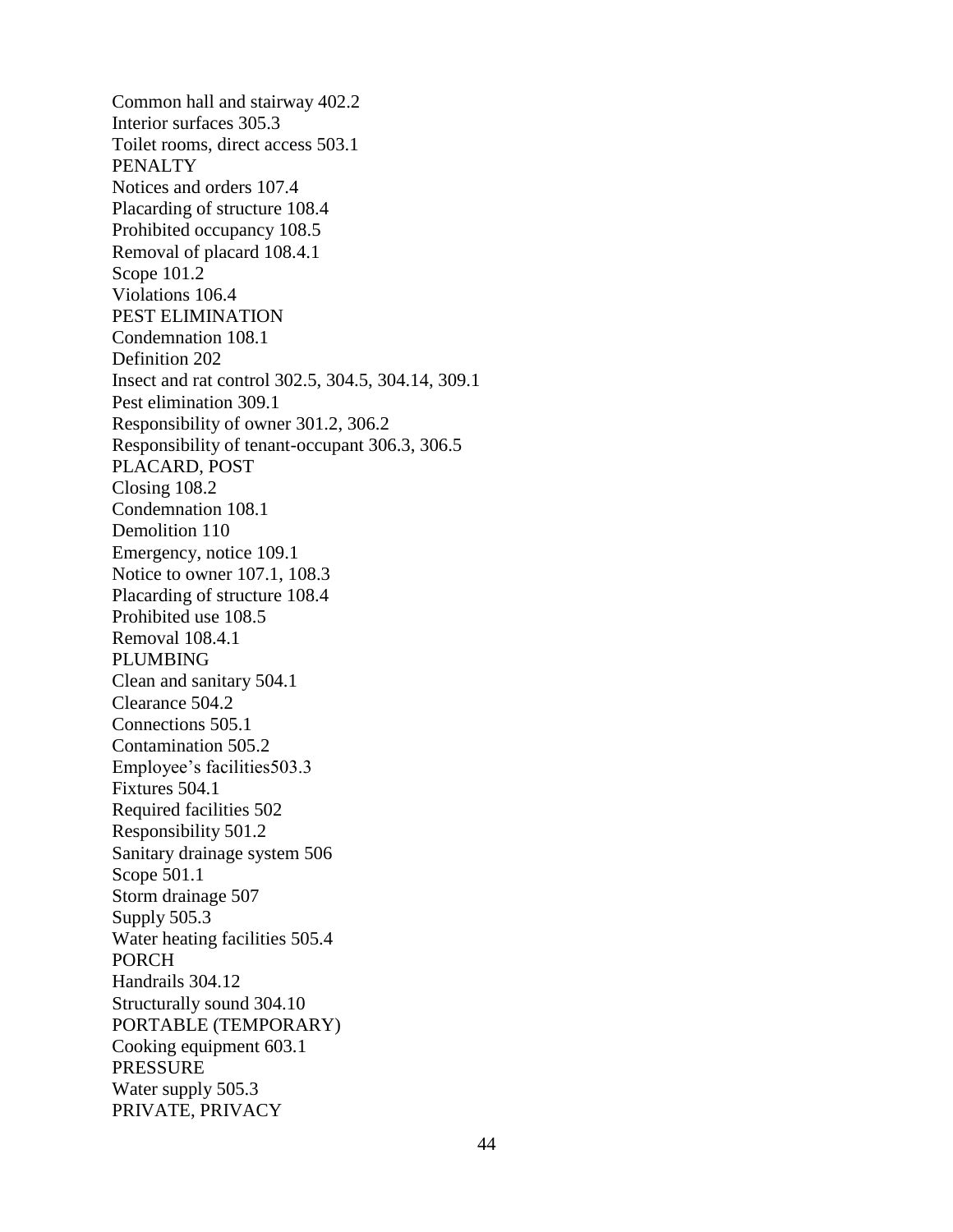Bathtub or shower 503.1 Occupancy limitations 404.1 Required plumbing facilities 502 Sewage system 506.1 Water closet and lavatory 503.1 Water system 505.1 PROPERTY, PREMISES Cleanliness 304.1, 308.1 Condemnation 108 Definition 202 Demolition 110 Emergency measures 109 Exterior areas 302 Pest elimination, multiple occupancy 302.5, 309.4 Pest elimination, single occupancy 302.5, 309.3 Failure to comply 110.3 Grading and drainage 302.2 Responsibility 301.2 Scope 301.1 Storm drainage 507 Vacant structures and land 301.3 **PROTECTION** Basement windows 304.17 Fire-protection systems 704 Signs, marquees and awnings 304.9 PUBLIC Cleanliness 304.1, 305.1 Egress 702.1 Hallway 502.3 Sewage system 506.1 Toilet facilities 502.5, 503 Vacant structures and land 301.3 Water system 505 PUBLIC WAY Definition 202 R RAIN (PREVENTION OF ENTRY INTO BUILDING EXTERIOR ENVELOPE) Basement hatchways 304.16 Exterior walls 304.6 Grading and drainage 303.2 Roofs 304.7 (RAIN continued) Window and door frames 304.13 RECORD Official records 104.7 REHABILITATION Intent 101.3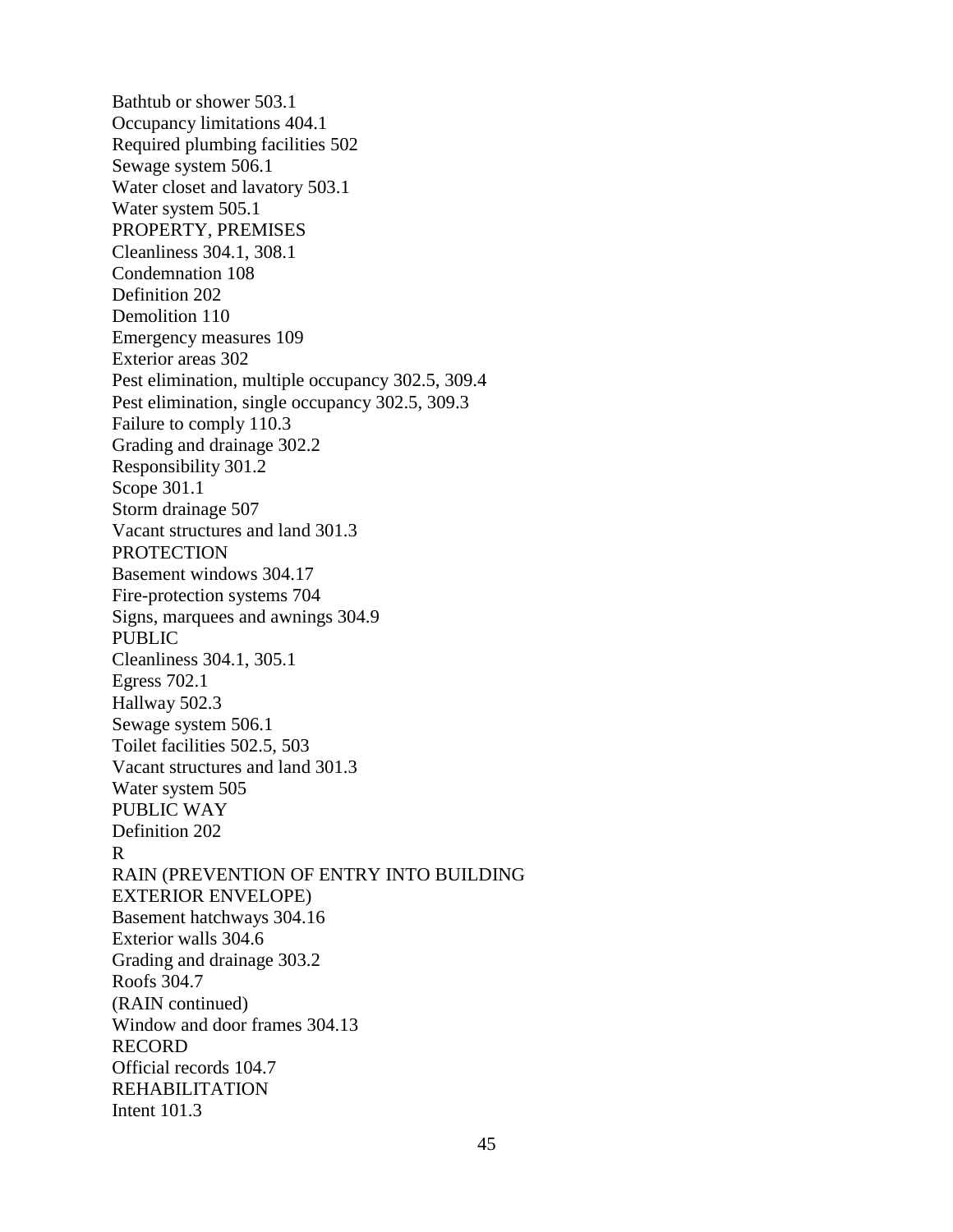REPAIR Application of other codes 102.3 Chimneys 304.11 Demolition 110.1 Exterior surfaces 304.1 Maintenance 102.2 Signs, marquees and awnings 304.9 Stairs and porches 304.10 Weather tight304.13 Workmanship 102.5 REPORTS Test reports 105.3.2 RESIDENTIAL Pest elimination 309 Residential heating 602.2 Scope 101.2 RESPONSIBILITY Pest elimination 309 Fire safety 701.2 Garbage disposal 308.3 General 301.2 Mechanical and electrical 601.2 Persons 301.1 Placarding of structure 108.4 Plumbing facilities 501.2 Rubbish storage 308.2.1 Scope 101.2, 301.1 REVOKE, REMOVE Demolition 110 Existing remedies 102.4 Removal of placard 108.4.1 Rubbish removal 308.2.1 RIGHT OF ENTRY Duties and powers of code official 104.3 Inspections 104.2 RODENTS Basement hatchways 304.16 Condemnation 108 Exterior surfaces 304.6 Pest elimination 302.5, 309 Guards for basement windows 304.17 Harborage 302.5 Insect and rodent control 309.1 ROOF Exterior structure 304.1 Roofs 304.7 Storm drainage 507 ROOM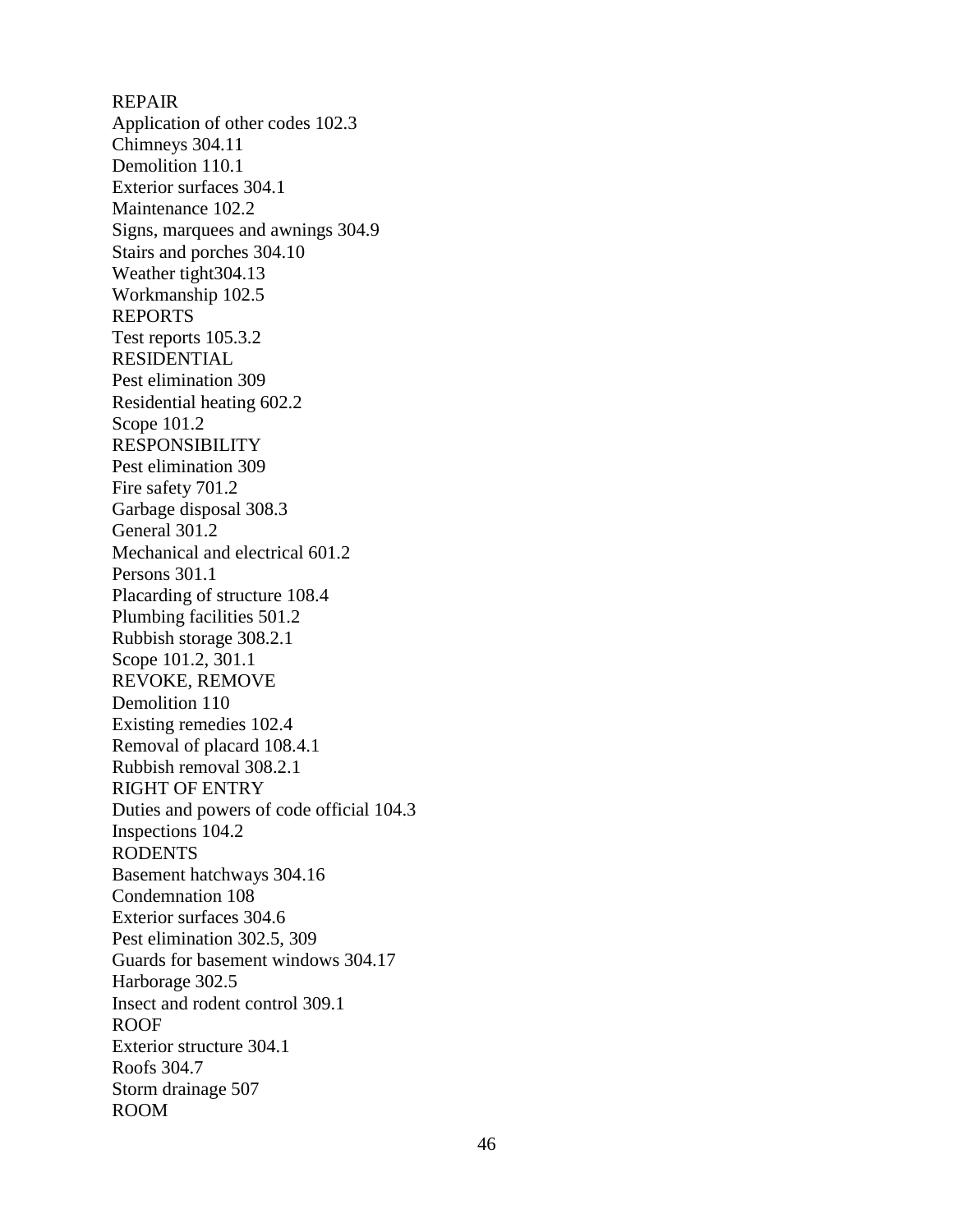Bedroom and living room 404.4 Cooking facilities 403.3 Direct access 503.2 Habitable 402.1 Heating facilities 602 Light 402 Minimum ceiling heights 404.3 Minimum width 404.2 Overcrowding 404.5 Prohibited use 404.4.4 Temperature 602.5 Toilet 503 Ventilation 403 ROOMING HOUSES (See DORMITORY) RUBBISH (SOLID WASTE) Accumulation 308.1 Definition 202 Disposal 308.2 Garbage facilities 308.3.1 Rubbish storage 308.2.1 S SAFETY, SAFE Fire safety requirements 701, 702, 703, 704 Safety controls 603.4 SANITARY Bathroom and kitchen floors 305.3 Cleanliness 304.1, 305.1 Disposal of garbage 308.3 Disposal of rubbish 308.2 Exterior property areas 302.1 Exterior structure 304.1 Food preparation 404.7 Furnished by occupant 302.1 Grease interceptors 506.3 Interior surfaces 305.3 Plumbing fixtures 504.1 Required plumbing facilities 502 Scope 101.2 SASH Window 304.13 **SCREENS** Insect screens 304.14 **SECURITY** Basement hatchways 304.18.3 Building 304.18 Doors 304.18.1 Vacant structures and land 301.3 Windows 304.18.2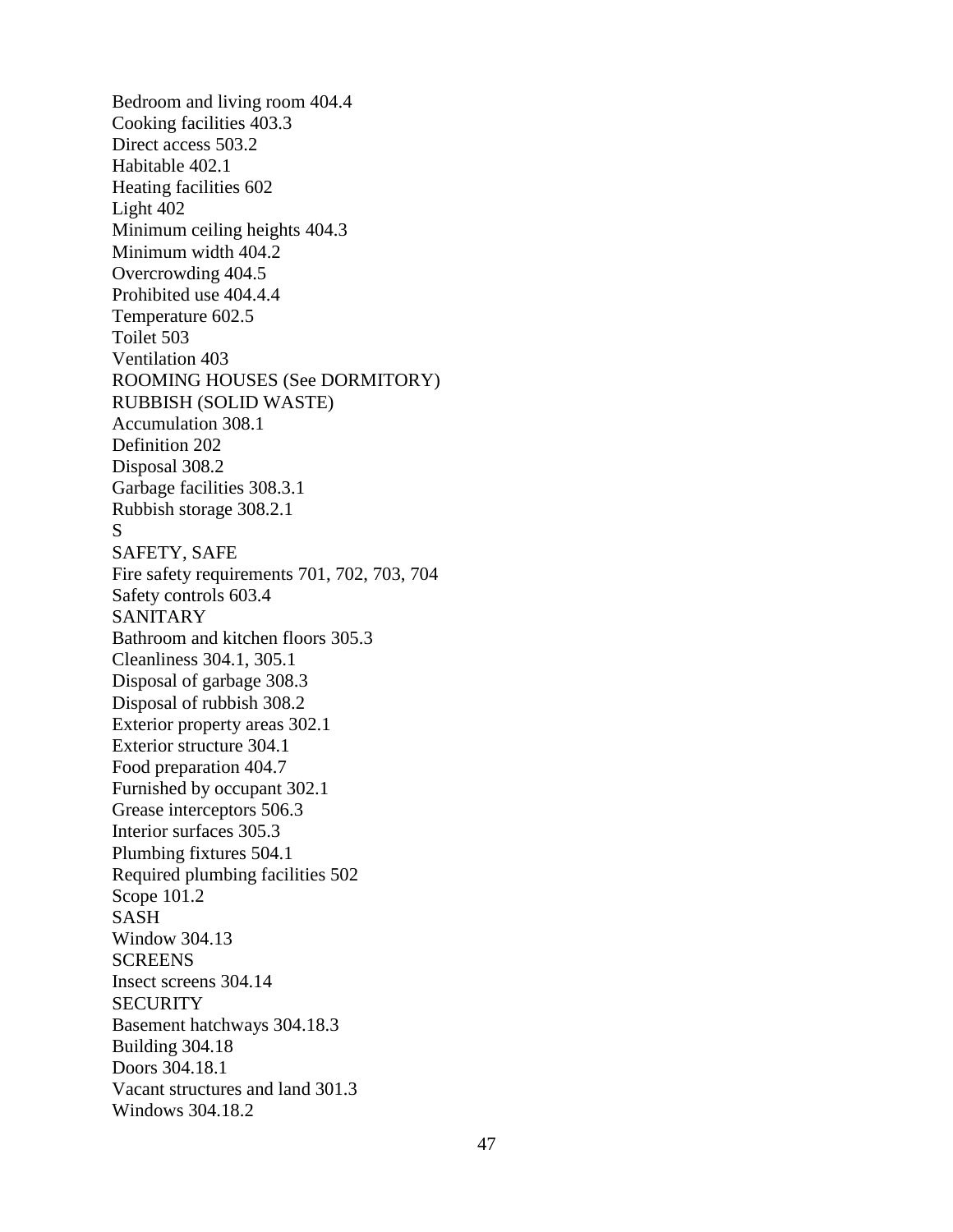SELF-CLOSING SCREEN DOORS Insect screens 304.14 SEPARATION Fire-resistance ratings 703 Privacy 404.1 Separation of units 404.1 Water closet and lavatory 502.1 SERVICE Electrical 604.2 Method 107.3 (SERVICE, continued) Notices and orders 107.1, 108.3 Service on occupant 108.3 SEWER General 506.1 Maintenance 506.2 SHOWER Bathtub or shower 502.1 Rooming houses 502.2 Water-heating facilities 505.4 Water system 505 SIGN Signs, marquees and awnings 304.9 Unauthorized tampering 107.4 SINGLE-FAMILY DWELLING Extermination 309 SINK Kitchen sink 502.1 Sewage system 506 Water supply 505.3 **SIZE** Habitable room, light 402 Habitable room, ventilation 403 Room area 404.4.1 SMOKE Alarms 704.2 Interconnection 704.4 Power source 704.3 SOLID WASTE (See Rubbish) SPACE General, light 402 General, ventilation 403 Occupancy limitations 404 Privacy 404.1 Scope 401.1 **STACK** Chimneys 304.11 STAIRS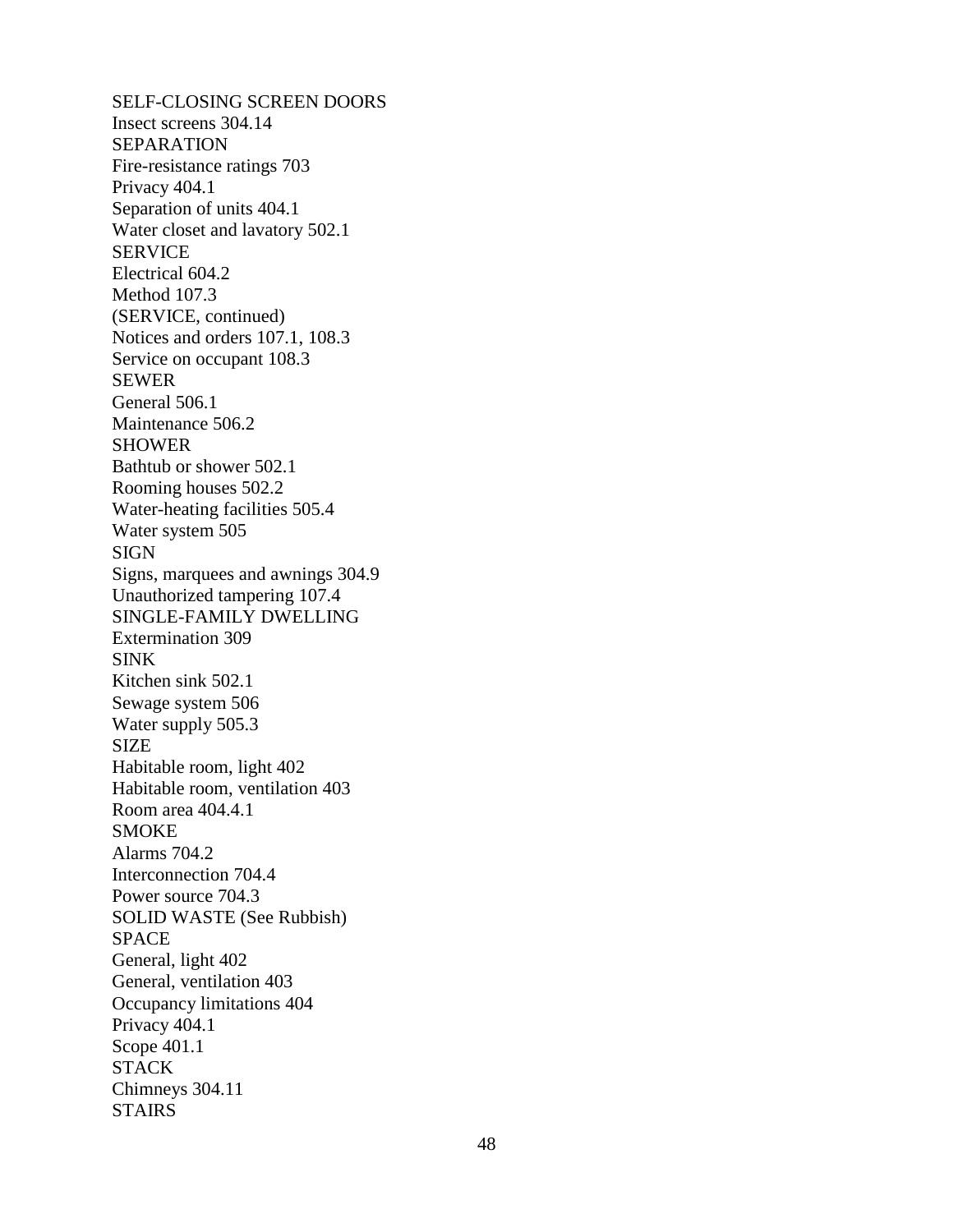Common halls and stairways, light 402.2 Exit facilities 305.4 Handrails 304.12, 305.5 Lighting 605.3 Public areas 302.3 Stairs and porches 304.10 STANDARD Referenced 102.7 STOP WORK ORDER Authority 112.1 Emergencies 112.3 Failure to comply 112.4 Issuance 112.2 STORAGE Food preparation 404.7 Garbage storage facilities 308.3 Rubbish storage facilities 308.2.1 Sanitation 308.1 **STRUCTURE** Accessory structures 302.7 Closing of vacant structures 108.2 Definition 202 Emergency measures 109 General, exterior 304.1 General, condemnation 110 General, interior structure 305.1 Placarding of structure 108.4 Scope 301.1 Structural members 304.4, 305.2 Vacant structures and land 301.3 **SUPPLY** Combustion air 603.5 Connections 505.1 Water-heating facilities 505.4 Water supply 505.3 Water system 505 **SURFACE** Exterior surfaces 304.2, 304.6 Interior surfaces 305.3 SWIMMING Swimming pools 303.1, 303.2 Safety covers 303.2 T TEMPERATURE Nonresidential structures 602.4 Residential buildings 602.2 Water-heating facilities 505.4 TENANT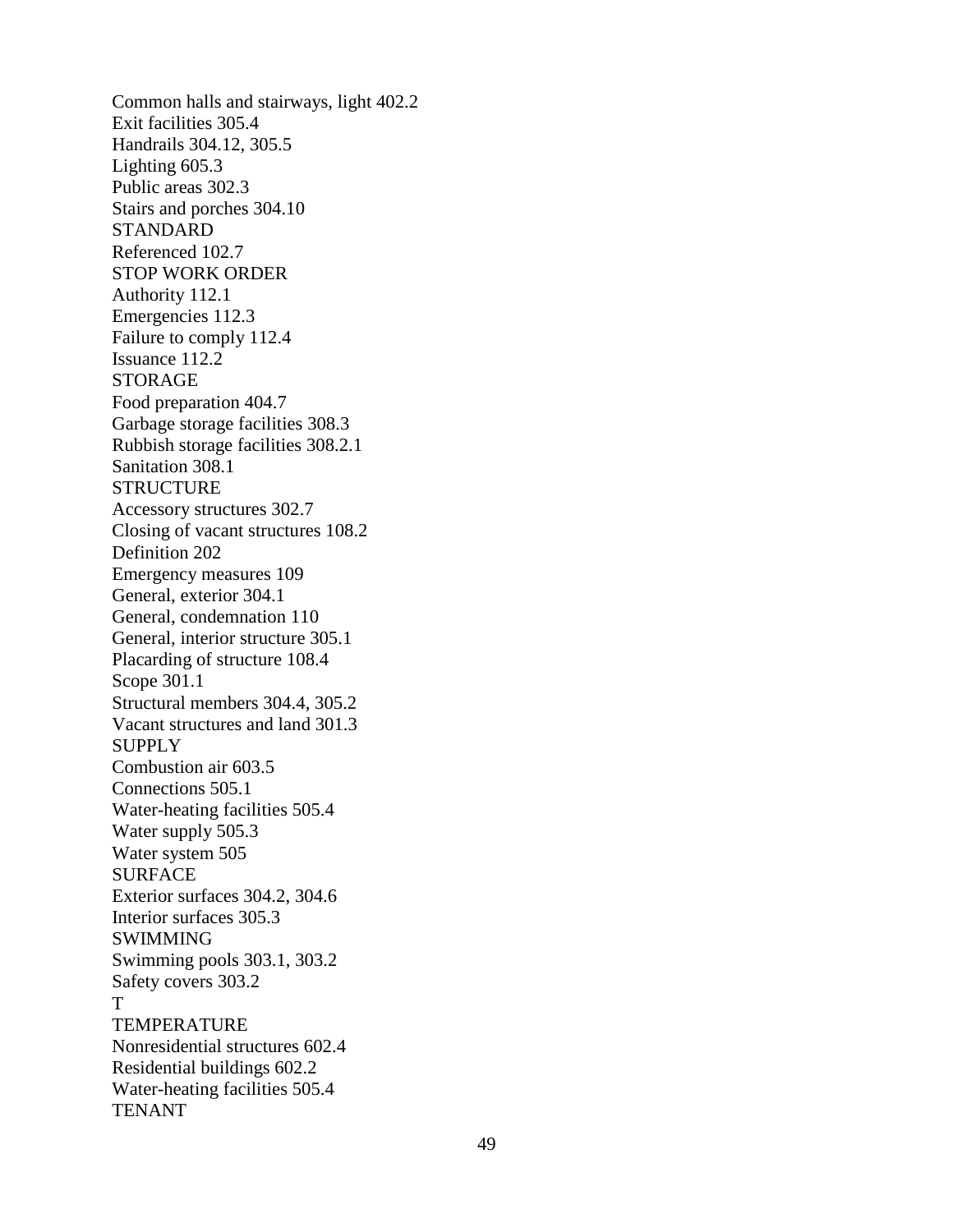Scope 101.2 TEST, TESTING Agency 105.3.2 Methods 105.3.1 Reports 105.3.2 Required 105.3 TOXIC Process ventilation 403.4 TRASH Rubbish and garbage 308 U UNOBSTRUCTED Access to public way 702.1 General, egress 702.1 UNSAFE STRUCTURES AND EQUIPMENT Abatement methods 108.6 Dangerous structure or premises 108.1.5 Equipment 108.1.2 Existing remedies 102.4 General, condemnation 108, 110 General, demolition 110 Notices and orders 107, 108.3 Record 108.7 Structures 108.1.1 USE Application of other codes 102.3 General, demolition 110 **UTILITIES** Authority to disconnect 108.2.1 V VACANT Abatement methods 108.6 Authority to disconnect service utilities. 108.2.1 Closing of vacant structures 108.2 Emergency measure 109 Method of service107.3, 108.3 Notice to owner or to person responsible.107, 108.3 Placarding of structure 108.4 Record 108.7 Vacant structures and land 301.3 VAPOR Exhaust vents 302.6 **VEHICLES** Inoperative 302.8 Painting 302.8 VENT Connections 504.3 Exhaust vents 302.6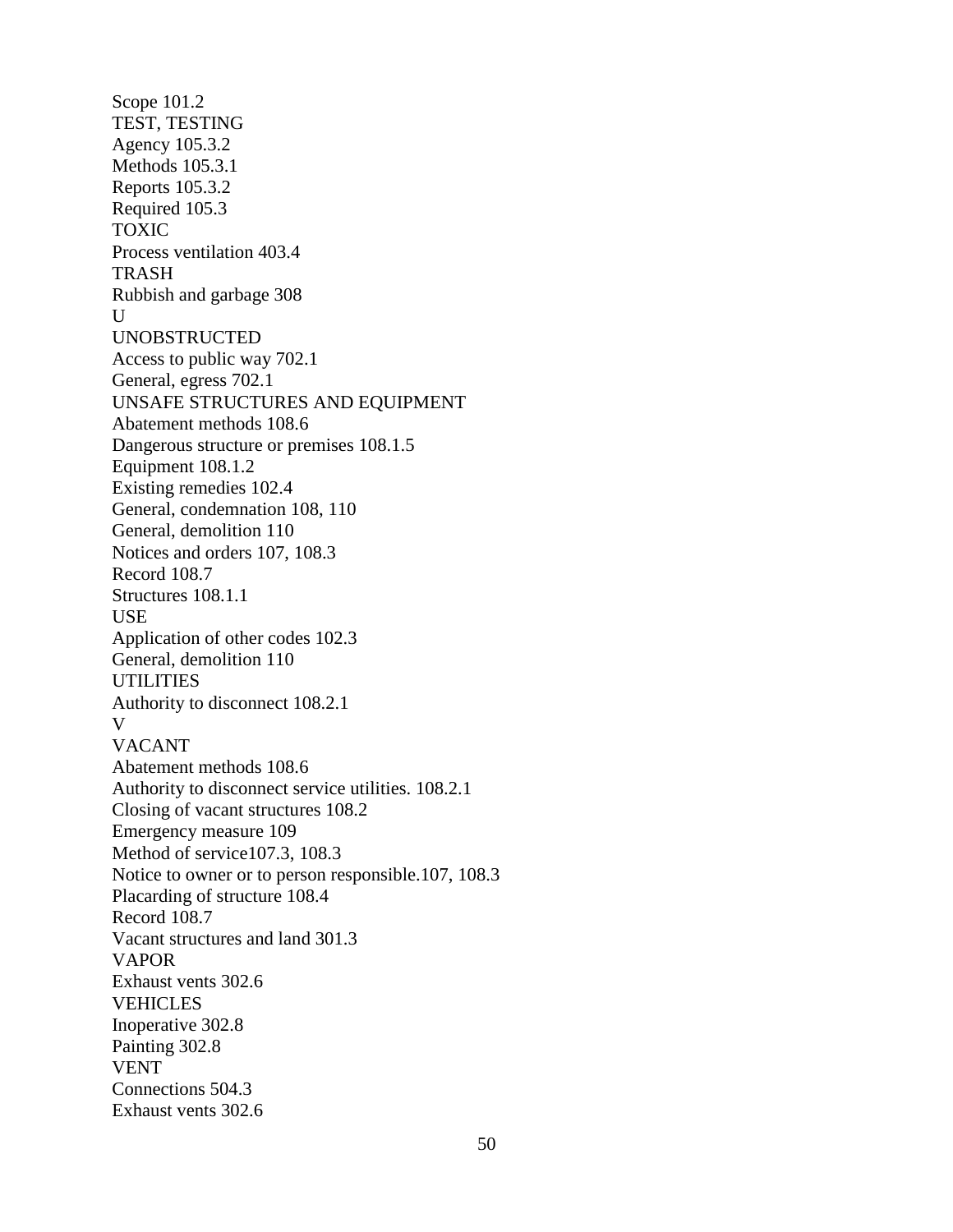Flue 603.2 VENTILATION Clothes dryer exhaust 403.5 Combustion air 603.5 Definition 202 General, ventilation 403 Habitable rooms 403.1 Process ventilation 403.4 Recirculation 403.2, 403.4 Toilet rooms 403.2 VERMIN Condemnation 108 Insect and rat control 302.5, 309 VIOLATION Condemnation 108 General 106 Notice 107, 108.3 Penalty 106.4 Placarding of structure 108.4 Prosecution 106.3 Strict liability offense 106.3, 202 Transfer of ownership 107.6 W WALK Sidewalks 302.3 WALL Accessory structures 302.7 Exterior surfaces 304.2, 304.6 Exterior walls 304.6 Foundation walls 304.5 General, fire-resistance rating 703.1 Interior surfaces 305.3 Outlets required 605.2 Temperature measurement 602.5 WASTE Disposal of garbage 308.3 Disposal of rubbish 308.2 Dwelling units 502.1 Garbage storage facilities 308.3.1 WATER Basement hatchways 304.16 Connections 506.1 Contamination 505.2 General, sewage 506 General, storm drainage 507 General, water system 505 Heating 505.4 Hotels 502.3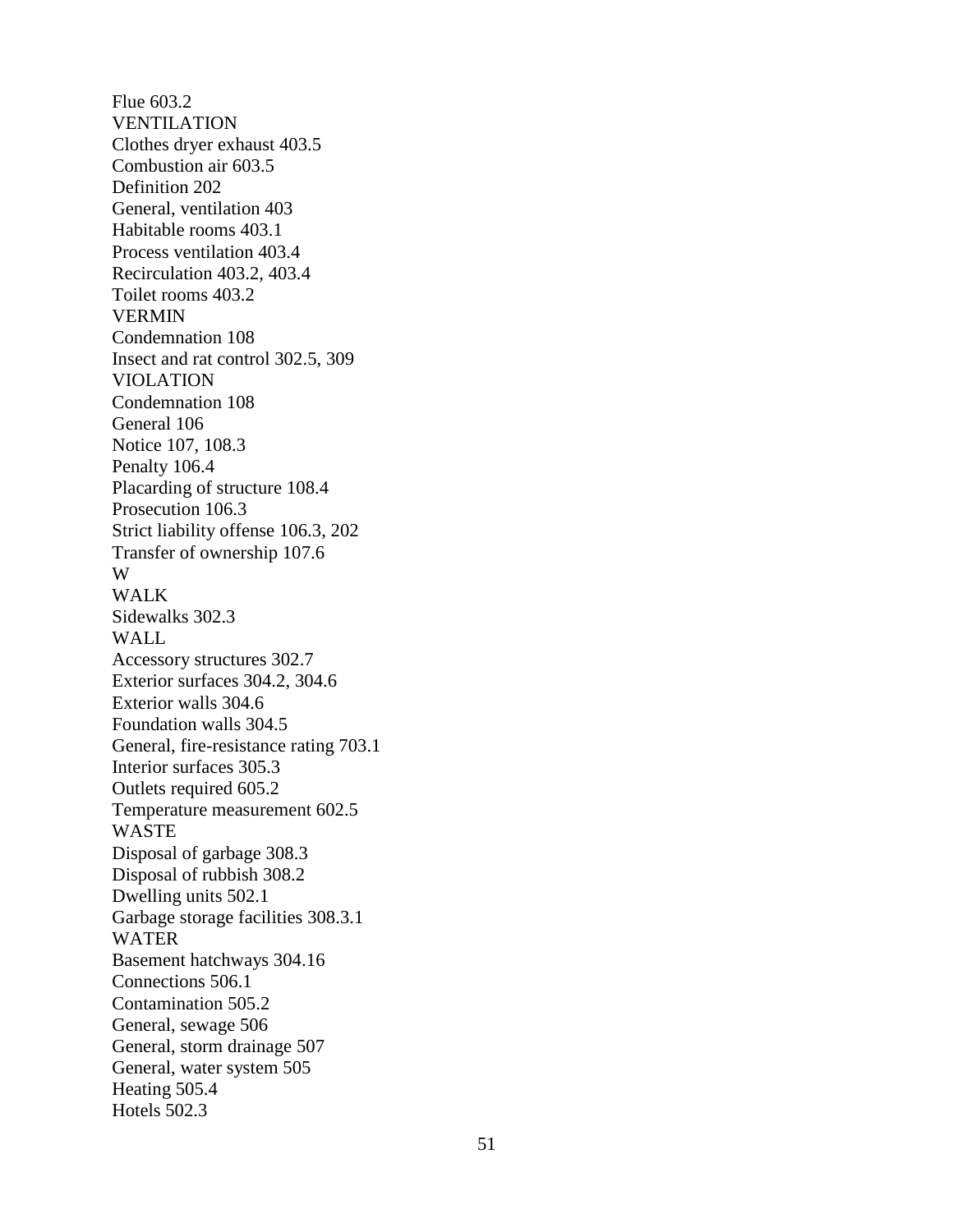Kitchen sink 502.1 Required facilities 502 Rooming houses 502.2 Supply 505.3 System 505 Toilet rooms 503 Water-heating facilities 505.4 WEATHER, CLIMATE Heating facilities 602 WEATHERSTRIP Window and door frames 304.13 **WEEDS** Noxious weeds 302.4 WIDTH Minimum room width 404.2 WIND Weather tight 304.13 Window and door frames 304.13 WINDOW Emergency escape 702.4 Glazing 304.13.1 Guards for basement windows 304.17 Habitable rooms 402.1 Insect screens 304.14 Interior surface 305.3 Light 402 Openable windows 304.13.2 Toilet rooms 403.2 Ventilation 403 Weather tight 304.13 Window and door frames 304.13 WORKMANSHIP General 102.5